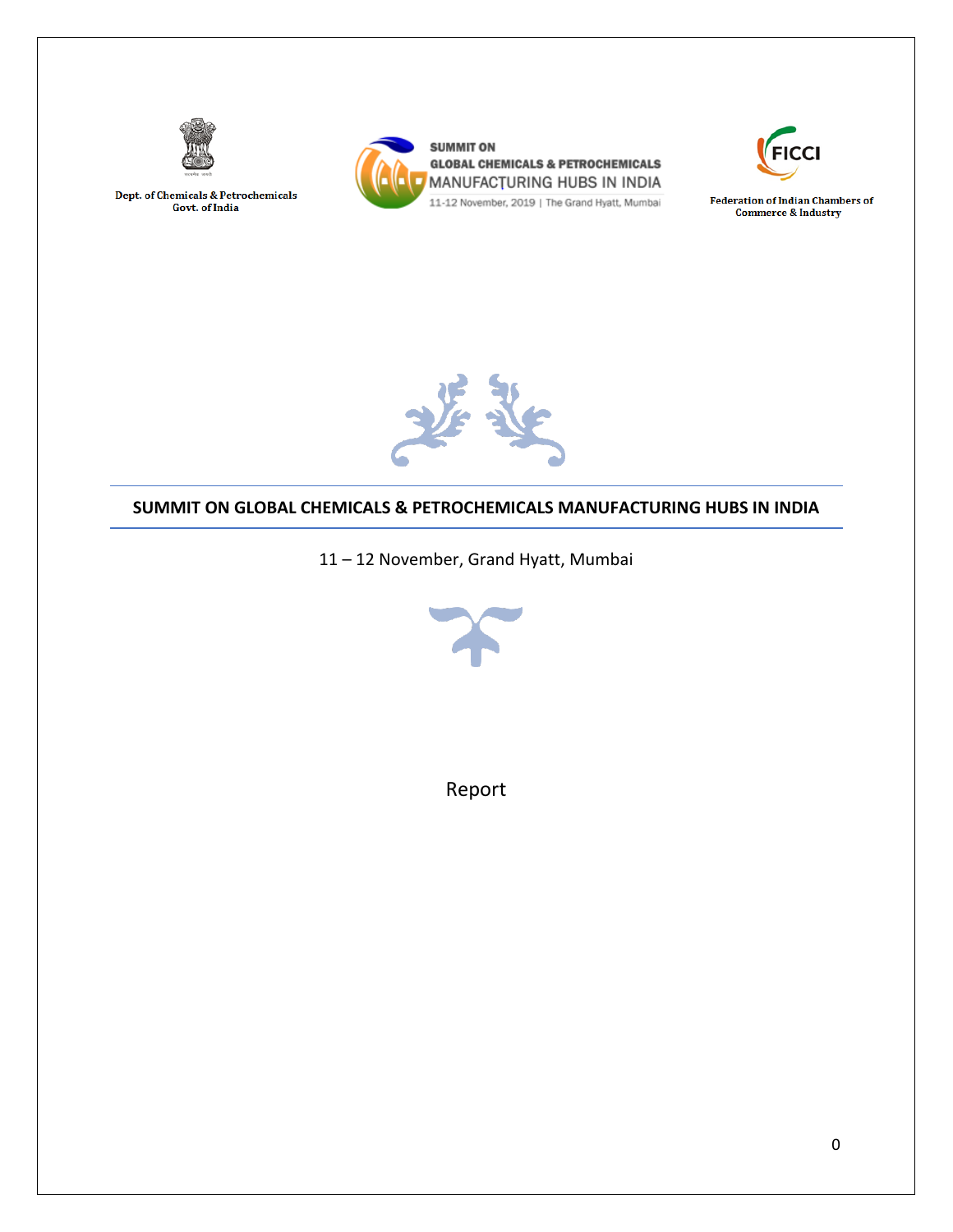# **Contents**

| 3. | Strategies to Attract Investments: Making India a global manufacturing hub for chemicals and |  |
|----|----------------------------------------------------------------------------------------------|--|
|    |                                                                                              |  |
| 5. | Alternative, Cutting-edge and Sustainable Solutions: Sustainable solutions for a New India21 |  |
| 6. |                                                                                              |  |
| 7. |                                                                                              |  |
| 8. |                                                                                              |  |
| 9. |                                                                                              |  |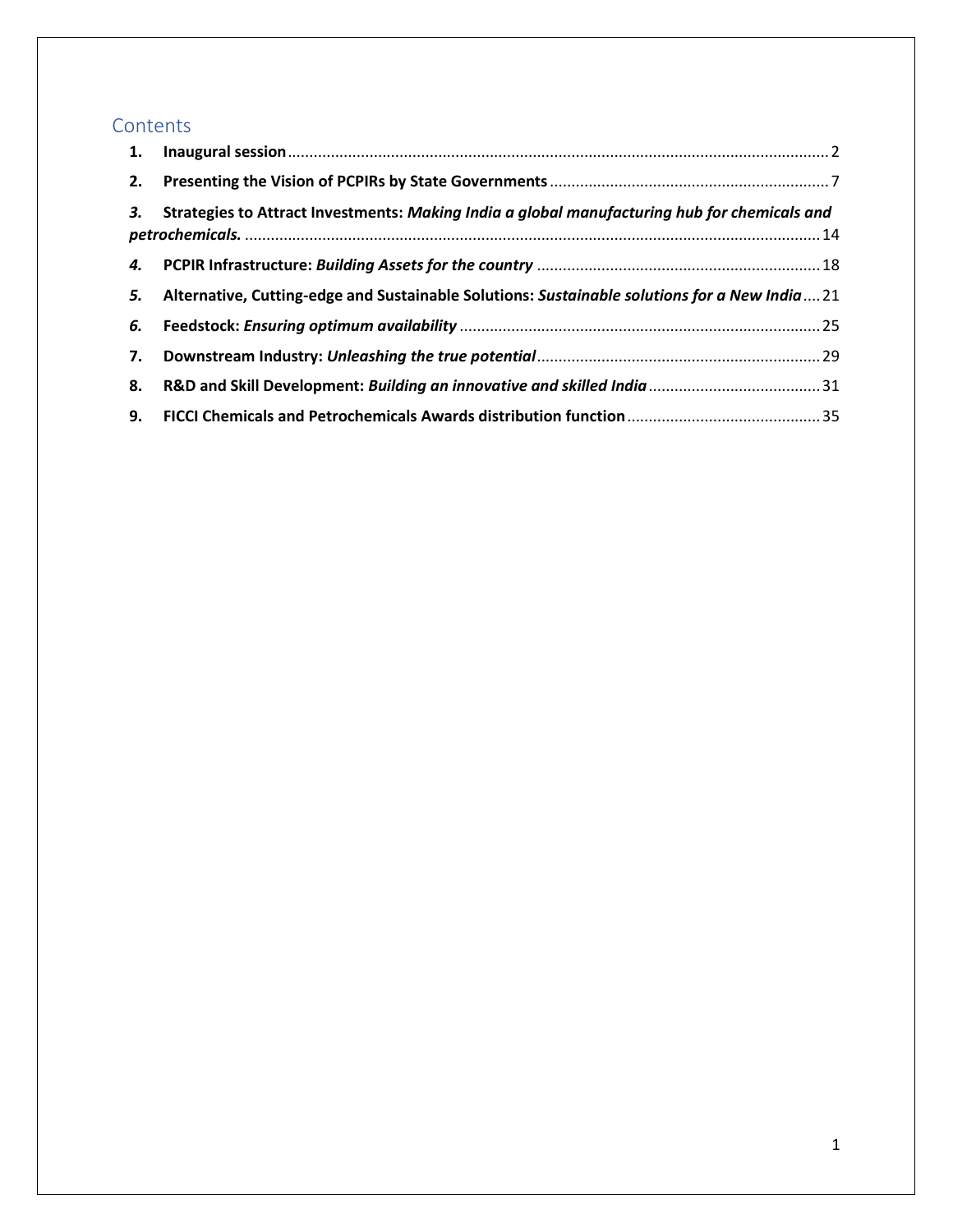## <span id="page-2-0"></span>**1. Inaugural session**

# **Date: Monday, 11 November 2019 Time: 1000 - 1100 Hrs.**

- Hon'ble Minister of Chemicals & Fertilizers, Shri D.V. Sadananda Gowda, inaugurated the 'Summit on Global Chemicals & Petrochemicals Manufacturing Hubs in India 2019'.
- **Dignitaries on the dais**: **Shri P. Raghavendra Rao**, Secretary, Chemicals and Petrochemicals, Ministry of Chemicals and Fertilizers, Govt. of India, **Capt. Dibya Sankar Mishra**, Hon'ble Minister Industries, MSME, Energy & Home, Government of Odisha, **Shri Mekapati Goutham Reddy**, Hon'ble Minister for Industries, Commerce, Information Technology, Government of Andhra Pradesh, **Shri Nikhil Meswani**, Executive Director, Reliance Industries Ltd., **Shri Deepak C. Mehta**, Chairman of FICCI Chemical Industry Committee, CMD, Deepak Group and **Shri Prabh Das**, Chairman-FICCI Plastic and Petrochemical Industry Committee and MD & CEO, HPCL- Mittal Energy Limited.
- After the inauguration, the Petroleum, Chemicals and Petrochemicals Investment Regions (PCPIR) Rejuvenation Study was released.
- **Welcome address by Deepak C. Mehta- Chairman of FICCI Chemical Industry Committee**

*"Delivering the welcome address Mr. Deepak C. Mehta, commented on the significance of the PCPIR Report and said, with changes happening across the market, vital changes are happening in the country's approach as it looks at how it will do business in the future"*

- India has the highest potential market that will not only ensure the country's wellbeing but perhaps pull a large part of the world out of recession. Evolution of technology is a major trigger that is making a big impact on the industrial ecosystem.
- When the PCPIRs were conceptualized, stakeholders said we need an anchor unit which can be either a refinery or a petrochemical cracker. But now, new technologies are recommending that if you need building blocks, you don't necessarily need a naphtha cracker, you can create the facilities using technologies like methanol to olefins which will give propylene and ethylene at 1/4th of the investments.
- The industrial landscape in the country is changing and so is the approach of the Government. As industry, we all need to talk about these vital changes as a whole, because they are effecting major changes in the way India looks at doing business. In this context, Union Petroleum Minister's recent comments that the government has to get out of the oil business and leave it to the market and regulator to deal with, are of immense significance. This is a major point being communicated to the industry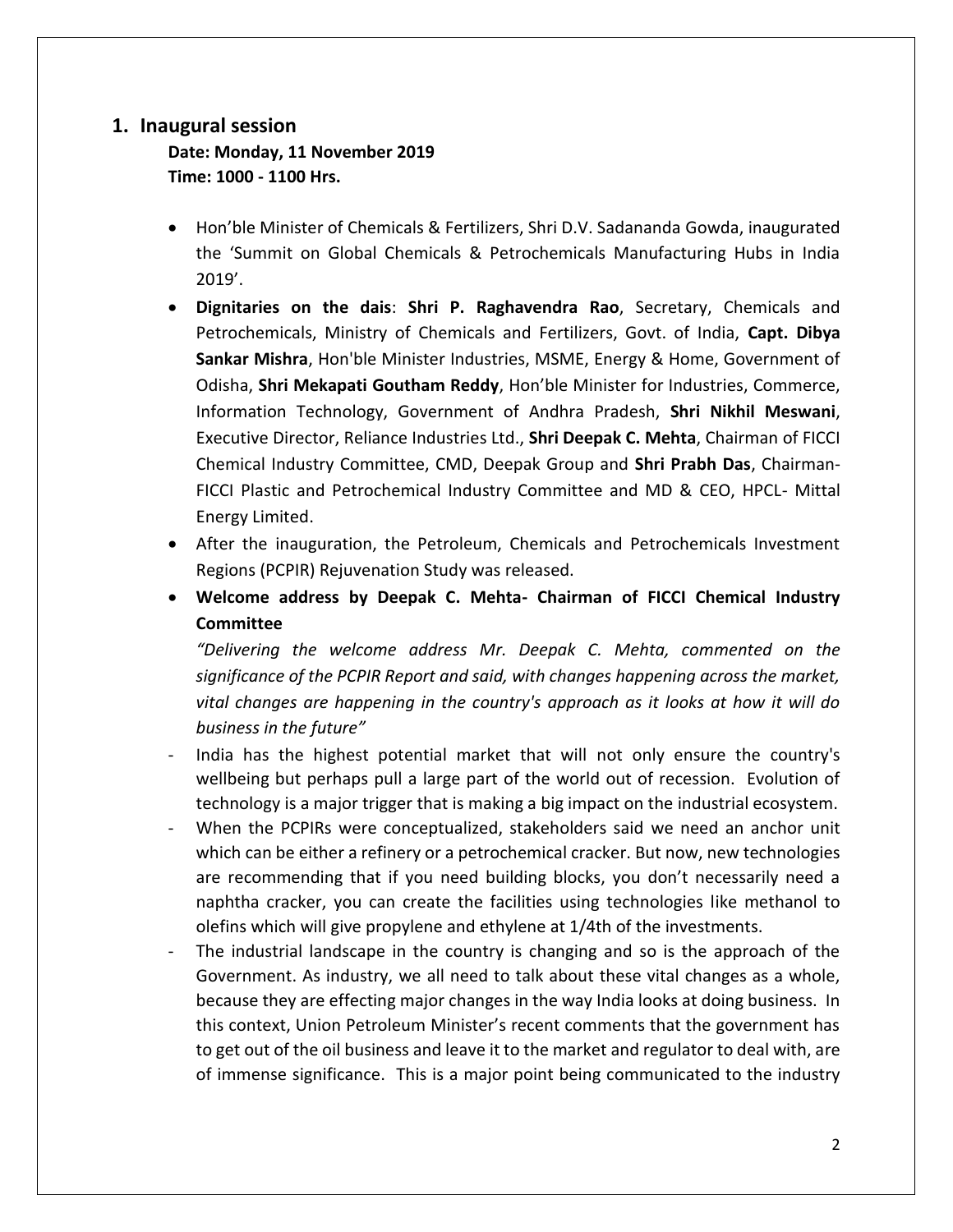that sooner or later, the government will not act as industry manager but leave it to the industry to do.

- The Government and each of the Ministries is serious about doing something towards ensuring cost competitiveness of India and this is the time that we all should get together especially when more and more companies are looking towards India.
- **Keynote Address by Shri Nikhil Meswani, Executive Director, Reliance Industries Ltd** *"Delivering the Keynote Address, Mr. Nikhil Meswani, Executive Director, Reliance Industries Ltd., said the Indian Chemicals and Petrochemicals industry was the backbone of economic growth and observed that the fast-consuming population will ensure India realizing the vision of becoming a \$5 trillion economy by 2025"*
- Today, India's biggest strength is the fast-consuming class, our billion people who are going to ensure that \$5trillion economy is a reality. This provides the foundation for a sustained economic growth. It took India 60 years to reach trillion dollars, the next trillion came in just 7 years and going forward, we will handsomely beat this record.
- Petrochemicals are the solution providers to the biggest challenges faced by the nation and mankind. Products made from Petrochemicals are essential to modern life because of their versatility, multiple advantages, easy availability and cost effectiveness. Petrochemicals have become indispensable and their consumption has strong correlation with economic growth. This industry provides critical inputs which enables other sectors to grow. It is an omnipresent industry but at same time it is an invisible industry playing a vital role in functioning the all key sectors of the economy like agriculture, infrastructure, healthcare, automotive, paints, construction, textile, packaging and all types of consumer goods. Therefore, this industry is the backbone of India's economic growth. Be it feeding the population of India or powering the fourth industrial revolution, they cannot happen without petrochemicals.
- As our per capita income rises, the demand for petrochemicals will shift from base chemicals to value added and specialties. It is, therefore, an opportune time for us to encourage investments across petrochemical value chains, beyond downstream processing, so that we can compete with the best in the world.
- Given the complexity of the capital-intensive petrochemical industry, a cluster of colocated network units is the most efficient approach. Shared utilities and shared port infrastructure can enhance the competitiveness even further and free the management resources to focus on value addition areas.
- This Summit is focused on this very aspect and I am encouraged that this will make way for our policy regime to make cluster in cluster approach, a reality.
- A 10 billion investment in an integrated petrochemical complex meets the raw material need of nearly 35 thousand small and medium scale units and therefore directly or indirectly, employees over 7 and a half lakh people, so imagine with creating 5 such complexes the country will employ 3 and half million people which will solve the job issue for over 2 years.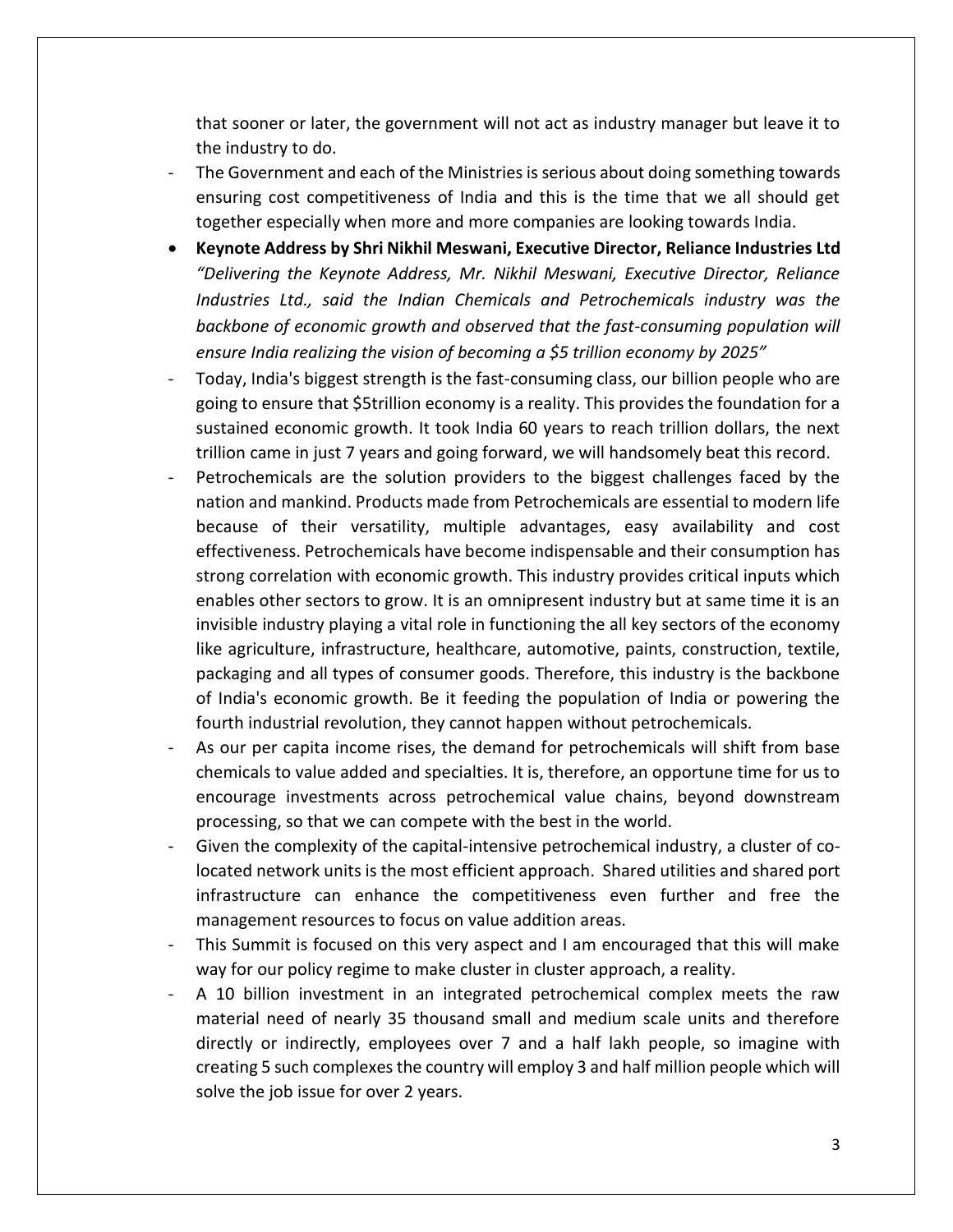- Without domestic raw materials, this industry will continue to be under heavy pressure. Petrochemicals continue to inflate India's import bill, and unless we approach the cluster in cluster formula of development, we will not be able to convert this adversity into opportunity. With this cluster in cluster approach, India, instead of importer of raw materials and basic chemicals, will not only become a growth engine for its domestic players but also an export hub of value-added special chemicals and processed goods.
- Environment and sustainability are high priorities today. Circular economy is estimated to create over 200 billion US Dollars of economic value in a decade in India.
- While the chemical industry is capable of pushing economic growth to the next level, the government vision for the economy would also pave way for a facilitative policy regime that would include several areas of basic infrastructure and ensure the permitting process is timebound and a single window clearance. The adoption of ease of ease of doing business has already improved India's ranking from 142 to 63 in last 5 years. A facilitative policy regime will have to ensure a level playing field for the domestic industry which will make sure that high factor costs of India are addressed in a WTO compatible regime.
- Removal of anomalies in this sector will be a key to a new facilitative policy regime. Several taxes such as cess, levies on green power, electricity duty and tax paid on fuel, do not get a rebate in GST. We need to rebate them to provide a level playing field to the domestic industry. An integrated logistics policy will further pave way for growth of petrochemicals in India.
- As Indian economy enters the next phase of capital growth, our industry is expected to grow roughly two times the GDP growth. It is imperative that this growth results in higher investments, value additions and meeting the aspirations of a young India."
- **Presentation by Shri P Raghavendra Rao, Secretary, Chemicals & Petrochemicals, Ministry of Chemicals & Fertilizers, Government of India** *In his address Chemicals and Petrochemicals Secretary Shri P Raghavendra Rao said that the country still imports chemicals worth billions of dollars, underlining the huge untapped opportunity for growth.*
- Robust economic growth augurs well for the chemical and petrochemical industry. Indian economy is doing well and is expected to reach USD 5 trillion by 2025 and India will be the 5th fastest growing economy in the world from the current seventh.
- Buoyed by strategic growth drivers like demographic dividend, rising disposable income, increasing demand for specialty chemicals as well as shift towards the east in terms of production and consumption, the Indian Chemicals and Petrochemicals industry is poised to grow at a CAGR of over 9 % for the next few years.
- Several sectors of the economy contribute significantly like agriculture, construction, mining, defense and many other sectors and the role of chemical and petrochemical sector in boosting these sectors is very important.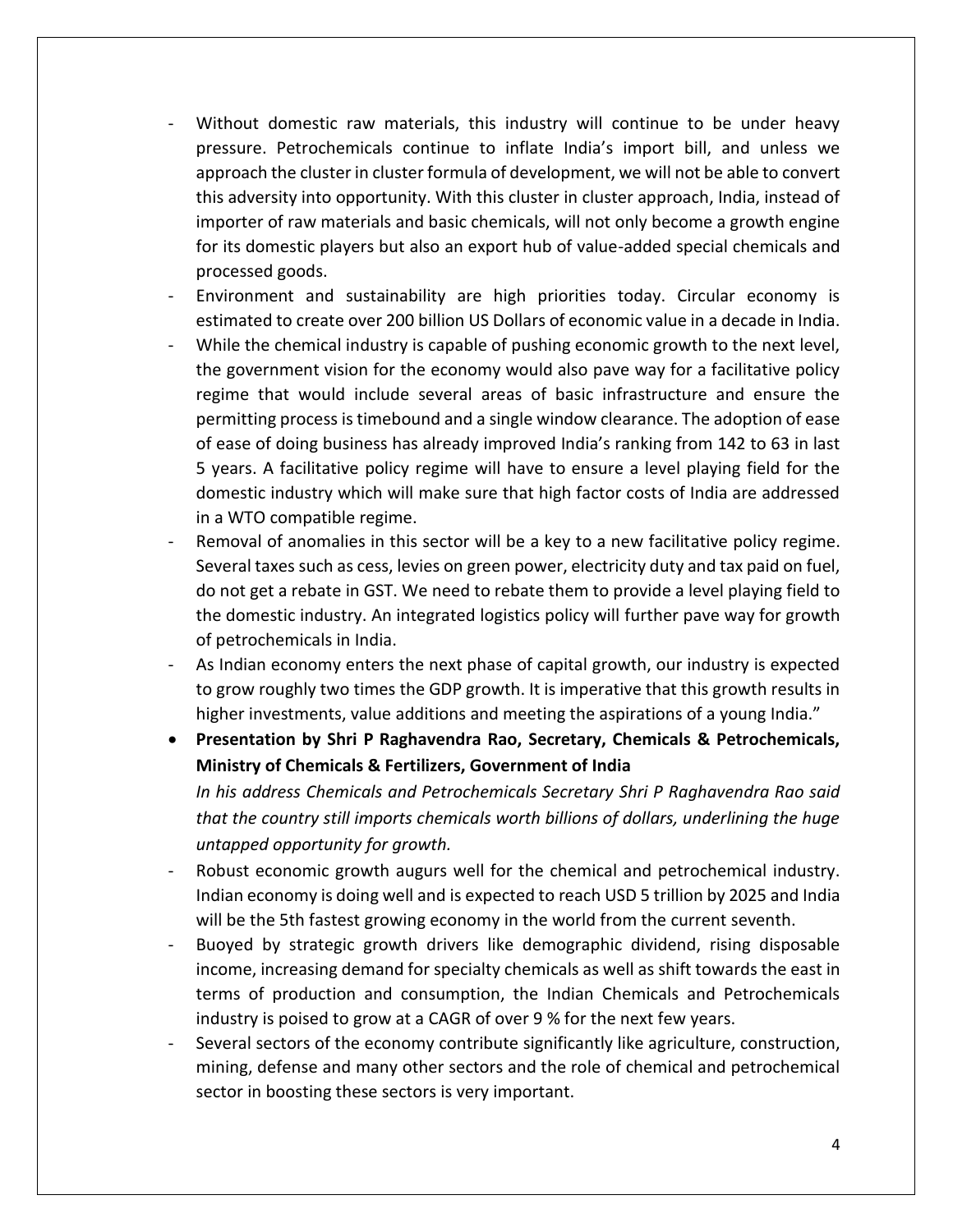- The growth of the chemical and petrochemical sector will boost several key sectors of the economy, be it agriculture, construction, mining and defense. The sector makes significant contribution to the economy, to exports as well as towards employment generation.
- Along with policy support, the flagship government schemes like Make in India, Swachh Bharat Mission, Smart Cities Mission, agricultural reforms, all these are greatly contributing towards increase in the demand for chemicals in a significant way. However, one major worry is that domestic production is not able to keep pace with the growing demand, the result is the gap is being filled through imports and because of this net imports have touched 18 billion US Dollars last year and if nothing is done, we expect it may touch 30 or even 40 billion US Dollars if this keeps on going in next 4 or 5 years. As we are expecting the industry to grow to USD 304 billion by 2025, imports are also likely to increase to USD 126 billion in the next five years. Similarly, our exports are growing but not in pace with imports. We need to see this as an opportunity to increase our domestic production.
- We want to make India a leading global manufacturing hub for chemicals and petrochemicals. Our main focus is how to reduce our import dependency, how do we attract investments, how do we get cutting edge technologies in the country, how do we promote clusters and how do we ensure sustainability.
- In realizing the vision of a \$5 trillion economy, \$1 trillion should come from the manufacturing sector and of this \$1 trillion, the chemicals and petrochemicals sector's contribution should be between 20% - 25%.
- **Address by Shri Mekapati Goutham Reddy, Hon'ble Minister for Industries, Commerce, Information Technology, Government of Andhra Pradesh**

*Minister for Industries, Commerce, Information Technology, Government of Andhra Pradesh, Shri Mekapati Goutham Reddy said the state will majorly contribute towards realization of \$5 trillion economy and showcased Andhra Pradesh's resources and industrial capabilities.* 

- In realizing the vision of \$5 trillion economy, the chemicals and petrochemicals sector will be among the biggest contributors. Andhra Pradesh is keen to play a more participatory role in the development of the national economy.
- The presence of natural deposits and resources, Andhra Pradesh has a huge potential for growth and with industry friendly policies and incentives, the state offers attractive opportunities for investors.
- Our focus is on four-pillars for the implementation of industrial policy- transparency in governance, enabling industrial policy, creating world-class infrastructure and an international standard workforce of the future.
- We have a very customized policy for MSMEs which will facilitate investments in the Petroleum, Chemicals, and Petrochemicals Investment Region (PCPIR). Andhra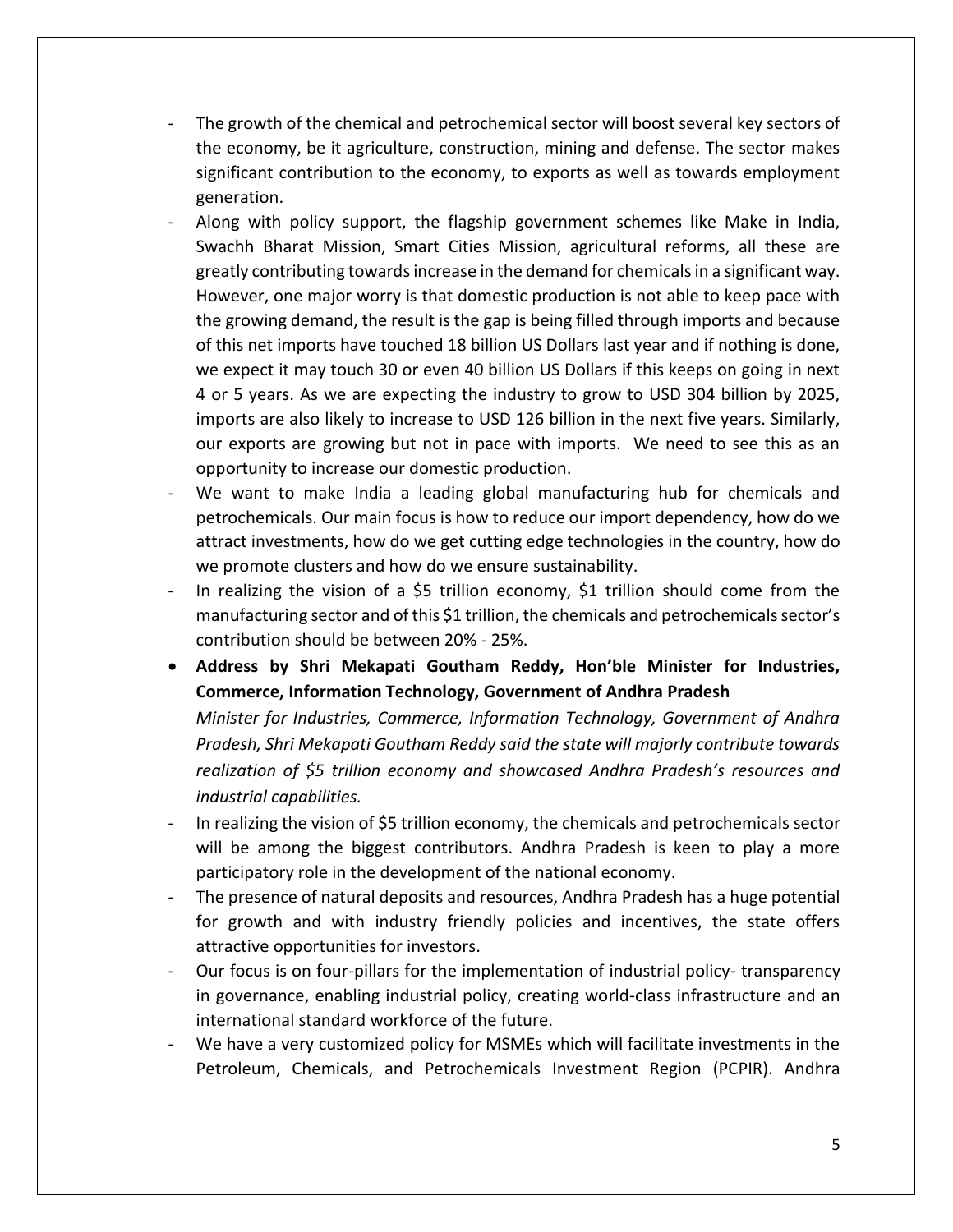Pradesh has the second largest coastline in the country after Gujarat and has abundant petroleum and gas resources.

- In the past 15 years, private and public companies have hugely benefited from the reserves in Andhra Pradesh. We have a very clear vision about how to leverage the resources. From facilitating land allotment to expeditiously clearing procedures for setting up industry, we assure all the assistance and cooperation from the government to the investors.

# • **Address by Capt. Dibya Sankar Mishra, Hon'ble Minister Industries, MSME, Energy & Home, Government of Odisha**

*Odisha Energy, Industries, Micro, Small & Medium Enterprises Minister Capt. Dibya Shankar Mishra said investment in petrochemicals will help in furthering common good and improve the quality of life of the poor and downtrodden.*

- In Odisha, it advantages investors. We have rich deposits of bauxite, iron-ore, coal, water and other natural resources coupled with a huge skilled and trained workforce. While there is a slide in the Indian economy, Odisha continues to grow.
- Odisha is an ideal destination for investment as there is stable political environment, zero tolerance to corruption, low operation cost and a seamless single window scheme for faster clearance of projects. We are also a revenue surplus state.
- The motive behind reaching a \$5 trillion economy is improving the quality of life of all the poor people of the country. In this endeavor we all should contribute, and Odisha is ready to play a major part in this. Investment in petrochemicals will help boost Odisha's economy and bring a qualitative change in the lives of the poor.
- We can definitely reach the \$5 trillion provided all the states focus on their strength. And our focus sectors are chemicals and petrochemicals, aluminum, iron & steel, food processing and information and technology.
- Our competition is not with other PCPIRs in the country but with China, Vietnam and Singapore. With low manpower cost, conducive power tariffs and industry friendly policies, Odisha offers competitive advantage to the investors.
- **Address by Shri D.V. Sadananda Gowda, Hon'ble Minister of Chemicals and Fertilizers, Ministry of Chemicals & Fertilizers, Government of India**

*Shri D. V. Sadananda Gowda, Union Minister of Chemicals & Fertilizers Government of India, said the Indian Chemicals and Petrochemicals sector has a significant potential to help India reach its goal of \$5 trillion by 2025.*

- The Indian Chemicals and Petrochemicals industry is expected to grow at a CAGR of 9.3 percent and reach \$304 billion market by 2025 from the current \$163 billion. This not only emphasizes the important role it is set to play in the growth of Indian economy but also help India emerge as the world's leading manufacturing hub.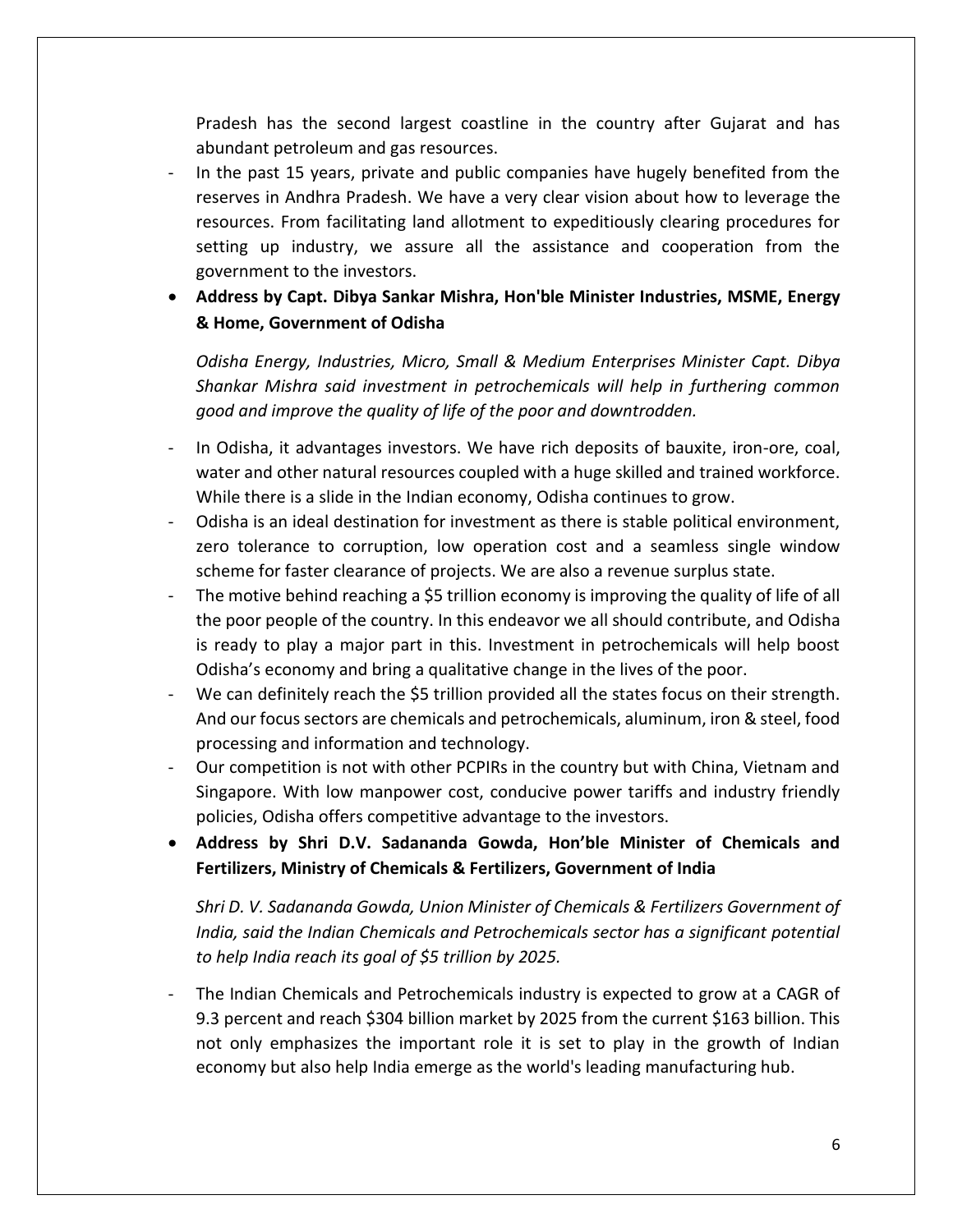- Our Hon'ble Prime Minister Shri Narendra Modi has envisioned making India a \$ 5 trillion economy by 2025. The Indian Chemical and Petrochemical industry undoubtedly have a very significant role to play in achieving this goal.
- Government initiatives such as Make in India, Skill India, Digital India, Swachh Bharat Abhiyan etc. are accelerating growth of the chemicals and petrochemicals sector.
- With a stable government at the helm, hosts of structural reforms have been initiated in the last few years including vast improvement in ease of doing business, 100% FDI in the sector and implementation of Petroleum, Chemicals & Petrochemical Investment Regions (PCPIRs), as clusters that provide investors with a transparent and investment friendly policy and facility regime
- India has been making rapid strides in terms of world class infrastructure. There is massive scale up investments in next generation infrastructure including roads, ports, railways, airports, telecom and digital networks.
- India received over \$280 billion FDI in the last five years and is among the top 10 FDI destinations. India has a globally cost competitive manufacturing environment with a vast pool of skilled professionals possessing ample knowledge and energy. India offers a world class engineering education base and strong Research and Development facilities.

# <span id="page-7-0"></span>**2. Presenting the Vision of PCPIRs by State Governments Date: Monday, 11 November 2019 Time: 1000 - 1100 Hrs.**

- **Dignitaries on the dais: Shri Samir Kumar Biswas,** Joint Secretary (Chemicals), Ministry of Chemicals and Fertilizers, Government of India, **Shri Rajat Bhargava,**  Principal Secretary, Industries, Infrastructure & Investment, Government of Andhra Pradesh, **Shri M. Thennarasan**, Vice Chairman & Managing Director, Gujarat Industrial Development Corporation, Government of Gujarat, **Shri Hemant Sharma,** Commissioner-cum-Secretary, Industries/MSME Department, Government of Odisha, **Shri Aneesh Sekhar. S**, Executive Director, Tamil Nadu Industrial Development Corporation Limited, Government of Tamil Nadu and **Shri A.K. Mathur,** Addl. GM, Rajasthan State Industrial Development & Investment Corporation Limited (RIICO), Government of Rajasthan
- **Presentation on Visakhapatnam PCPIR**
- In his presentation, Shri Rajat Bhargava said that the Visakhapatnam PCPIR is the largest petrochemical hub of India, covering 640 sq.km with total population of 3.23 lakhs (2011 census).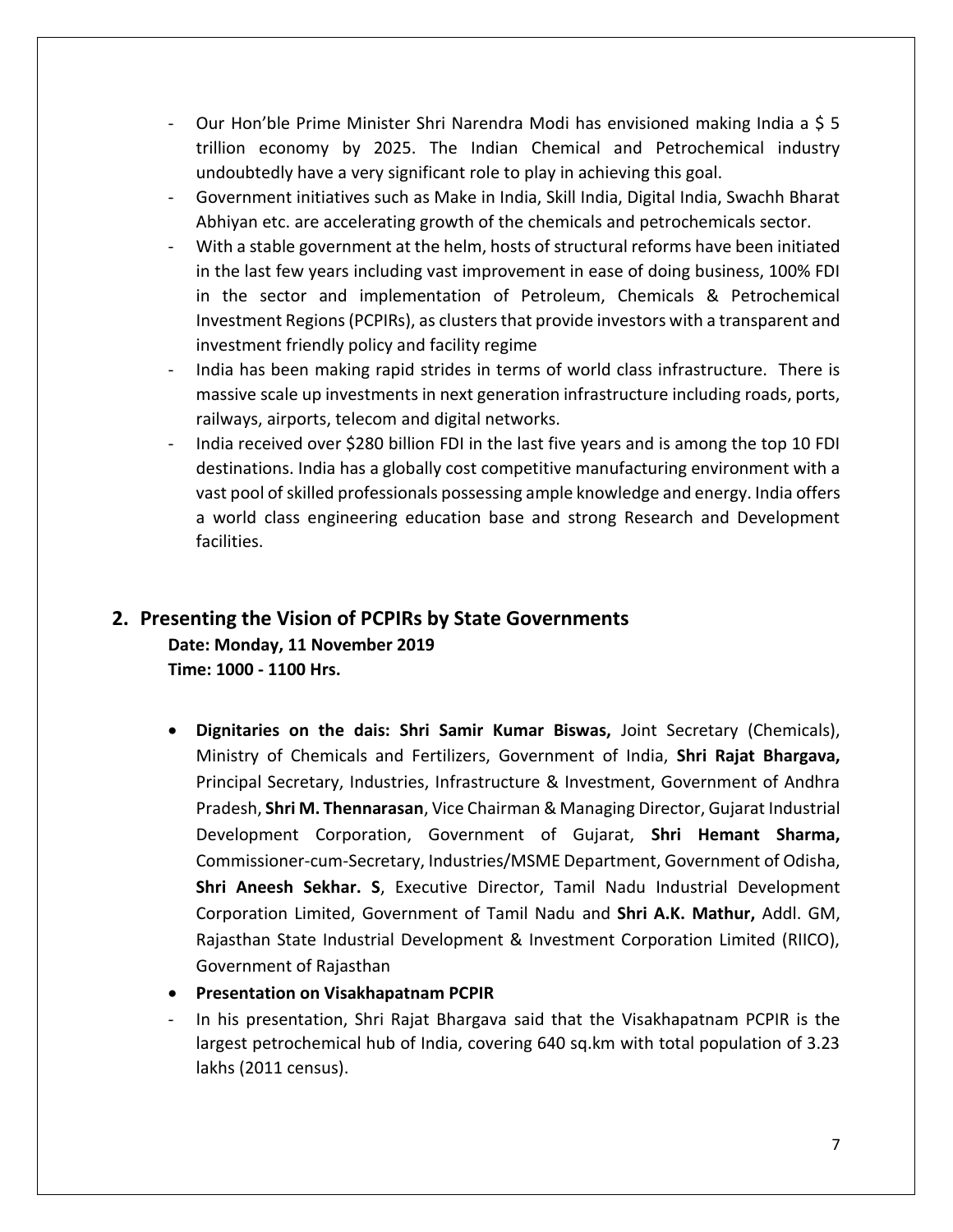- It is well connected with all possible modes of transport (Air, Rail, Road and Sea) and also lies on the "Golden Quadrilateral". Currently under the management of Special Development Authority (SDA), which is chaired by the Managing Director APIIC (Nodal Agency).
- Describing the vision of the PCPIR, he said it should project Andhra Pradesh as largest Petrochemical hub of India by: Conserving and Protecting Eco sensitive areas; Guided Development for Industries; Promoting green technologies and energy efficient mechanisms; Ensure better transport connectivity; Planned urban development for Non-processing area.
- The Visakhapatnam PCPIR is divided into three zones- Visakhapatnam, Nakkapalli and Kakinada.
- Kakinada- Potential for development of petrochemical hub: About 6,750 Ha of land remains available for allotment for industrial operations in the KSEZ with total of 9,120 Ha of allottable land available in the Kakinada region for establishment of petrochemical downstream industries. Some key industries which have come up: Haldia Petro Chemicals and HPCL in JV with GAIL with proposed investment in Kakinada would serve as the anchor unit with supply of required feedstock.
- Dedicated Infrastructure: Development of PCPIR expressway would connect the Kakinada to markets in and outside the PCPIR region. Development of VCIC would further improve the connectivity of the region and thereby boost the industrial development in Kakinada.
- The proposed GMR Port in the region, dedicated liquid cargo handling facility would provide the proposed petrochemical units/ industries with required access to global markets.
- 40 MGD of assured water supply from the Godavari perennial river.
- The proposed GMR power plants would be providing uninterrupted 40 MGD supply for supporting industrial operations in the region
- Feed Availability: Discovery of K.G. Basin in the region can serve as a dedicated source of feed for petrochemical industries in the region, eliminating the import dependency.
- Utility/ Infrastructure Power: NTPC, NHPCL and SPGL are the major power projects.
- Social Infra: At present, about 3,472 Ha of land is under development of residential estate, which is further proposed to extend as per the master plan with proposed land already identified for residential township in all three zones. Infrastructure for public utilities and facilities is being implemented in the region. Development of knowledge hubs across all zones is proposed for skill development
- Feedstock: Anchor tenant -HPCL/GAIL. HPCL refinery in Visakhapatnam has installed capacity of 8.33 MMTPA. Expansion as proposed by the tenant include: Refinery capacity expansion from 8.33 to 15 MMTPA.
- Hydrocracker unit (FCHCU) with a capacity of 3.053 MMTPA-as a part of the Visakha Refinery Modernization Project (VRMP).
- Olefins and Aromatics Complex proposed at APSEZ Visakhapatnam.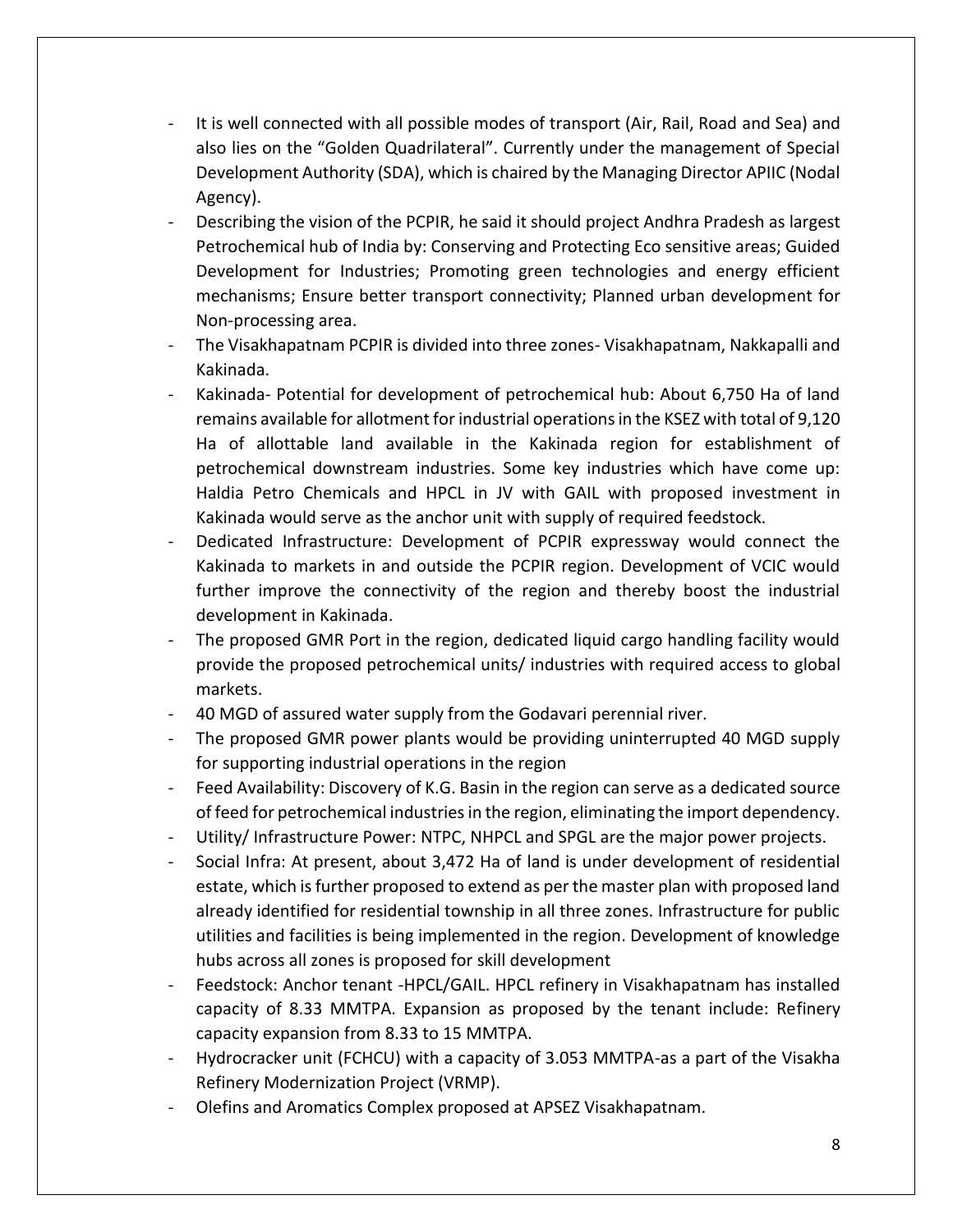- HPCL/ GAIL HPCL in JV with GAIL has plans for a greenfield refinery project (1.5 MMTPA petrochemical complex) in Kakinada at an investment of US\$ 4.29 bn
- Haldia Petro-Chemicals Proposes to setup a refinery in Kakinada SEZ at an investment of US\$ 11.43 bn.

## • **Presentation on Dahej PCPIR**

*In his presentation, Shri M. Thennarasan, Vice Chairman & Managing Director, Gujarat Industrial Development Corporation, Government of Gujarat provided the facts and said that Gujarat is the national leader in Chemicals & Petrochemicals.*

- Gujarat contributes 18% of India's chemical exports, 32% of total chemicals production and 62% of India's petrochemical production. As Dahej PCPIR Region is located at a very advantageous place along the DMIC Corridor (Delhi Mumbai Industrial Corridor).
- Gujarat is the largest supplier of bio-fertilizers, seeds, urea & other fertilizers. There are 500 large & medium units and 16,000 small scale units in the state that manufacture over 6,500 products.
- First State to have an operational Petroleum, Chemical and Petrochemicals Investment Region (PCPIR), developed over an area of 453 sq. km
- Leader in promoting environment friendly practices through Common Effluent Treatment Plants; currently 33 such plants are operational & further 8 are proposed.
- Key factors that led to the development of Dahej region as a Petrochemical hub:
	- o Port & Waterfront;
	- o Chemical Port and Storage Facility at Dahej;
	- o Adequate water available from Narmada River;
	- o Rich natural resources and feedstock;
	- o LNG regasification terminal at Dahej;
	- $\circ$  Near NH-8 and Delhi Mumbai Trunk Rail Line. SH linking the region with NH-8;
	- o Robust supporting infrastructure;
	- o Road, rail, port, power, gas, water;
	- o Concentration of Petroleum, Chemical and Petrochemical estates around PCPIR;
	- o Efficient waste management effluent disposal pipelines, solid waste disposal sites.
- Anchor Tenant ONGC Petro Additions Limited (OPaL), a JV of ONGC, GAIL and GSPC has developed a world scale multi-feed cracker in the PCPIR. OPaL's unit at PCPIR, is the largest petrochemical plant in India, developed at an investment of USD 3.9 billion.
- GIDC has delineated specific zones for the chemical, textile, dyeing and other similar industries in its industrial estates. These areas have been provided with special facilities for environment management and protection.
- Dahej PCPIR Infrastructure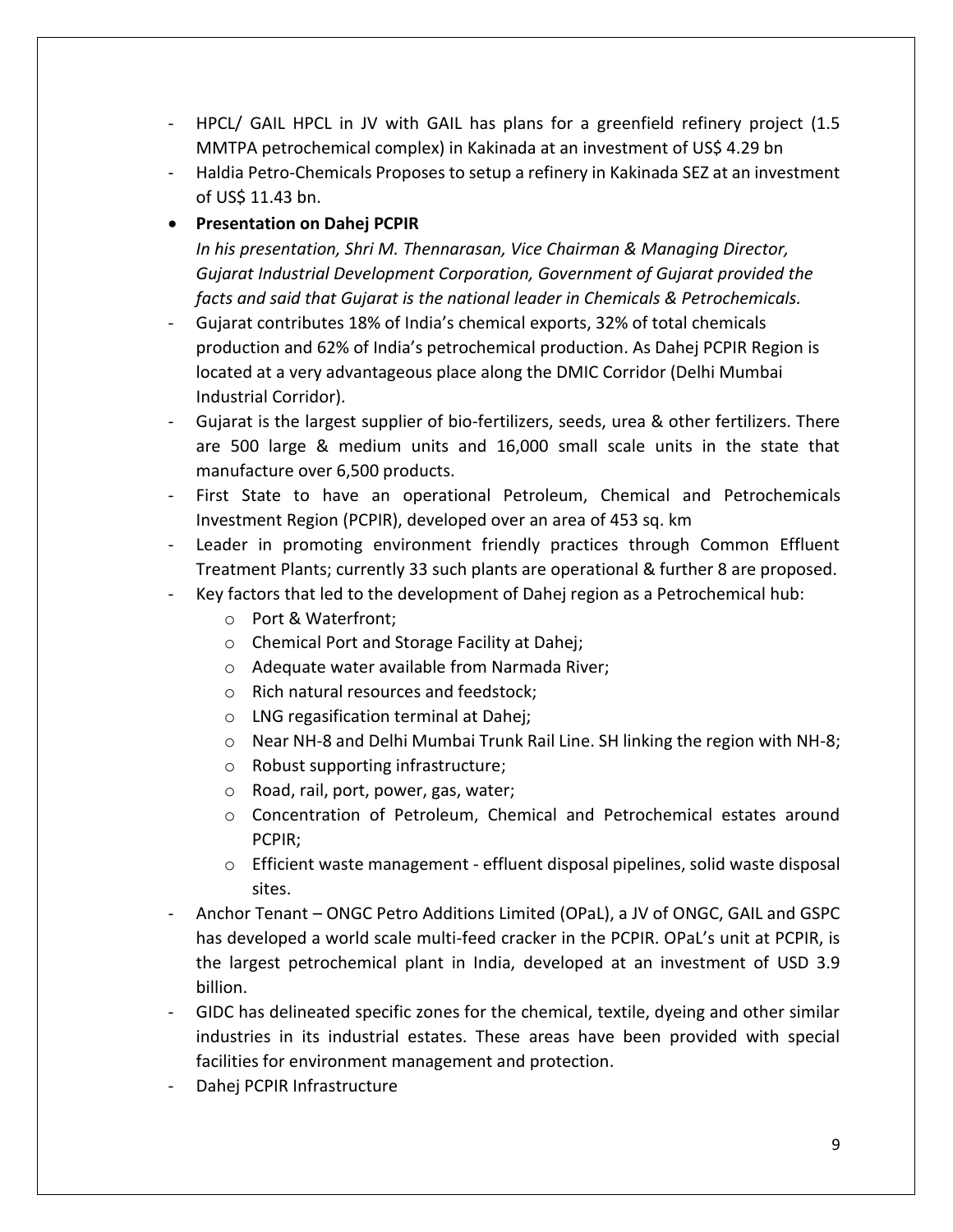#### o Ports:

Adani Petronet Dahej Port P. Ltd; GCPTCL Liquid Chemical Terminal; LNG Petronet (Gas Terminal); Reliance Liquid Fuel Jetty; Birla Copper Bulk Cargo Jetty; Dahej-Ghogha Ro-Ro Ferry Service Terminal; Development of Jetty for handling ODC (Over Dimensional Cargo); JV of GMB & Dahej SEZ Ltd. Development of Marine Shipbuilding Park (MSP).

o Power:

Four sub-stations located at Dahej, Dahej SEZ, Rahiyad-Suva & Vilayat; Eight substations located at Dahej, Luna, Bhensali, Vadadala, Galenda, Jolwa Sambheti and Vilayat; Gujarat Energy Transmission Corporation Limited (GETCO) has completed construction of 220 KV substation at Suva Dahej, which is in operation. 1200 MW gas-based power plant by Torrent Power Ltd. in Dahej SEZ has been completed. Construction of 2640 MW coal-based power plant of Adani Power is in progress. Two 220 KV One 400 KV & Ten (10) 66 KV substations are planned in Dahej & Saykha & Atali Housing.

o Water:

Raw Water Reservoir Intake Well 25 MGD at Narmada River Nand. GIDC has developed Dahej Raw Water Reservoir with a capacity of 366 MG. Water supply network comprising of branch canal and pipelines with cumulative installed capacity of 108 MGD (408 MLD). Present utilization average -180 MLD

o Effluent Disposal:

GIDC has developed 90 MLD disposal pipeline of 40 km from Vilayat pumping station to Dahej to dispose the effluent into deep sea. Additional 190 MLD Effluent Disposal Line under planning and GIDC has established two CETPs in the region: 40 MLD at Dahej and 40 MLD at Sayakha

o Waste Disposal:

Treatment Storage and Disposal Facility (TSDF) for hazardous waste management has been developed by Bharuch Enviro Infrastructure Limited in Dahej PCPIR having a capacity of 1.4 MMT. Incinerators with capacity of 20 Million Kcal/hour are installed by Saurashtra Enviro Projects Pvt Ltd.

#### • **Presentation on Odisha PCPIR**

*In his presentation, Shri Hemant Sharma, Commissioner-cum-Secretary, Industries/MSME Department, Government of Odisha gave Presentation on Petrochemicals & Chemicals Ecosystem in Odisha. He started with presenting the Odisha's vision which is to attract Rs. 2.5 lakh crore of new investments in 6 identified focus sectors and create 30 lakh job opportunities by 2025.*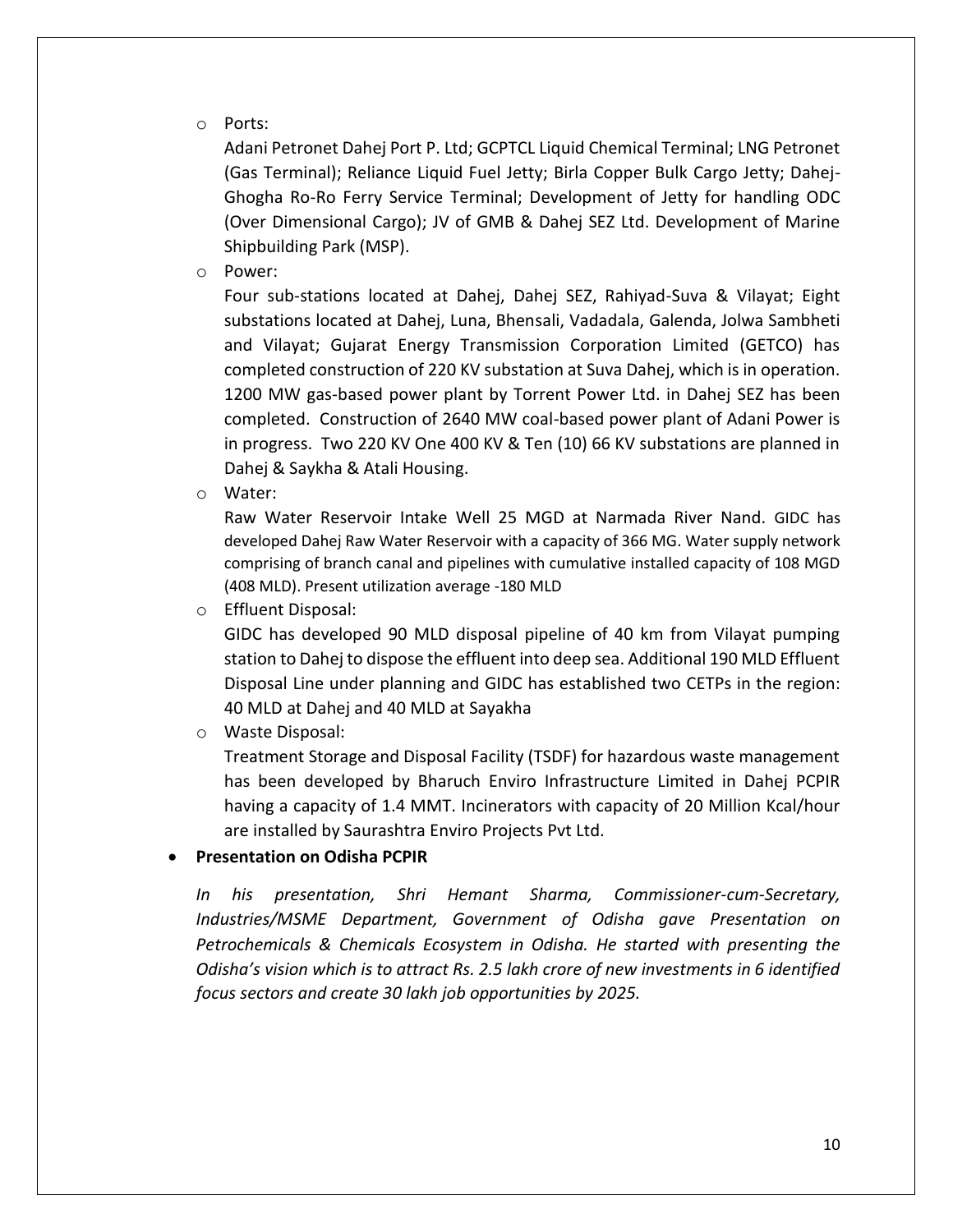- The identified focus sectors are: Agriculture and Food Processing, Chemicals & Petrochemicals, Textiles, Downstream & Ancillary, Electronics System Design and Manufacturing, IT & ITeS and Auto and Auto-components
- Chemicals & Petrochemicals is classified as a focus sector of the state and is eligible for special incentives as per the Odisha Industrial Policy Resolution, 2015.
- Paradip PCPIR:
	- o The Paradip PCPIR has total area of 284 sq.km while the processing area is 113 sq.km.
	- o Anchor Tenant: Indian Oil Corporation Ltd (IOCL)
	- o IOCL- Existing infrastructure
	- o 15 MMTPA Refinery plant commissioned in Feb 2016; Will provide feedstock to the downstream units including Paradip Plastic Park.
- Paradip Plastic Park:
	- $\circ$  The park is spread over 120 Acres offering plug-and- play model. Feedstock to be made available from the IOCL Refinery.
	- o Key Players in the sector are: IOCL Petroleum refinery; IFFCO fertilizer Plant and Paradeep Phosphates Ltd.
- Feed stocks
	- o Polypropylene: 680 KTA Polypropylene plant with an investment of Rs 3150 crores, commissioned in 2019.
	- o Mono Ethylene Glycol: 350 KTA MEG Plant with an investment of Rs 4000 Crores. To be commissioned by 2021-22. Intermediate for Polyester chips, fibers, PET bottle, PET chips, polyester yarn etc.
	- o Petcoke Gasification: 770 KTA Pet-coke based synthetic ethanol project being considered by IOCL. To be commissioned by 2024-25.
	- o Paraxylene-PTA Complex: 1200 KTA Paraxylene-PTA complex, in principle approval received, to be commissioned by 2023-24. Feedstock for PET Chips, packaging film, yarn and textile industries.
	- o Besides offering competitive cost of doing business, Odisha has "GO SWIFT" (Single Window for Investor Facilitation & Tracking) a one-stop solution for all required services by an investor during the investment life cycle of a project. The state also provides attractive incentive package along with a large pool of skilled workforce.

#### • **Presentation on Tamil Nadu PCPIR**

*In his presentation, Shri Aneesh Sekhar. S, Executive Director, Tamil Nadu Industrial Development Corporation Limited, Government of Tamil Nadu gave Presentation on Chemicals and Petrochemicals scenario in Tamil Nadu.*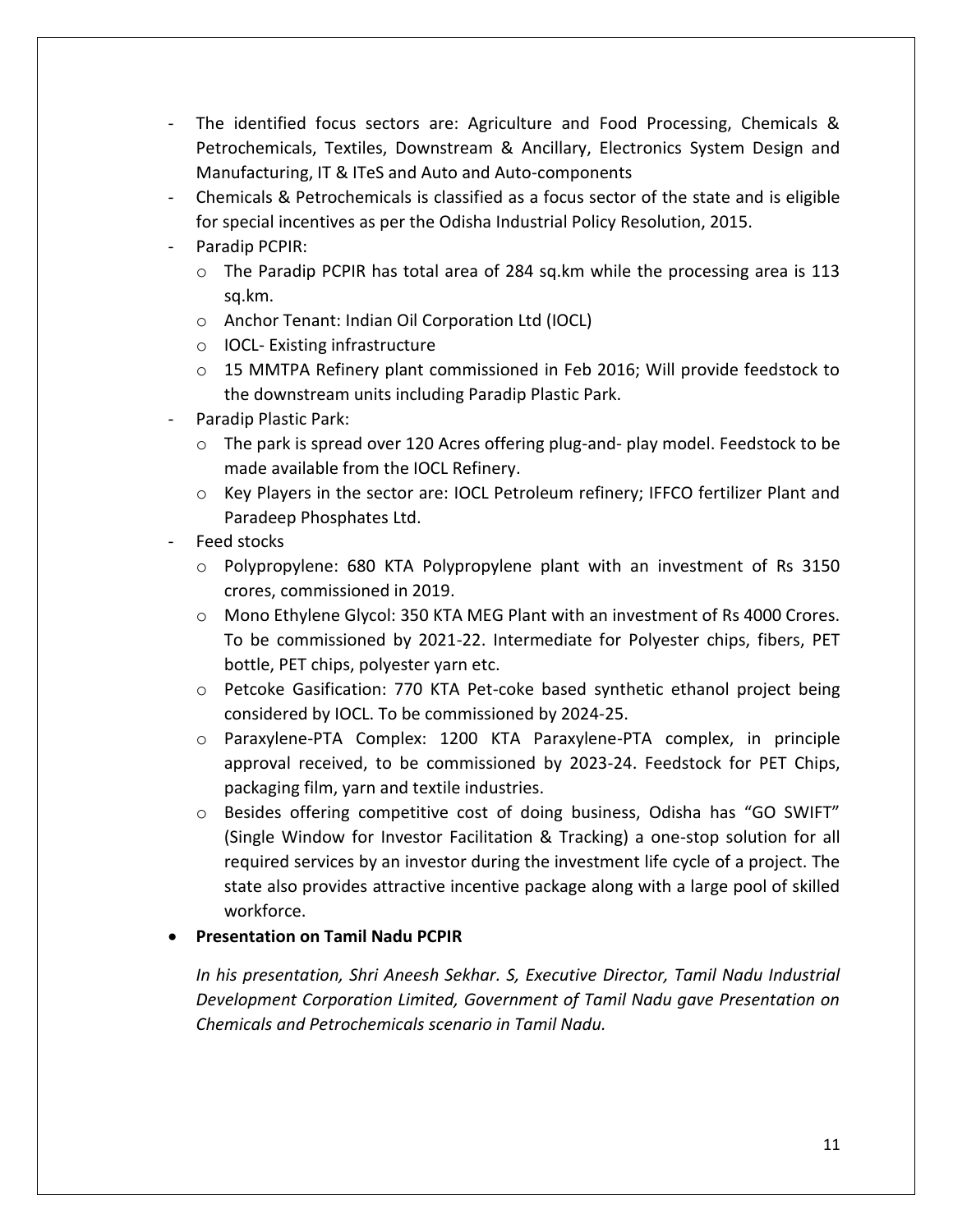- He cited the factors that make the state an attractive destination for investments in the Chemicals and Petrochemicals sector. The factors are:
	- $\circ$  Strong Macroeconomic Fundamentals; Land Availability; Strong industrial base; Modern Infrastructure; Human Resources; Ease of Living; Good Governance.
	- o On the infrastructure front, Tamil Nadu is a power surplus state, has 5 big ports, 6 airports including 4 international airports, over 2 lakh km of roads and 21 industrial parks.
	- $\circ$  On the economic front, the state grew at a rate of 8% as against the national rate of 6.50% in 2017 -18.
- The state was 4th in FDI inflows US\$ 29.3 billion (2001 2018). It is also among top three exporting states - US \$ 30.52 billion (2018-19). Leading chemical and petrochemical manufacturers including SPIC and CPCL have a base in Tamil Nadu.
- The Tamil Nadu PCPIR is spread over an area of 257 sq. km. of brownfield area in the coastal districts of Cuddalore and Nagapattinam. It expected to generate employment for 737,000+ people.
- Planned investments in the region include a deep seaport with FSRU for import of LNG; a gas-based power plant; a petrochemicals complex through partnership with private co-promoters and petrochemical downstream plants and fertilizer complex.
- The state also setting up a Polymer Industries Park with an area of 265 acres in Voyalur and Kattupalli villages, Ponneri Taluk, Thiruvallur District at an estimated cost of Rs 216 crores. A Special Purpose Vehicle named Tamil Nadu Polymer Industries Park Limited (TPIPL) has been formed through a JV between TIDCO & SIPCOT for its implementation.
- Tamil Nadu consumes over 9 lakh tonnes of plastics while approximately \$ 2.77 billion of revenue is generated by plastics related business. Over 10 lakh direct and indirect employment is provided by more than 8000 small and medium enterprises in the state.
- Incentive package and facilitation by the state government includes GST refunds/Special Capital Subsidy; Employment / Training Subsidies; Environmental Protection Infrastructure Subsidy; Electricity Tax Exemption; Concession on Stamp Duty and Land Prices; Online Time-bound Single Window Clearances.
- Adequate land is available in eight industrial parks in the state equipped with infrastructure facilities like electricity & water supply, road connectivity, drainage & waste disposal, etc.
- **Presentation by Shri A.K. Mathur,** Addl. GM, Rajasthan State Industrial Development & Investment Corporation Limited (RIICO), Government of **Rajasthan**

*Presenting Rajasthan as an emerging petrochemical investment destination*

- Starting off, Shri A.K. Mathur informed about a proposed 9 MMTPA refinery in Barmer which is under implementation by HPCL and the State Government. Along with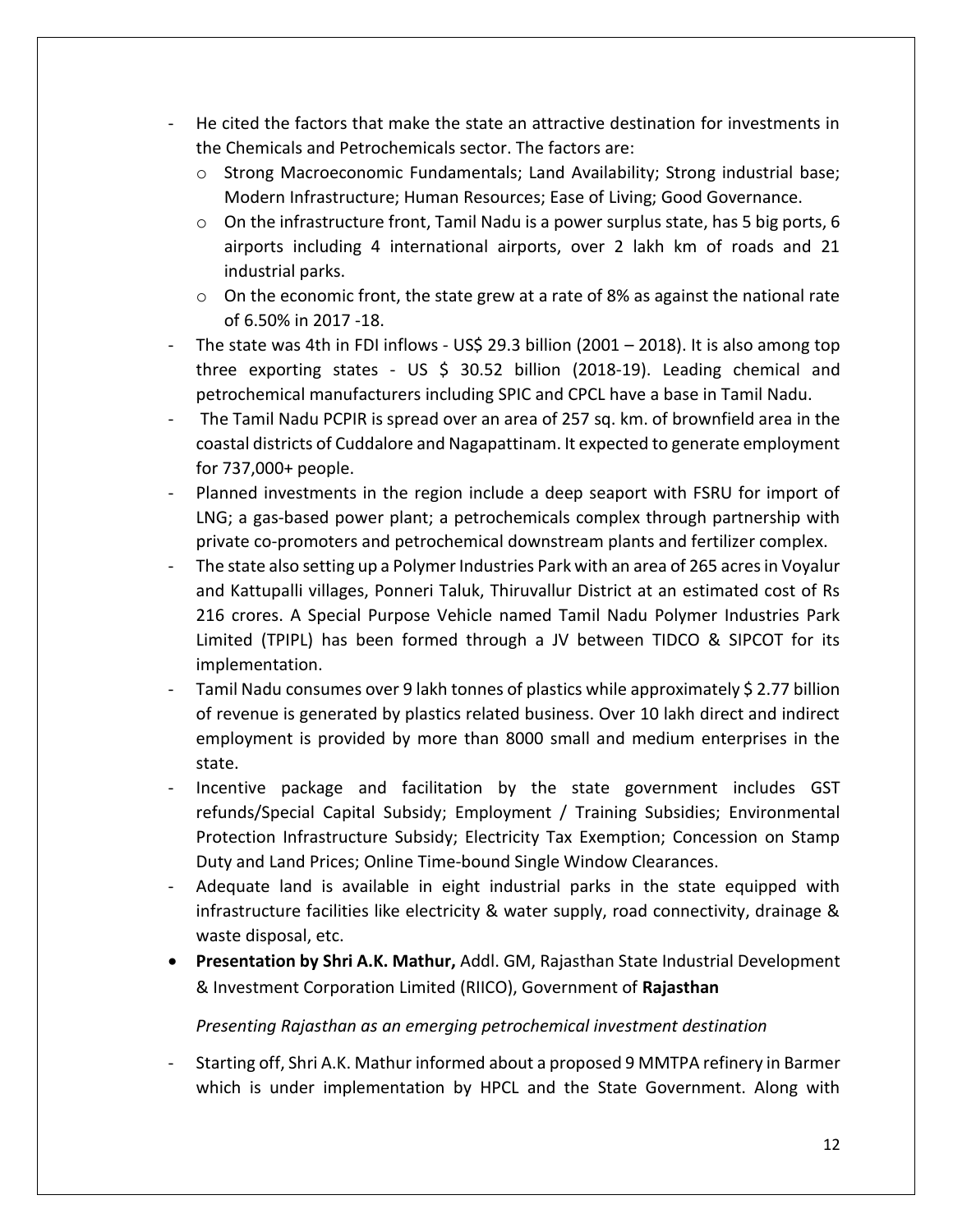refinery a petrochemical complex is also proposed at a cost of Rs. 43,129 crores. The complex will provide inputs for industries such as: plastic, rubber, detergent, fibre, lubricant, dyes, drugs, pesticides, paints, cosmetics, etc.

- He also highlighted that Rajasthan is the 2nd largest producer of crude oil and 3rd largest onshore producer of natural gas in the country and accounts for 23% of total domestic crude oil production.
- There is high potential for development of entire value chain. The state has adequate raw material in form of crude oil for refinery. Output of petrochemicals may fulfil input demand of leading sector of state e.g. fibers for textiles, parts for auto, intermediate chemicals for chemical and pharma sector etc.
- In terms of connectivity and infrastructure, the state has the second largest rail route in India, third largest network of national highways, 7 airports with direct connectivity to Dubai, Muscat, Singapore & major Indian cities.
- Rajasthan also has three multi-modal logistic parks in Neemrana, Pali and Bhilwara and eight inland container depots, two container freight stations and one air cargo complex.
- The state also offers customized incentive packages for the manufacturing and service enterprises along with allowing entrepreneurs to start their businesses by filling a selfdeclaration form. There is also exemption from inspections from various departments for 3 years with 6 months corrective period.
- The government has also enabling policy framework with policies dedicated to various sectors.
- **Address by Shri Samir Kumar Biswas, Joint Secretary (Chemicals), Ministry of Chemicals and Fertilizers, Government of India**
- To cater the growing domestic demand, India need to attract huge investments in near future. Additionally, India has good potential to become a global manufacturing hub for exporting value-added products across the markets. And if we can ensure this, our national vision of becoming 5 trillion economy by 2025 becomes effective.
- As we know that there are 4 PCPIRs which are meant to primarily use this opportunity of achieving over 300 billion by 2025. Lots of announcements have taken place and lot of active workings are being done by various players.
- PCPIRs being in a cluster approach are vast areas which are notified for the development of the industries including the production units and also the social infrastructure.
- If we see the role of Government in developing infrastructure and utilities, we can state that Infrastructure is also commercial activity and therefore looking at examples all over the world, infrastructure utilities are also developed by private players and not only Government. So, we have investment opportunities which will go 50 to 100 billion dollars to support this kind of production units in chemicals and petrochemicals.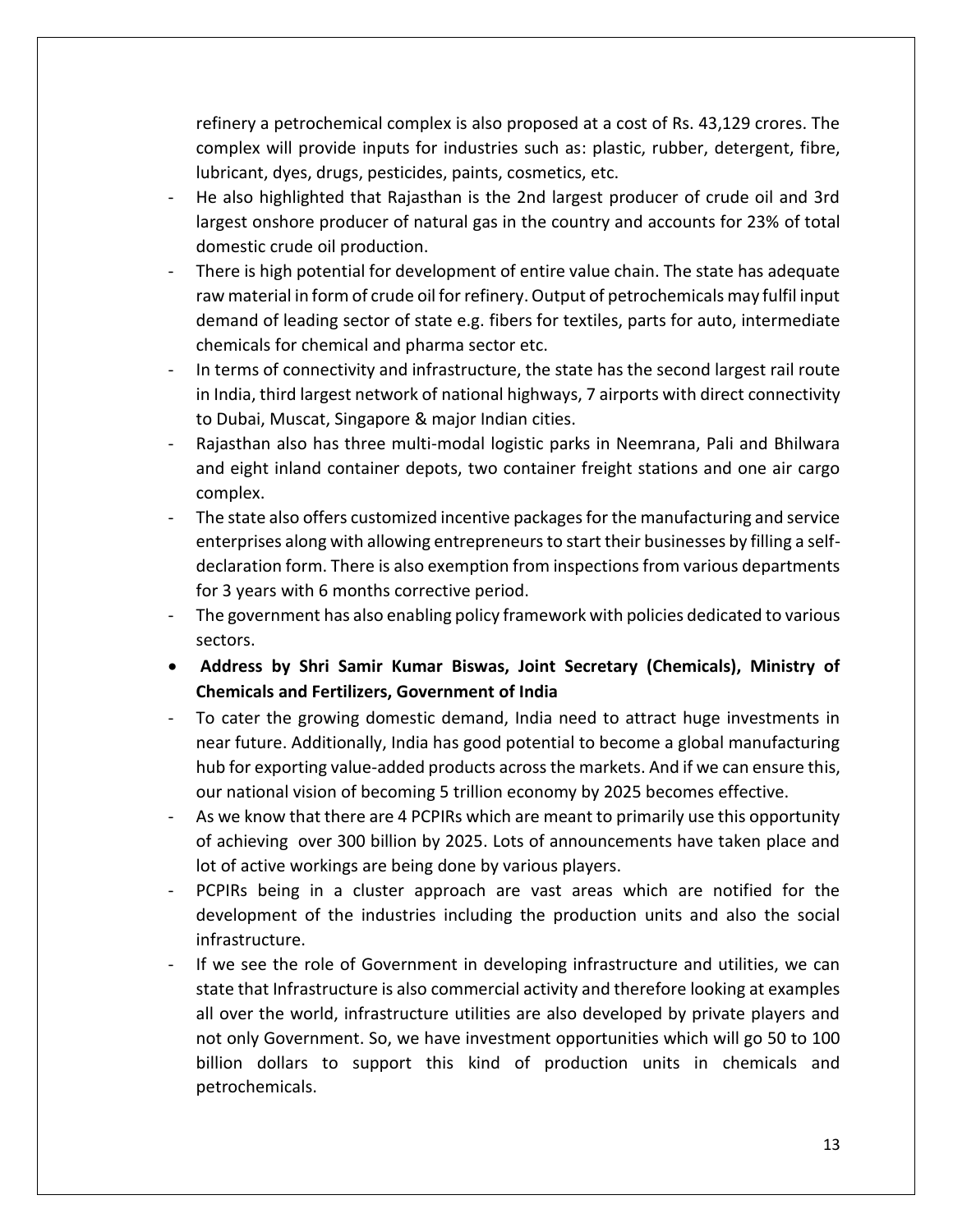- If we really want to meet the entire domestic demand by producing domestically, we need all the PCPIRs to fully populate it with industrial and manufacturing units.
- We are aware that by 2025, we need 5 Cracker Complexes to meet our domestic demand and these cracker complex need to be of global scale as well. By 2040, we will require 14 more and if we divide them among 4 PCPIRs, each has to house 5 cracker complexes. This is the enormous opportunity that is existing for global investors. So, we need to study the competitive advantage of each PCPIR State.
- Basic competition here is to understand each PCPIR state in respect to the availability of natural resources, infrastructure availability and other strategic points and from those point of view, we have to understand the best suitable industry. Although we are talking here about big mega investment which are basically refinery and cracker complexes which provide feedstock to various other downstream sectors.
- Pesticides is a very big area as we can see Andhra Pradesh is a very big consumer of pesticide and there is lot of potential to produce pesticides. Likewise, every PCPIR has their own strength and opportunities.
- Whenever any investor has interest in particular project one need to really approach the State Government as they have full-fledged development boards wherein each and every issue which are coming in a way of investment decision, will be really discussed as there are people to resolve bottlenecks and take the project forward.

# <span id="page-14-0"></span>*3.* **Strategies to Attract Investments:** *Making India a global manufacturing hub for chemicals and petrochemicals.*

**Date: Monday, 11 November 2019 Time: 1345 - 1515 Hrs.**

#### **Panelists:**

- **Ms. Manisha Gupta,** Commodities Editor, CNBC-TV18
- **Mr. Sanjeev Gandhi,** Member of the Board of Executive Directors, BASF SE
- **Mr. Vipul Shah,** COO, Petrochemicals, Reliance Industries Ltd.
- **Mr. Walmir Soller,** Chief Executive Officer, Braskem, Europe
- **Mr. Zarir N Langrana,** Executive Director (Global Chemical Business) Tata Chemicals
- **Mr. Prabh Das,** MD& CEO HPCL-Mittal Energy Ltd.

- **Mr. Jesper Wendt,** Senior Manager, Global Processes and Projects, Haldor Topsoe *The discussions were mostly on the need to improve infrastructure and enabling policy framework by the government. The panelists highlighted the immense potential of the Indian chemicals and petrochemicals industry and how the PCPIRs coupled with world class infrastructure and enabling policy framework can enable India to reach \$5 trillion*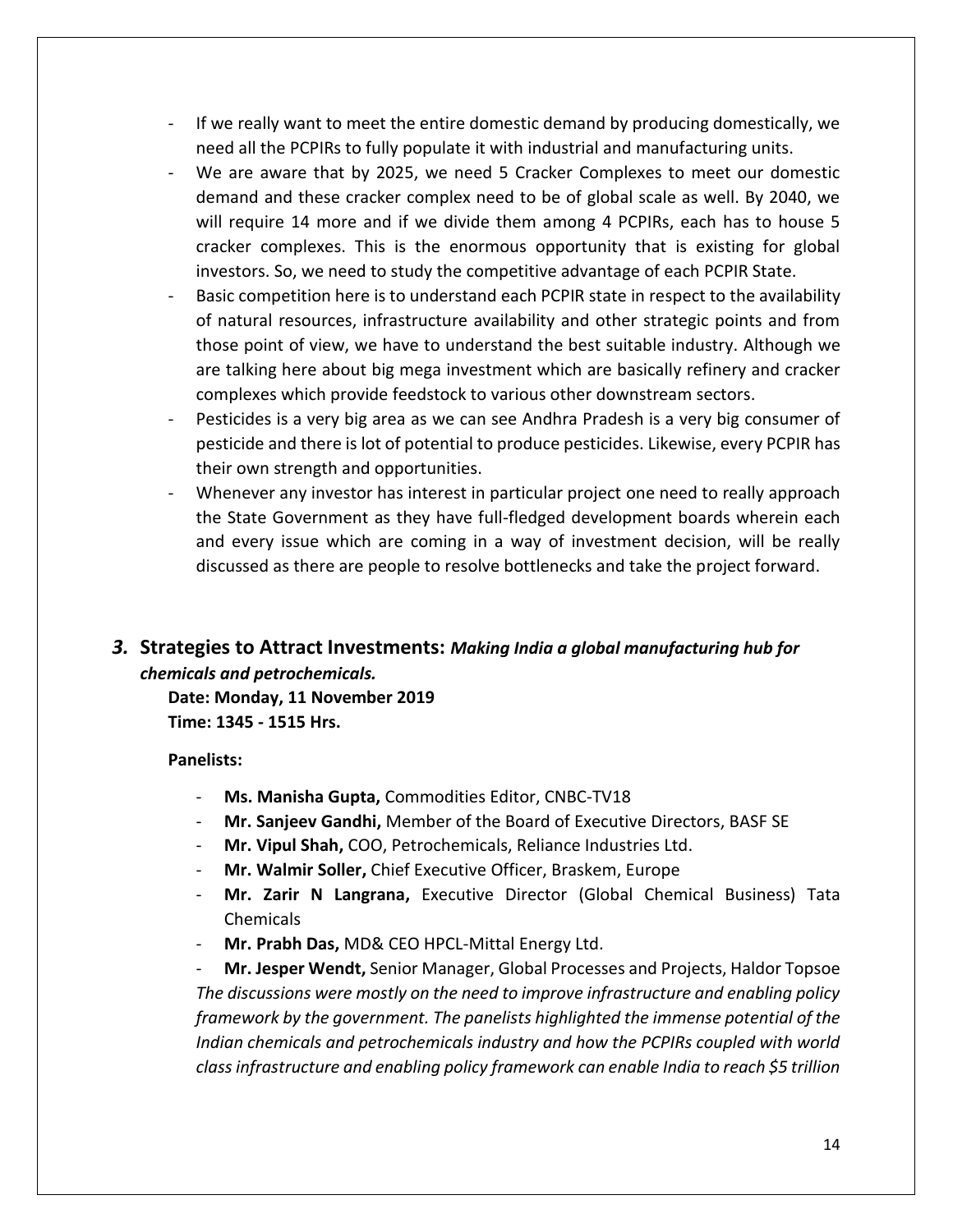*economy by 2025 and become a global manufacturing hub of chemicals and petrochemicals.*

#### • **Address by Mr. Sanjeev Gandhi**

- In his presentation "Growing in India with India", Mr. Sanjeev Gandhi talked about BASF's presence in Asia Pacific where it has 19 markets, 135 manufacturing sites, 140 sales offices, and employs over 20,000 people. Its sales for 2018 stood at €14.6 billion while earnings before interest and taxes (EBIT) was €1.8 billion.
- In Chemical Industry, size is not necessarily important, but scale is important, so when we design PCPIRs it is very important to have integration of resources, utilities as in the end, we need scale to be competitive. Since, India is the open market and there is pressure of imports coming from the middle east, from China and other emerging markets, local industry has to be competitive and PCPIRs will go very long way in ensuring this. It is important to support not only FDIs but also domestic industry.
- In India, BASF has 12 production sites, 2 R&D facilities part of Global Technology Platform while its sales in 2018 clocked €1.4 billion. It is active for more than 125 years. Its sites include, a chemical complex in Dahej, construction plant in Nellore, global agriculture research station in Pune, Mobile emission catalysts site in Chennai and an Innovation Campus in Mumbai.
- Talking about key enablers for making India a global manufacturing hub for chemicals and petrochemicals, Gandhi stressed on leveraging synergies and cost competitiveness of common infrastructure. He said PCPIRs were the appropriate forum to exploit cost competitiveness of common infrastructure.
- He also highlighted the significance of adequate availability of utilities like water, steam, electricity, effluent treatment and discharge, and port, road, rail infrastructure.
- Pointing to delays of several years in getting environment clearances, Mr. Gandhi called for fast tracking clearance procedures and put in place enabling policy framework including land & labour reforms, incentives and facilitating resource efficiency framework.
- **Address by Mr. Vipul Shah**
- Advocating for creating world class infrastructure and enabling policy framework, Mr. Shah put the onus on the chemical and petrochemical industry for fulfilling the vision of a \$5 trillion Indian economy.
- Indian economy will not reach \$5 trillion by 2025 unless the chemical and petrochemical industry enables that to happen. Make in India is not an empty promise as if our industry will only rely on imported material, then it will not work out and therefore we talk about chemical clusters, PCPIR formation and rejuvenation. In the last 5 years, Reliance has invested close to 75 billion US Dollars and out of that 17 to 18 billion Dollar is in petrochemical refining industry. We need to make the industry able to contribute significantly so that we may reach the target easily and not just rely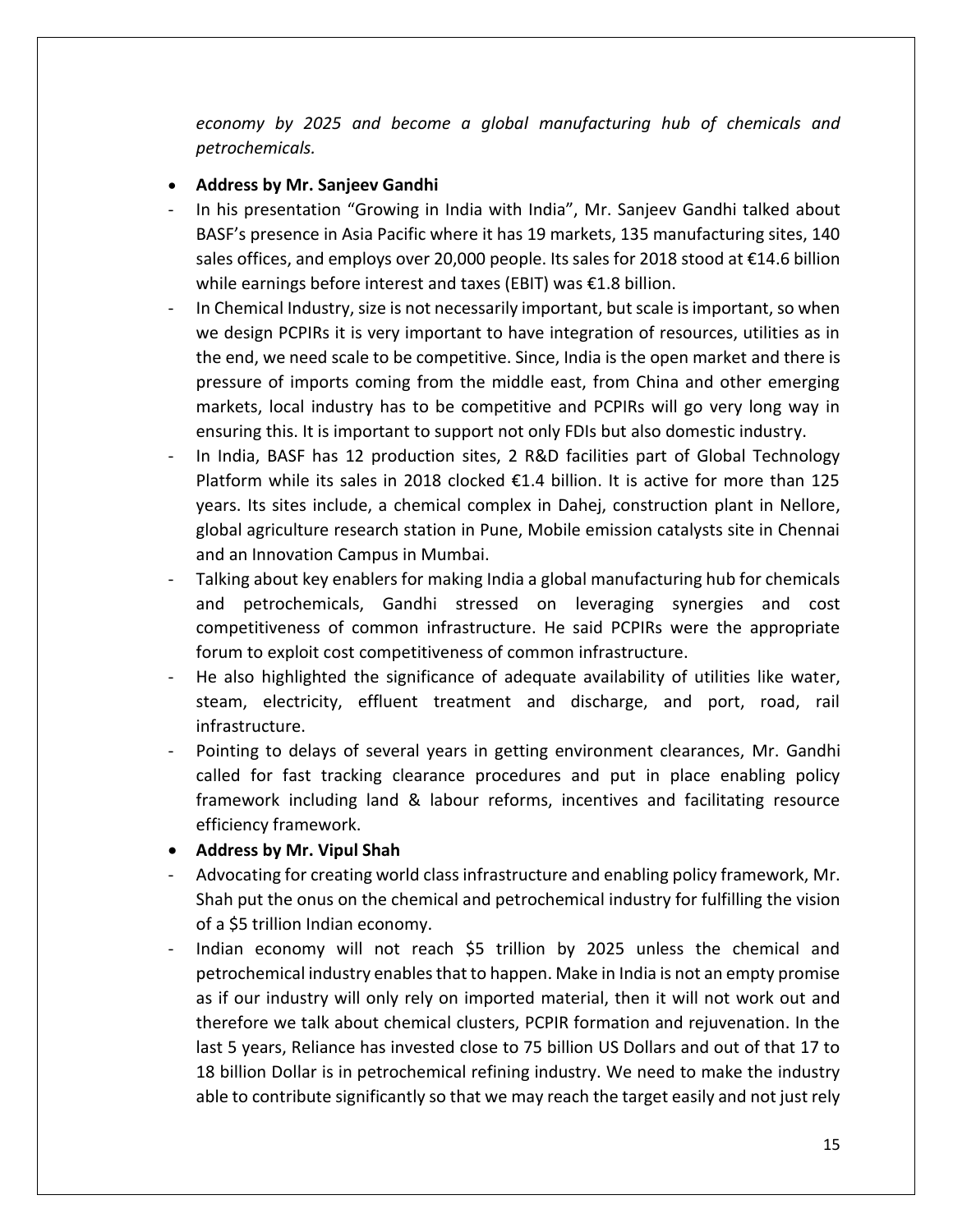on government. For that to happen, we need to do a lot, address many key issues, adopt new technologies and make innovations, said Mr. Shah.

- He said the chemical and petrochemical industry should not entirely rely on the government but make its own moves to remain competitive and sustainable.
- We cannot just sit and wait for the government to do it for us. It's the industry which must make it happen. We need bring in new technology and adopt them fast, we need to enhance our R&D capabilities and continue making innovations and research and translate them into products. In India, there is so much of raw material that goes through roadways, while in Rest of the World and in US it all goes through railways and in waterways and India having a great coastline, but we do nothing much.
- We must look for improving innovation in India. As people talk about automation, artificial intelligence etc. as today in Silvassa site, where we make polyester is the only site in the world in the polyester industry where the polyester like purified terephthalic acid (PTA) and mono-ethylene glycol (MEG) come in trucks, everything is automated which means our industry is capable of doing it but doing that artificial intelligence data is critical to use.
- On the government side, they know what right infrastructure or policy framework so that industry will see that as a value proposition to implement that in our country. While the industry must do what it has to, what the government needs to do is provide adequate and world class infrastructure and enabling policy framework, stressed Mr. Shah.
- **Address by Mr. Zarir Langrana**
- Talking about India's march towards becoming USD 5 trillion Economy by 2025, Mr. Langrana said the chemical and petrochemical sector is envisioned to contribute 20- 25% towards the manufacturing sector which is around USD 265 billion.
- About industry outlook and growth drivers, he pointed out the following:
	- $\circ$  Strong economic growth & rise in per-capita income resulting in increase in demand for chemical products; Low per capita consumption compared to global averages; Widening supply demand gap; Innovation - world class engineering & strong R&D capabilities; Cost competitiveness due to optimized workforce costs and manufacturing excellence; Aggressive focus and lead on sustainability; Strong Government Policy Support to R&D, permitting 100% FDI in Chemicals sector; and Increasing investments by foreign companies - total FDI inflows in the Indian chemicals industry (excluding fertilisers) were USD 12.68 billion.
- He said the industry faced several growth challenges, major of which are the industry being highly fragmented, dumping and unfair trade practices, exports hindered by non-tariff barriers and high factor costs.
- Besides, he also pointed to the industry being capital extensive coupled with the need for patent protection; R&D costs and feedstock availability.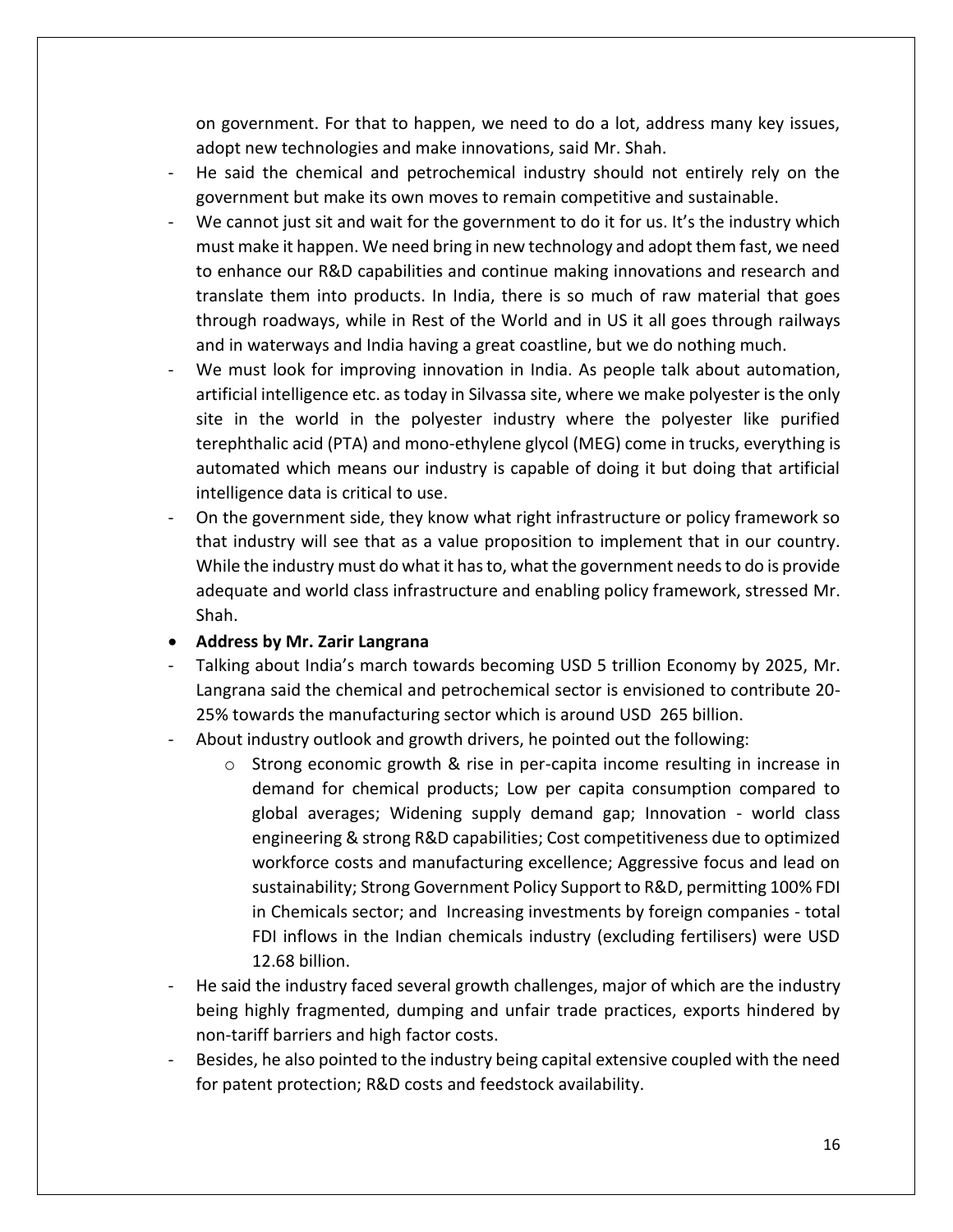- Stringent regulations and environment protection issues were also major roadblocks, he said adding that the SMEs in the sector are prone to low focus on R&D and inadequate facilities at ports and railway depots.
- He cited anchor units' inadequacy in providing building blocks to downstream industries and logistics & infrastructure bottlenecks for the slow progress in PCPIRs.
- Mr. Langrana suggested heavy investments in upfront infrastructure for both existing and greenfield PCPIR's that include a Cracker Complex in each PCPIR; pipelines for cryogenic feedstock; high speed corridors, high capacity ports and airports; 24 x 7 electricity supply - energy sharing agreements; water treatment plant for factory and regular operations; common ETPs, WTPs and common infrastructure. He also suggested consolidation of multiple legislations governing the sector.
- Without the policy, it become difficult for the investors to gauge the framework that are been put in place.

#### • **Address by Mr. Prabh Das**

- Giving the historical brief that in 1998, we were importing petroleum products in our country and currently we have become a petrochemical hub and therefore exporting 64 million tons of product. Highlighting the significance of chemical and petrochemical sector in India's economic growth, Mr. Das pointed out to cumbersome clearance procedures and suggested the government to assume the role of an enabler than of a regulator.
- We need 1 Naphtha cracker nearly 3 billion dollar which is the size of investment we require every year. The positive side is that there is enough demand, no regulations and enough feedstock is there, and we are exporting and since country is having enough raw material for Naphtha and Naphtha cracker today and so we can crack anything. The best part in India is that our cost of construction is very less, operating cost is very less.
- "Our urge to the government is that don't put too much conditions on the industry and don't take too much time in clearance. The government should and must trust the industry and the industry will repay that trust by ensuring growth and prosperity of the country and its people, he said.
- Mr. Das said that there was a need for setting up one cracker unit every year to meet the demands of the chemicals and petrochemicals industry which largely depends on imports for raw materials. The positives for the industry are the steady growing demand, 100% FDI among others, the negative aspect is the high cost of logistics.
- **Address by Mr. Walmir Soller**
- Mr. Soller said that India has a high potential to grow in resin consumption. Talking about making investments, he said availability of feedstock at competitive prices, infrastructure and skilled workforce were the most essential requisites.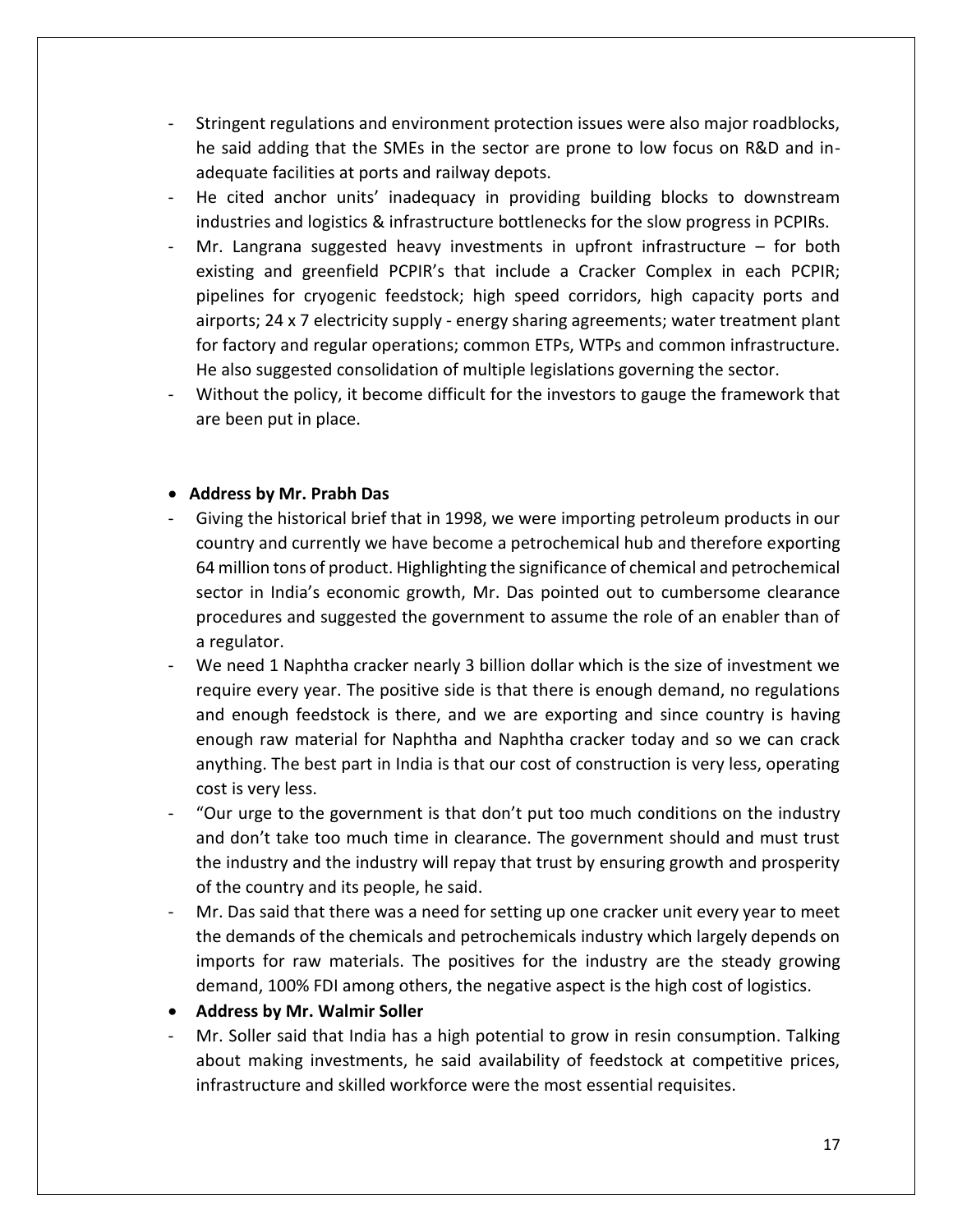- Plastic has important advantage in terms of energy consumption, efficiency or productivity and in most of the applications when we do the lifecycle analysis and at the same time we need to deal with the waste management. So, on one side, plastics are very important for the climate change, but it also brings together addition of challenges that bring all the stakeholders to come together and change and manage the waste.
- Factors to consider when making an investment are competitive feedstock, growing market demand, infrastructure –land, logistics, utilities, etc., skilled workforce and clear regulatory framework. These factors combined facilitate the process for investment prioritization and decisions, he said.
- **Address by Mr. Jesper Wendt**
- Mr. Wendt said there is immense potential for the Indian chemical and petrochemical industry to become a global leader. But extensive procedural bottlenecks and long time required to get requisite clearances/permissions and approvals were a big hindrance in realizing that potential. He advocated for a more enabling policy framework and further improvements in ease of doing business in India.
- One of the factor when an investor country looks in India is skilled labor for construction and operations, transparency, political stability whereas the negative things that come in mind is incentive tax rate has been lower but at the same time to know about chemical policy as it is difficult to see in India what will be the status in the next 4 years and with this, incentive tax rate has been lower.

## <span id="page-18-0"></span>*4.* **PCPIR Infrastructure:** *Building Assets for the country*

**Date: Monday, 11 November 2019 Time: 1530 – 1700 Hrs.**

#### **Panelists:**

- **Mr. Amit Mukherjee,** Director, Mott MacDonald, India
- **Mr. Deepak C Mehta,** Chairman and Managing Director of Deepak Nitrite Ltd.
- **Mr. Deepak Dalvi,** CEO & MD, Royal Vopak, India
- **Dr. S. Xavier Britto,** Chairman & Managing Director, Kerry Indev Logistics Pvt. Ltd.
- **Mr. Raghu Babu Nukala,** Project Director, GIZ [Deutsche Gesellschaftfür Internationale Zusammenarbeit (GIZ) GmbH]
- **Mr. Vijay Sankar,** Deputy Chairman, The Sanmar Group
- **Mr. K P Roy,** Senior Consultant, Gaztransport & Technigaz SA, France (GTT) *The discussions surrounded around the key factors needed for the success of PCPIRs which include, building social and logistical infrastructure, government intervention in ensuring feedstock availability and adopting best practices from successful chemical hubs and PCPIRs across the globe.*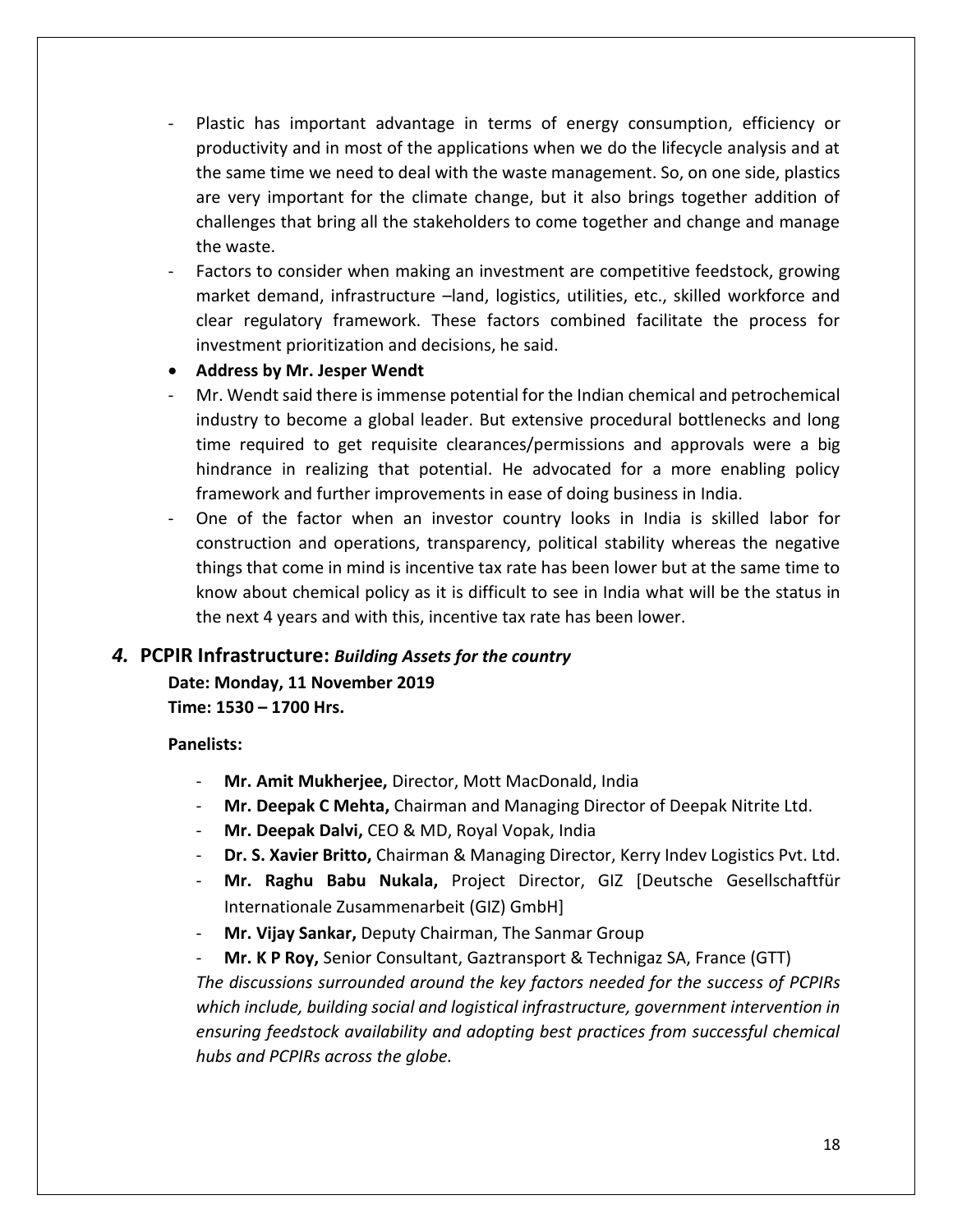- **Address by Mr. Deepak C Mehta- Chairman and Managing Director of Deepak Nitrite Ltd.**
- Mr. Mehta said that in order to turn PCPIRs into cost competitive ecosystem, there was need for proper infrastructure, availability of utilities and feedstock along with an industry-friendly regulatory framework.
- For the sustainable competitive advantage, we really need to have the upstream and downstream industry next to each other where we can say that the most cost competitive logistic solutions are available where we are near the sea so that the water transportation is cheapest where we are ensuring the interconnected pipeline that is a dream of mega manufacturing complex or recreation of PCPIR but PCPIR whole concept has been diluted so far as PCPIR in the real true essence PCPIR as Pipeline Connect and Petrochemical Industry Region as if there is no pipeline connection then there is no competitive advantage of having the logistics there. Someone who will make a product PCPIR will end up in having more competitive product than somewhere else. Even plastic parks are not an ideal option today.
- The key requirements for a successful PCPIR are; Ports- capable of handling solid, liquid & gas and Ro-Ro Facility; Common utilities – steam, power, fire water storage, etc.; Logistics – feed & product tank-farm and pipeline corridor; Social Infrastructure – smart city development & public transport; Anchor Unit for building blocks; Time bound regulatory approvals etc.
- He said the chemical cluster should offer all the above, including land on annual contract / rental basis which will bring down capital employed significantly.
- Mr. Mehta also suggested investing in alternative technologies like on-purpose olefin production plant (MTO / PDH) where the conventional option of a refinery and naphtha cracker entails massive capital expenditure.
- Among other suggestions to make PCPIRs successful include a master plan by a professional organisation, incorporating the best global practices, an autonomous empowered organisation structure for the PCPIR and streamlining of regulatory approvals in time bound user-friendly manner.
- **Address by Mr. Deepak Dalvi, CEO & MD, Royal Vopak, India**
- Mr. Dalvi on his part said the success of petrochemical cluster hinges on providing 'plug & play' infrastructure. The supporting industry is a large contributor to the industry and value creation and requires seamless integration of producers and large number of service providers.
- He cited the success story of Jurong Island Singapore, for Indian PCPIRs to replicate. He attributed several reasons behind Jurong Island having emerged as a world-class petrochemical's hub.
- One of the chief reasons he said was one centralized agency the Economic Development Board (EDB) that is credited with transforming concepts into reality through meticulous planning and execution.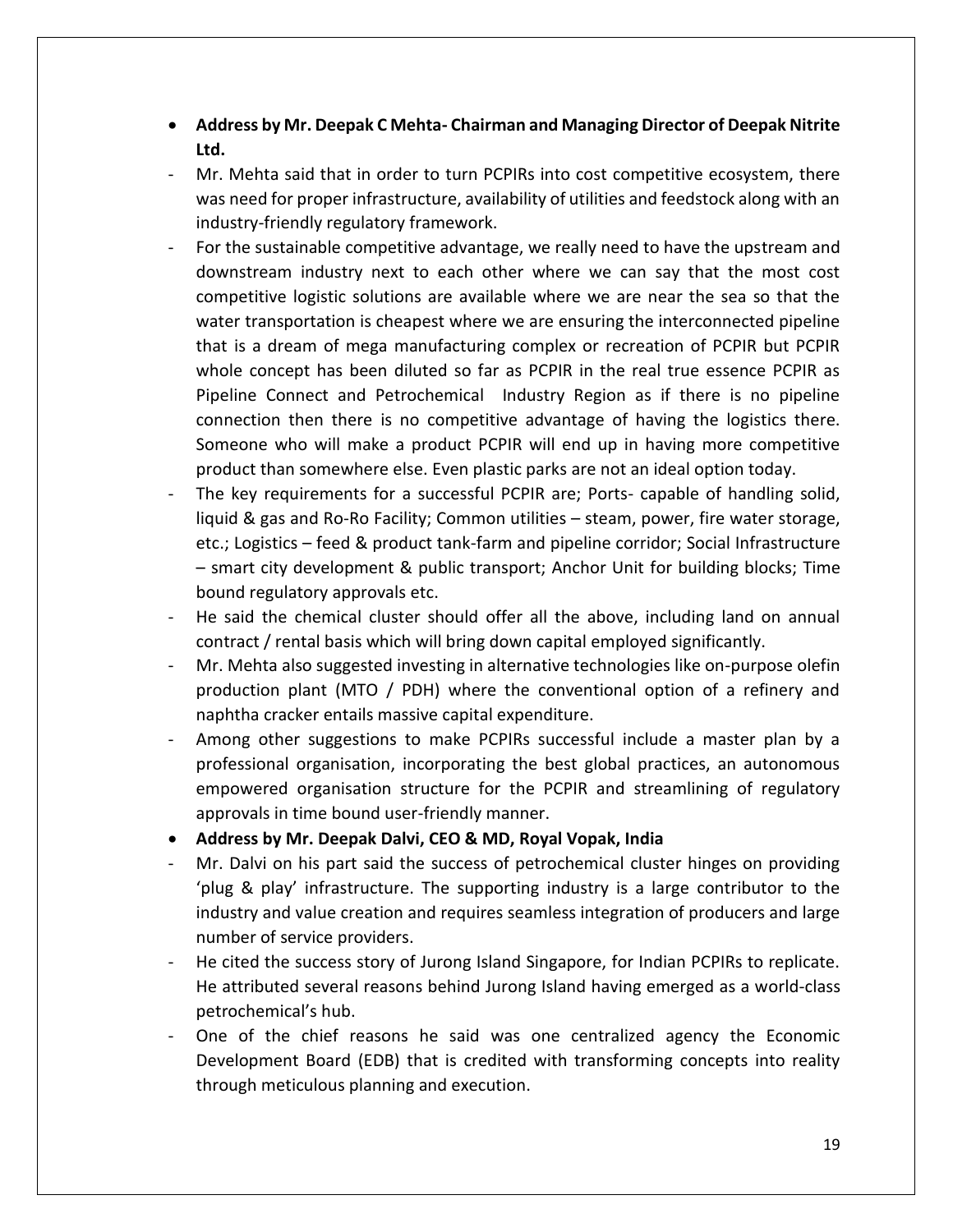- Other reasons cited by Mr. Dalvi are:
	- $\circ$  Assessment of end markets for proposed petrochemical industry not just domestic consumption, but also exports;
	- o Identification of potential investors and marketing campaign;
	- o Common facilities and infrastructures established in the initial days, with EDB strongly promoting sharing and complementation of facilities;
	- o Attracting best in class services providers for common facilities and infrastructures viz steam, cooling water, demineralized water, effluent treatment plant, industrial gases, storage and terminals;
	- $\circ$  Structured land allotment basis type of industry, safety, pipeline connectivity.
- He also expressed concern over the Indian chemicals and petrochemicals industry's dependence on imports for feedstock and called upon Indian players to join hands in order to boost domestic production of feedstock.
- **Address by Mr. Raghu Babu Nukala, Project Director, GIZ [Deutsche Gesellschaftfür Internationale Zusammenarbeit (GIZ) GmbH]**
- While suggesting systematic and holistic planning for all new manufacturing hubs, Mr. Nukala said unless there was aggressive marketing, the PCPIRs will not take off.
- He compared Indian PCPIRs with similar global complexes like Bayer Chemical Park, Leverkusen, Germany, Tianjin Economic-Technological Development Area, China and Shanghai Chemical Industry Park (SCIP), China, and pointed to extensive transportation and infrastructural network and social infrastructure particularly modern residential and support infrastructure, to be major reasons for their success.
- To replicate the success of chemical hubs in the world, it is imperative to undertake systematic planning for all new manufacturing hubs. There is also the need to update existing plans or undertake retrofit planning of existing industrial hubs and integrate onsite and off-site infrastructure adequately, he said.
- He highlighted the services and infrastructure that foreign successful manufacturing hubs offer including centralized co-generation plant, centralized industrial gases, pipe racks, common waste and waste water treatment plant, centralized incineration facility for hazardous waste along with safety, security and site management.
- Stressing on the importance of onsite and offsite infrastructure, Mr. Nukala said social and residential development was also important. He also called for ensuring competitive pricing of industrial land, multi-functional built up space, infrastructure, utilities/ services and external residential and social infrastructure.
- **Address by Mr. Vijay Sankar, Deputy Chairman, The Sanmar Group**
- He too compared PCPIRs with global chemical hubs and cited Singapore's Jurong Island and Dow's Value Park in Germany as examples to follow. Mr. Shankar attributed high commitment levels of the respective governments for the success of the two hubs.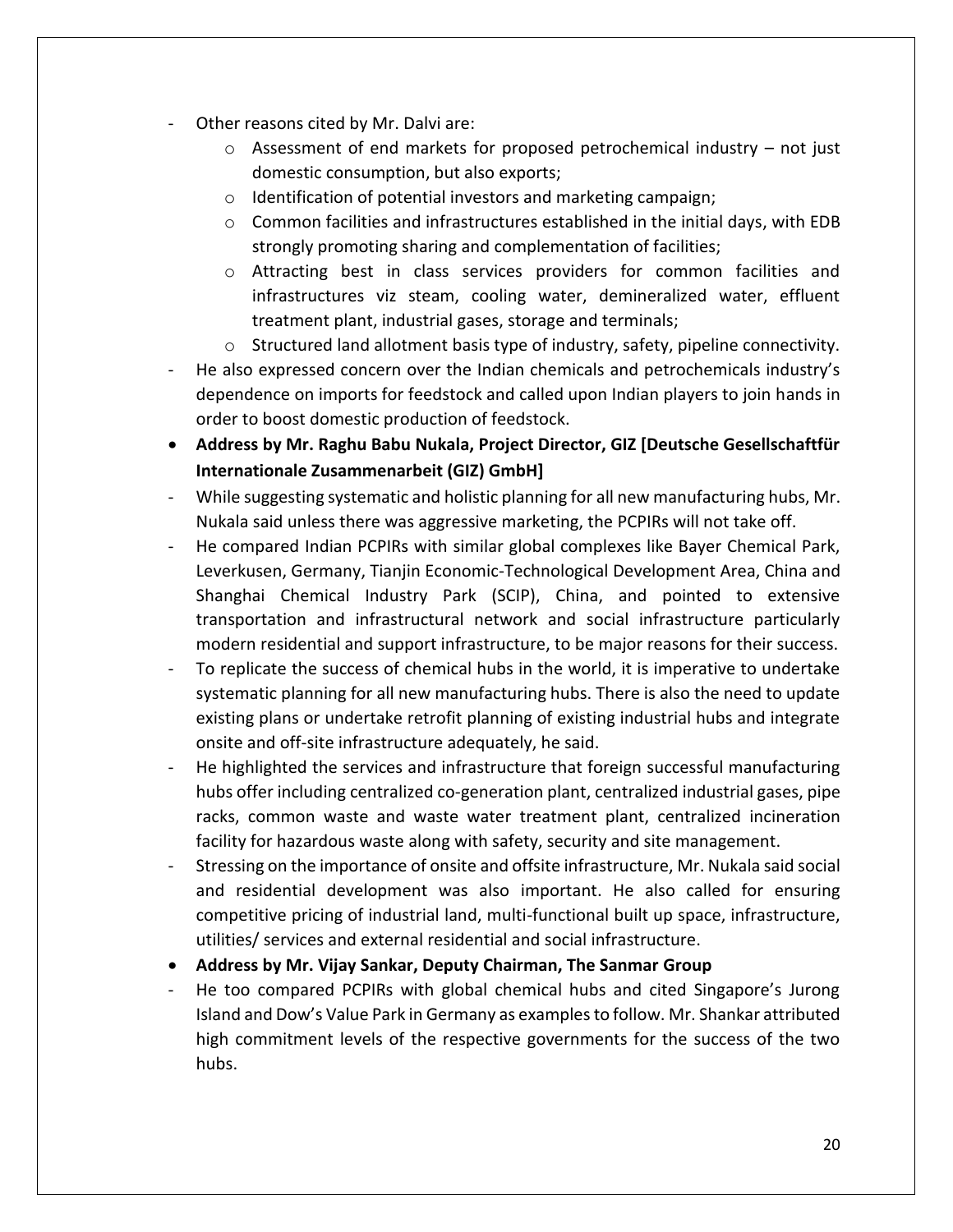- Explained about the role of the government in infrastructure building. The government has provided a thrust to the development of the chemical industry. All these very successful global chemical hubs are the multinational company multiproduct and all of them had government control to kickstart the initiative.
- Support and high commitment levels of Singapore Government was critical for the success of Jurong Island, similarly, Dow's Value Park is one of the most successful chemical parks because of Government support.
- Talking about Jurong Island, Sankar said that it was promoted on a 'plug and play' model with ready infrastructure while specific set of companies that fit value chain were attracted as a cluster, rather than individually.
- He also cited financial support offered by the Singapore Government that included low tax, signing FTAs with potential customer countries such as Japan, US etc. to promote export-oriented investments and seed funding with clear exit mechanism.
- Mr. Sankar pointed out feedstock unavailability and logistical and infrastructure issues to be the major concerns plaguing the Indian PCPIRs and suggested government facilitation & coordination for addressing the key issues of feedstock, land, clearances, capital and a holistic road map for attracting key investors.
- **Address by Mr. K P Roy, Senior Consultant, Gaztransport & Technigaz SA, France (GTT)**
- Advocating ethane as substitute for conventional oil-based naphtha feedstocks, Mr. Roy said that US to India & China ethane shipping could be the next big move.
- Global demand for ethylene is rising due to increasing population growth and rising GDP. Ethane generates substantially higher yields than other feedstock sources when producing ethylene. Moreover, lower and more stable natural gas price versus recovering oil price has reinitiated ethane shipping interest.
- He said the US shale gas revolution was transforming petrochemicals markets and the export of US ethane provides opportunities for petrochemical companies to supplement their domestic ethane feedstock.
- US to India & China ethane shipping could be the next big move in this industry, he said and pointed out factors that support the case for ethane shipping.
- The factors include ethane's high yield, robust demand for ethylene, low prices of US ethane, and new generation of large ethane ships to optimize shipping cost.

# <span id="page-21-0"></span>*5.* **Alternative, Cutting-edge and Sustainable Solutions:** *Sustainable solutions for a New India*

**Date: Monday, 11 November 2019 Time: 1700 – 1830 Hrs.**

**Panelists:**

- **Mr. Roger Lee,** Managing Director, Tecnon Orbichem
- **Mr. Krishnamohan Narayan,** Managing Director, BASF India Ltd.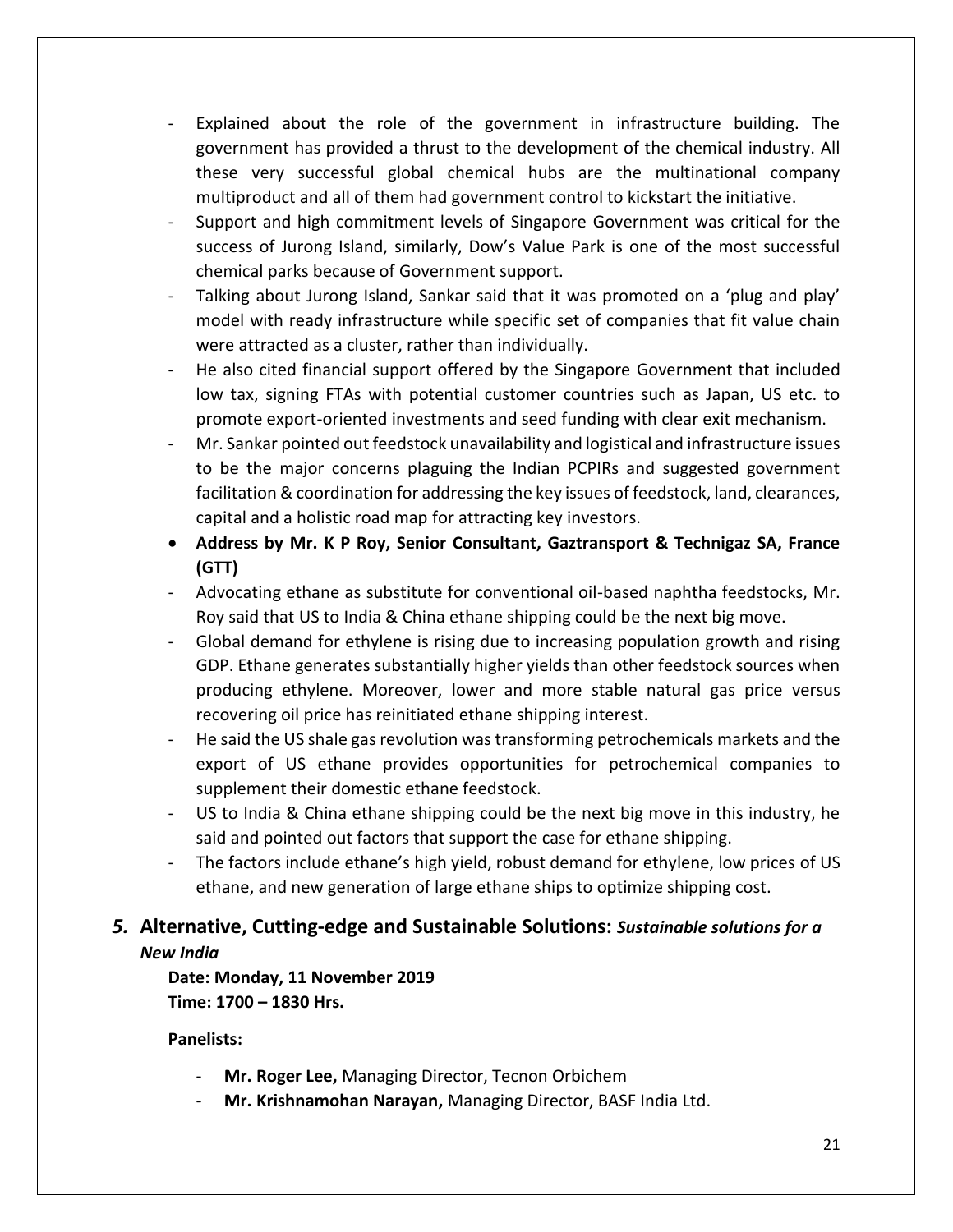- **Mr. K C Ravi,** Chief Sustainability Officer, Syngenta India Limited
- **Mr. R G Agarwal,** Group Chairman, Dhanuka Agritech Limited
- **Mr. Liu Xinbo,** Senior Engineer in Chemical Engineering and Technology,Polytex Engineering Group, China
- **Mr. Alok Verma,** Managing Director, Haldor Topsoe India Pvt. Ltd.

*The panelists discussed about sustainability and bringing in and using cutting-edge technology to India including technology for getting methanol from coal. The discussion was also around the need for innovations and developing R&D facilities. The panelists also lamented the lack of patents filing by Indians and called for data protection laws by the government. The panelists also discussed about clean energy, chem-cycling and circular economy.* 

#### • **Address by Mr. Roger Lee**

- Talking about cutting-edge technologies, Mr. Lee concentrated on converting crude oil-to-chemicals (COTC) and opined that oxidative coupling of methane (OCM) can be beneficial for Indian ethylene units.
- Attempts have been made over many years to convert crude oil directly to chemical feedstocks, such as olefins or aromatics, but with limited success. A new approach is for oil or chemical companies to build crude oil to chemicals refineries, including extensive hydrocracking operations, making predominantly olefins and/or BTX, he said.
- About COTC, Mr. Lee said Hengli Petrochemical in China is maximizing production of paraxylene for PTA and has built a refinery and chemicals complex that will convert 42-50% of the crude oil input to chemical feedstocks.
- Talking about OCM, Lee cited San Francisco-based Siluria Technologies which has developed the first commercial process to directly convert natural gas into ethylene establishing the commercial viability of OCM.
- For an Indian ethylene unit based in part or wholly on imported feedstocks, OCM will be fully competitive at all crude oil scenarios with shale gas cracking and very competitive with naphtha cracking -except at very low crude oil prices. There are so many ways for alternative cutting-edge solutions.
- **Address by Mr. Krishnamohan Narayan**
- Mr. Narayan talked about sustainable solutions and explained BASF's Verbund principle which the physical integration of production is, market platforms and technologies which tie the businesses together.
- Over 95 percent of portfolios is in the field of accelerators which talks about product portfolio steering
- Stressing on innovating for sustainability, he talked about circular economy and how Verbund is core to circular economy.
- A circular economy is a system of closed loops in which raw materials, components and products lose their value as little as possible, renewable energy sources are used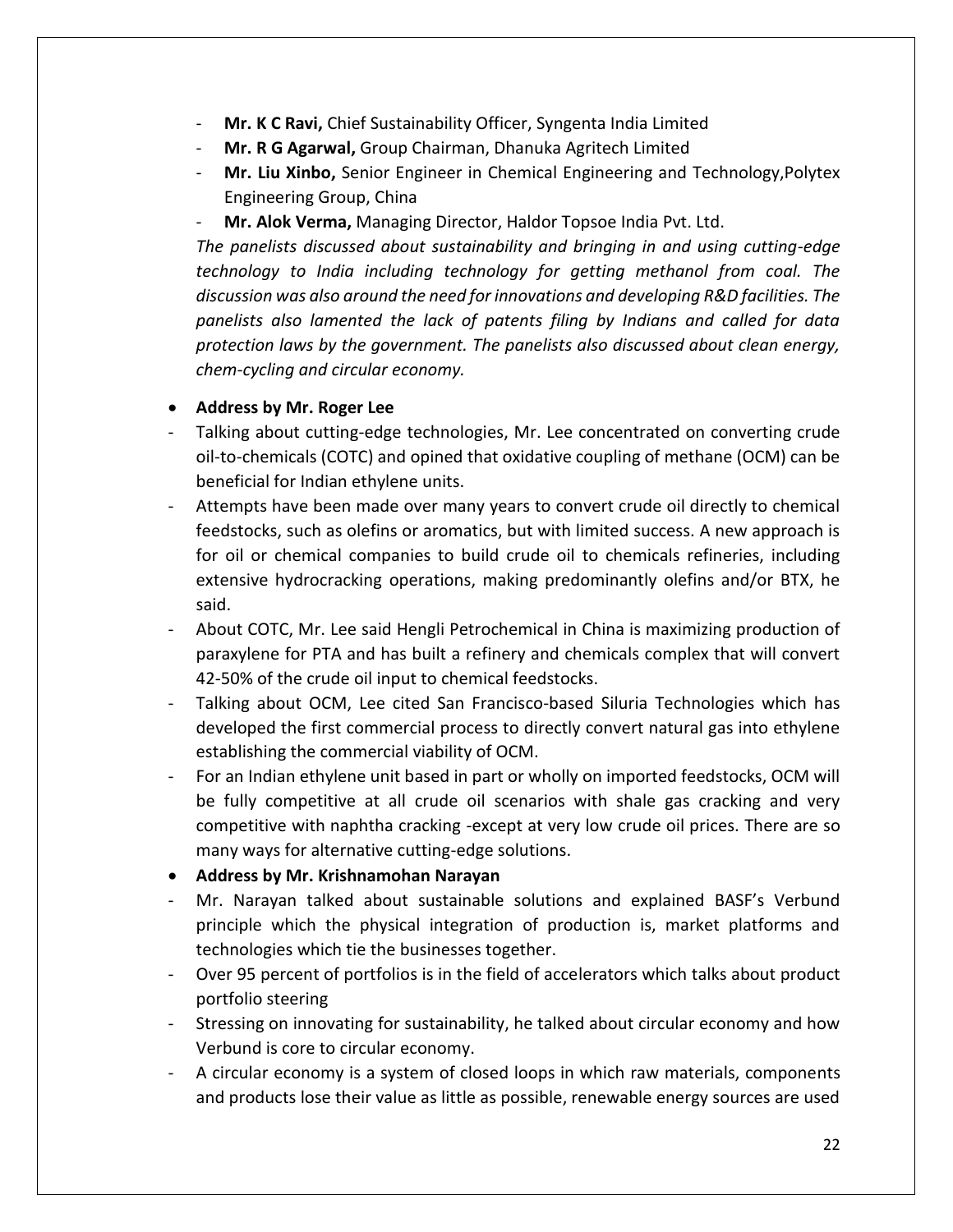and systems thinking is at the core. It is much more than waste management and brings opportunities for new business models and new customers.

- Mr. Narayan also highlighted breaks groundbreaking efforts in plastic waste recycling and informed about "ChemCycling" an innovative and cutting-edge technology for turning plastic waste into new products.
- He said India as market was full of opportunities as well as challenges and observed that the time for India to take off has come. It is time for the chemical and petrochemical industry the propel India's growth flight.
- **Address by Mr. K C Ravi**
- Underlining the imperativeness of innovations and cutting-edge technology, Mr. Ravi said the lack of data protection regime was impeding the growth of Indian agrochemical industry.
- The core of agrochemical industry revolves around developing new solutions. R&D is the core of the industry and on an average leading plant-science companies spend around 7.5 % of sales on research and development of new, safer and cost-effective solutions for the farming community.
- While crop sciences industry in India has come off age, the fact that India doesn't provide data protection is a concern. Any new product introduced in India deserves reasonable data protection to recoup investments made for developing the product. The presence of a data protection regime will encourage timely introduction of new solutions and products in India and help not just the industry or the farming community but the nation as a whole.
- He said that a minimum of 5 years of data protection was essential for a new product introduced in India not just to recoup the investments behind it but also to propel further improvements the products as well as researching and developing new solutions.
- He also expressed concerns over the time-consuming registration process that a product has to undergo in India. It takes 7-8 years for getting the approvals and registration and by that time the utility of the product may diminish or the problem which it aims to solve may manifest into something else. The need is, therefore, to drastically reduce the time taken for registration and approval.
- **Address by Mr. R G Agarwal**
- Pointing out the low productivity of Indian agriculture sector, Mr. Agarwal harped on the need for enhanced R&D efforts in the agrochemical sector and called for ensuring data protection.
- Globally, India has the 2nd largest agriculture area but productivity is well below the world average. Also 30-40% crop is wasted due to pests. If India can improve its productivity, then we can contribute 30-50% of world food requirement which will double by 2050.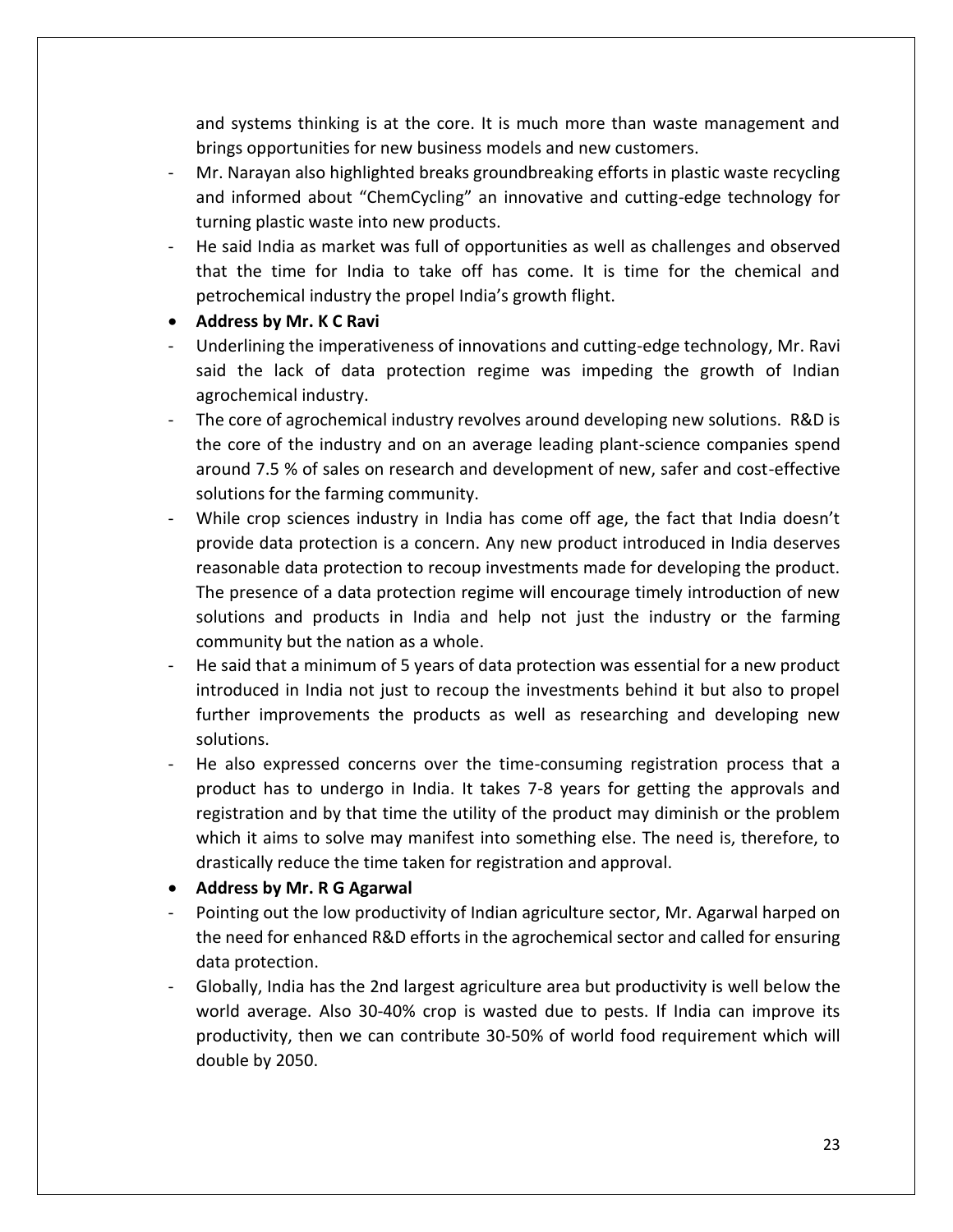- There is a huge scope to improve crop productivity with the use of crop protection chemicals. Cutting edge and sustainable technology in crop protection chemicals, can largely enhance India's food security.
- Per-capita pesticide consumption in India is much below than other countries. In 2016, industry estimates indicate that India's per capita consumption of crop protection products stood at 0.6 kg per hectare, much less than China which utilizes 13 kg per hectare. There is much scope for India to increase consumption of crop protection products while remaining well within responsible consumption levels.
- High efficiency, safe, eco-friendly, low toxicity, multifunctional, products are not available to Indian farming community. Lack of data protection acts as a deterrent for India to be primary market for new products. Also new product registration process is long and arduous. The need is to urgently strengthen our R&D capabilities so that we can come up efficient and cost-effective solutions.
- For the chemical and agrochemical sector to grow, there is urgent need of dedicated zones with powerful infrastructure. Ease of Doing business has to be visible loudly and sustainability driven world class facilities are indispensable.
- **Address by Mr. Liu Xinbo**
- In his presentation, Mr. Xinbo talked about high ash content and low calorific value and informed about new technologies for the development of coal chemical industry.
- India is the 3rd largest coal producer in the world. With proven reserves of 60.6 billion tons, India is rich in coal resources accounting for 6.8 percent of the world's total coal resources. Compared to China, Indonesia, Australia, South Africa and other traditional coal countries, India's coal quality generally has the defects of high ash content and low calorific value.
- Similar to China, India is also a country rich in coal but poor in oil, so the development of coal chemical industry is an inevitable trend.
- With high content of coal ash, there is less effective gas composition after gasification. When coal of the same quality is sent to the gasifier, the coal with high ash content has less gas production, large amount of ash and high energy consumption. It is suggested use high ash coal by means of coal cleaning technology and coal blending. If from coal gasification technology, its economy should be considered.
- Mr. Xinbo also discussed about new technologies for converting coal to methanol, extracting ethylene glycol for the production of butanediol (BDO).
- **Address by Mr. Alok Verma**
- Mr. Verma emphasized on the need for policies to encourage and incentivize R&D in the chemicals and petrochemicals sector for the development of new technologies and solutions.
- While India is steadily moving towards self-sufficiency in fertilizers, the industry needs policies to encourage new ideas and develop cutting edge technologies. Technologies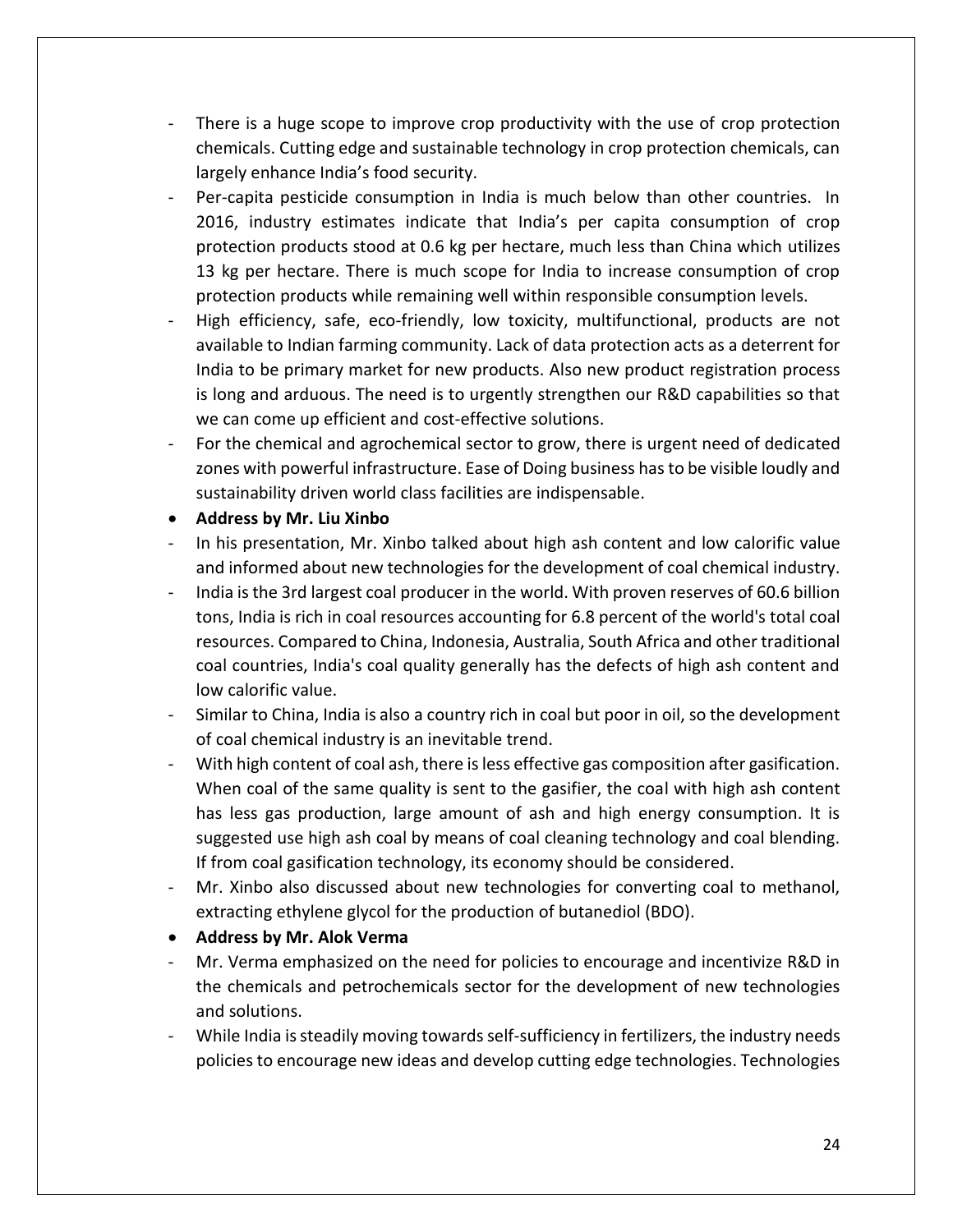should not only be developed for cost effective production and better utility products but also to attain sustainability and protect the environment.

As an industry, we need to focus and invest more on R&D, but the government also needs to play its part. The government needs to ensure data protection and also simplify regulatory procedures and cut down time taken for approvals and registration. There is also a need to focus on technology for co processing used cooking oil, this is an area which needs to be looked at by the industry.

### **November 12, Day 2**

*Day 2 of the Summit on Global Chemicals & Petrochemicals Manufacturing Hubs in India 2019 began with a panel discussion on the ways and means to enhance feedstock supply to the industry.*

#### <span id="page-25-0"></span>*6.* **Feedstock:** *Ensuring optimum availability*

**Date: Tuesday, 12 November 2019 Time: 1000 - 1130 Hrs.**

#### **Panelists:**

- **Mr. Stefano Zehnder- Vice President, Consulting ICIS**
- **Mr. Avinash Verma-Managing Director, ONGC Petro Additions Limited (OPaL)**
- **Mr. Kamal Tandon-ED Petrochemicals, GAIL India Ltd.**
- **Mr. B Ashok-CEO, Ratnagiri Refinery & Petrochemicals Ltd.**
- **Mr. Janardhanan Ramanujalu- Vice President, Regional Head, South Asia & Australia, SABIC**
- **Mr. Goutam Biswas-Technology Director, Technology Marketing Chevron Downstream Technology & Services**
- **Mr. Manas Kumar Banerjee-CGM (Technical) Indian Oil Corporation**

*The discussions mainly surrounded about lack of adequate availability of feedstock and India's dependability on imports for it. The panelists talked about the strategic options to meet the demand-supply gap for feedstocks and highlighted avenues to overcome feedstock challenges in the domestic chemicals sector. They also stressed on the importance of regional manufacturing hub and the factors that are critical to create a vibrant ecosystem of petrochemicals and downstream chemical companies in the country.* 

#### • **Address by Mr. B Ashok**

- Mr. Ashok discussed about the avenues overcome feedstock challenges in the domestic chemicals sector and talked about the role Ratnagiri Refinery and Petrochemicals Limited (RRPCL) will play in meeting domestic demand.
- With crude capacity of 60 MMTPA and petrochemical capacity of 18 MMTPA, the RRPCL has been conceptualized as world's largest integrated refinery and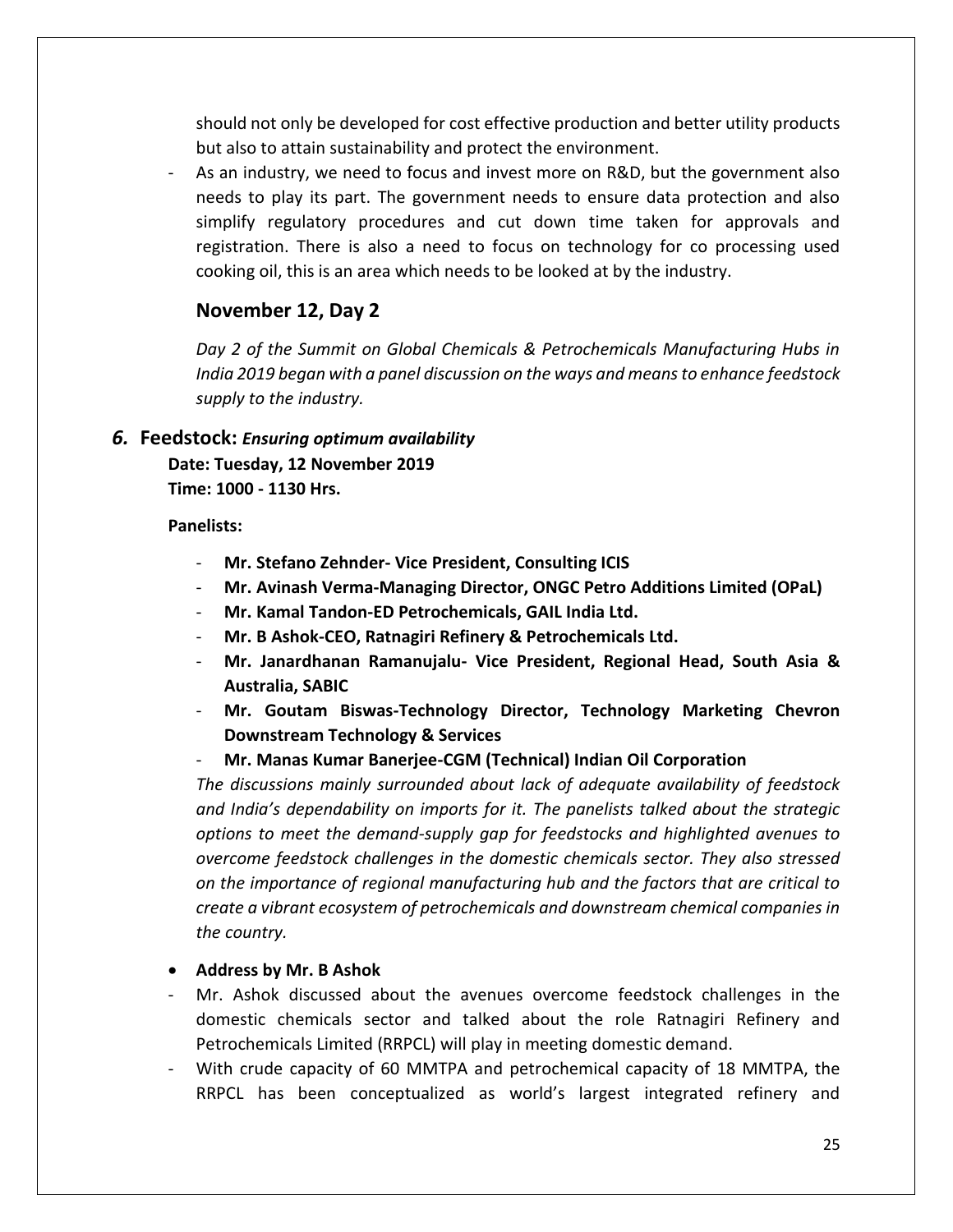petrochemical project to meet domestic demand. The project is critical to drive India towards energy security and self-sufficiency in chemicals besides bringing in large scale socio-economic benefits for the region.

- About the impact of the project, Mr. Ashok said it improve national GDP by 2% and state GDP by 10% and will also be the key contributor in making Maharashtra a USD 1 trillion economy.
- Along with generating 1-1.5 lakh jobs, it will significantly contribute towards flagship schemes like Make in India, Skill India, Digital India, Smart City etc.
- On domestic feedstock availability, he said it was a big challenge impeding domestic chemical industry growth and suggested several measures to tackle the issue that include close integration between anchor tenants and dedicated zones with plug and play infrastructure.
- One of the most needed measure is policy support to ensure availability of land at affordable rates, single window clearance and provision of attractive incentive packages.
- There is also the need for 'focused park governance providing dedicated park developer entity with participation from government and other stakeholders for development of park, investor attraction and facilitation. There has to be presence of multi-modal logistics, infrastructure and other facilities to allow 'plug-n-play' by downstream companies.
- He also suggested partnerships with feedstock advantaged regions to secure feedstock and cost-effective utilities and services through centralization and sharing among multiple players.
- PCPIRs have seen limited progress due to issues related to land acquisition, feedstock sharing, planning and implementation focus
- Critical to shore up implementation with a focused task force
- **Address by Mr. Janardhanan Ramanujalu**
- Mr. Ramanujalu suggested adopting coal to olefins and intermediates imports as viable options to meet the challenge of feedstock unviability.
- Looking at Indian demand and Indian business scenario and if we see brown field and green field, significant opportunities are available in India because of refinery capacity expansion where refinery capacity is already about 20 million tonnes and poised to go about 330 to 340 million tonnes by 5 to 6 years and with all the refinery expansion there is will be significant propylene and significant opportunity for India for Naphtha capacity within the country
- While naphtha constitutes for over 60% of feedstock for chemicals in India, it has challenges of quality, pooling and fuel-value. Integrated refinery with High Propylene FCC could be an option but naphtha availability will again be challenge. A possibility in this regard is small crackers by specialty chemicals industry.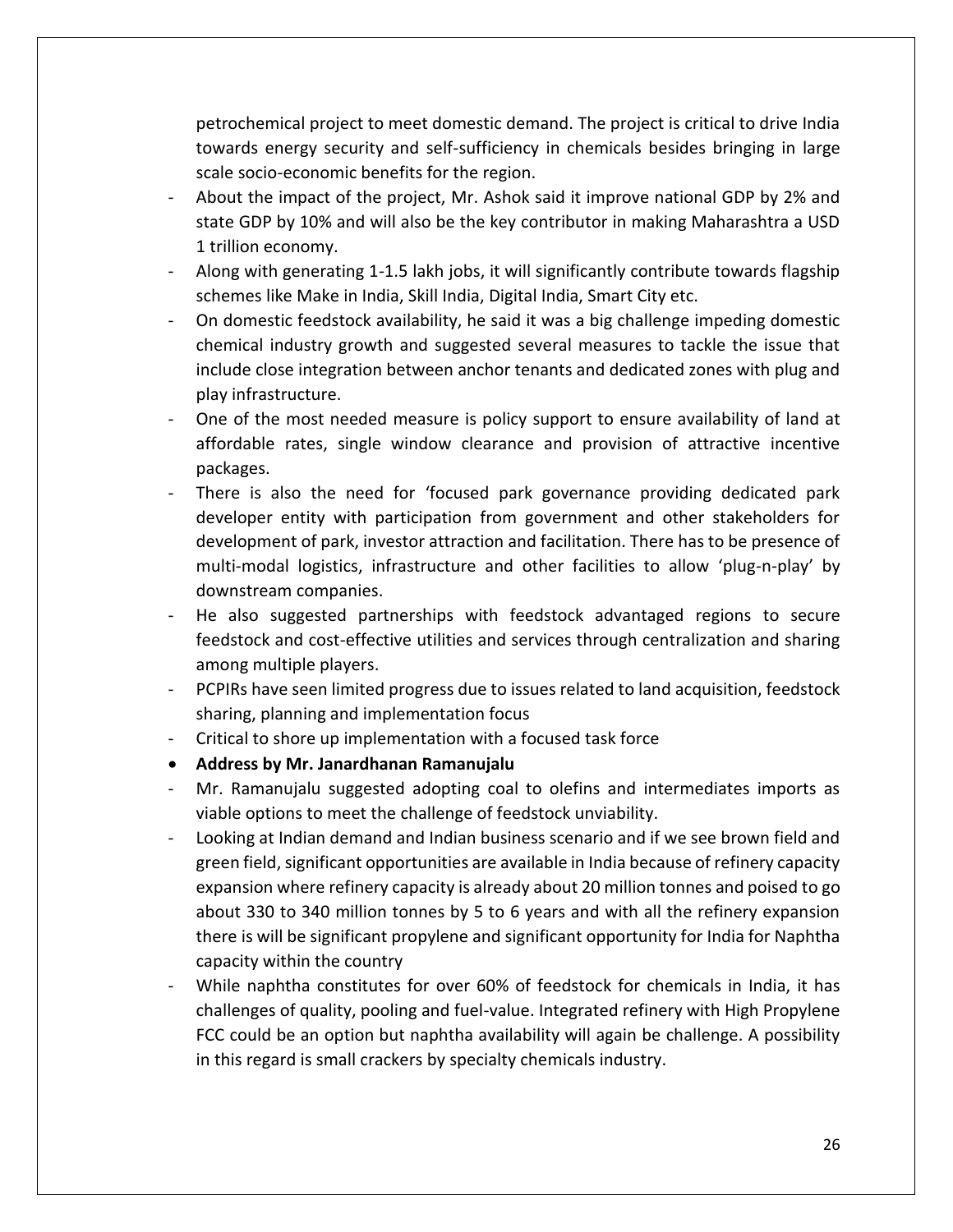- With low cost feedstock, US Ethane glut offer attractive opportunity however, it is capital extensive requiring large investments in gasification terminals, shipping, pipelines etc. Besides, transportation is also a challenge as compared to naphtha.
- Coal to Olefins is attractive option to monetize low cost coal and China is a leader in harnessing the potential to monetize low quality coal. But the flip side is it is also capital extensive with carbon footprints and low-quality coal eating into profits.
- Intermediates imports is a viable option for specialty chemicals due to its high value addition in the end stage. This is a practical and viable option and is recommended for India.
- Despite strategic location and 100% FDI in chemicals sector, PCPIRs still need to reach full potential. To make them successful, it is imperative to a Master Plan with diligently planned land mapping, infrastructure and utilities farms mapping and planning for independent operators.
- Single Environment Clearance for whole PCPIR is also important to eliminate long processing time.
- **Address by Mr. Goutam Biswas**
- With global demand for chemicals continue to rise at a healthy rate, Mr. Biswas said ensuring optimum availability of feedstock was indispensable for which it was essential to explore new avenues and go beyond conventional sources.
- Global economic growth will further propel the demand for chemicals and drive the growth of the chemical and petrochemicals industry which is estimated to grow faster than fuel and lubricants & additives.
- With the steady shift of the global industry towards the east, the chemicals and petrochemicals industry will witness the highest growth in Asia. The sector is critical for the Indian economy and it is imperative to ensure the availability of feedstock.
- **Address by Mr. Kamal Tandon**
- Rapid economic, geographic and demographic growth are strong drivers for the chemical and petrochemicals industry in India, but it also has to consider the factors like the north American shale gas revolution, China's advances in coal to chemicals technology and Middle East producers' bid to push more products to markets like India.
- In order to maintain pace with the growing demand, massive investments need to be made for meeting the feedstock challenge. The ethylene capacity is required to grow from 8.85 MMT to 15.6 MMT by 2025 to meet requirements of ethylene and we will require more incremental crackers.
- India expected to remain a net importer for major derivatives. Increasing polymers demand and limited capacity additions are leading to rise of imports. Maintaining a reasonable trade balance will require massive investment.
- Scale, integration and innovation are the key if we are to create feedstock advantage. The Indian petrochemicals industry needs to be globally competitive which can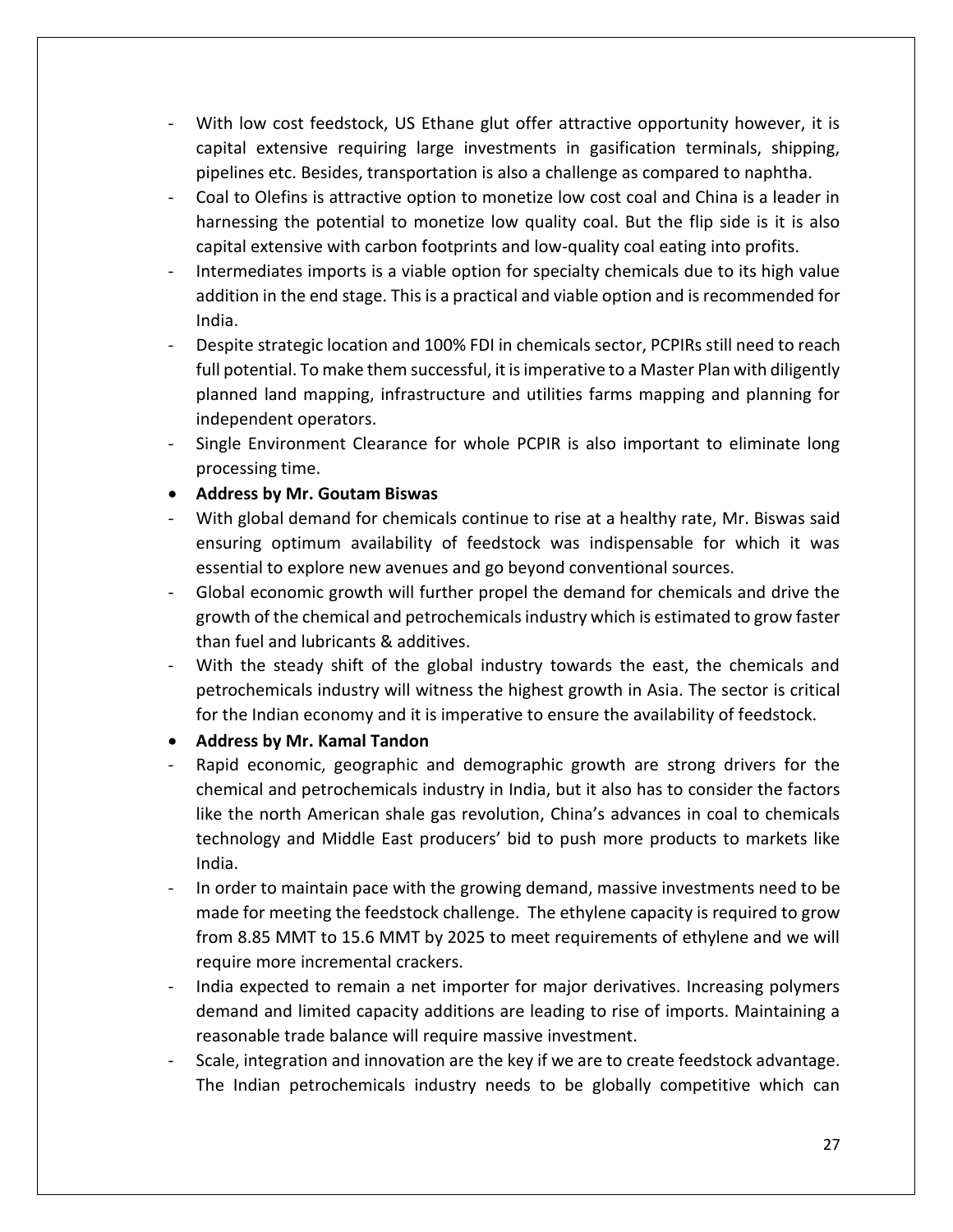withstand periods of low margins and competition. For that to happen, we need to build globally competitive industry clusters guided by competitive business model and robust governance model.

- Policy support for efficient regulatory framework, incentives, public investment, technology access, infrastructure, financial incentives, ease of doing business and skill development are crucial factors which the policymakers need look at.
- **Address by Mr. Stefano Zehnder**
- Mr. Zehnder said it was imperative for the Indian chemical and petrochemical industry to bet big on innovations and R&D as newer and unconventional technologies can play a significant role in addressing the feedstock challenge.
- The steady growth of the Indian chemical and petrochemical industry will lead only to more demands for feedstock which will only increase India's import dependency unless the domestic industry is ready to meet the challenge.
- The way ahead is massive investments, having more refineries and crackers which will not just address the feedstock challenge but will also make the industry self-reliant. In addition to refineries and crackers, the industry also should look into investing in technologies like coal to methanol and coal to ethanol.
- **Address by Mr. Avinash Verma**
- Mr. Verma said Indian refineries have significant scope for capacity expansion expanding the capacity can go a large way in meeting the feedstock challenge.
- Indian refineries have still lot of capacity to expand, some of the refineries can even double their capacity. There is significant opportunity to set up naphtha crackers in India. Domestic naphtha cracking is a viable option for the Indian chemical and petrochemical industry, and they need to look into this aspect. Also, integration of naphtha crackers with refineries is important.
- Standalone naphtha crackers merit a serious look. Naphtha cracker is a viable option given the increasing growth in demand, government incentives and structural reforms.
- Stakeholders need to look into avenues to ensure stable arrangement of feedstock availability.

#### • **Address by Mr. Manas Kumar Banerjee**

- Mr. Banerjee said it was imperative to have domestic production of feedstock for the Indian chemical and petrochemical industry to sustain the growth trajectory.
- There are many growth drivers to propel the Indian chemical and petrochemicals industry, but it is important to find means and way to sustain the momentum. Our import dependence will only touch new heights if we are not able to meet the feedstock challenge. We need to focus on harnessing new technologies to enhance our feedstock availability and policy support for expanding the domestic capacities.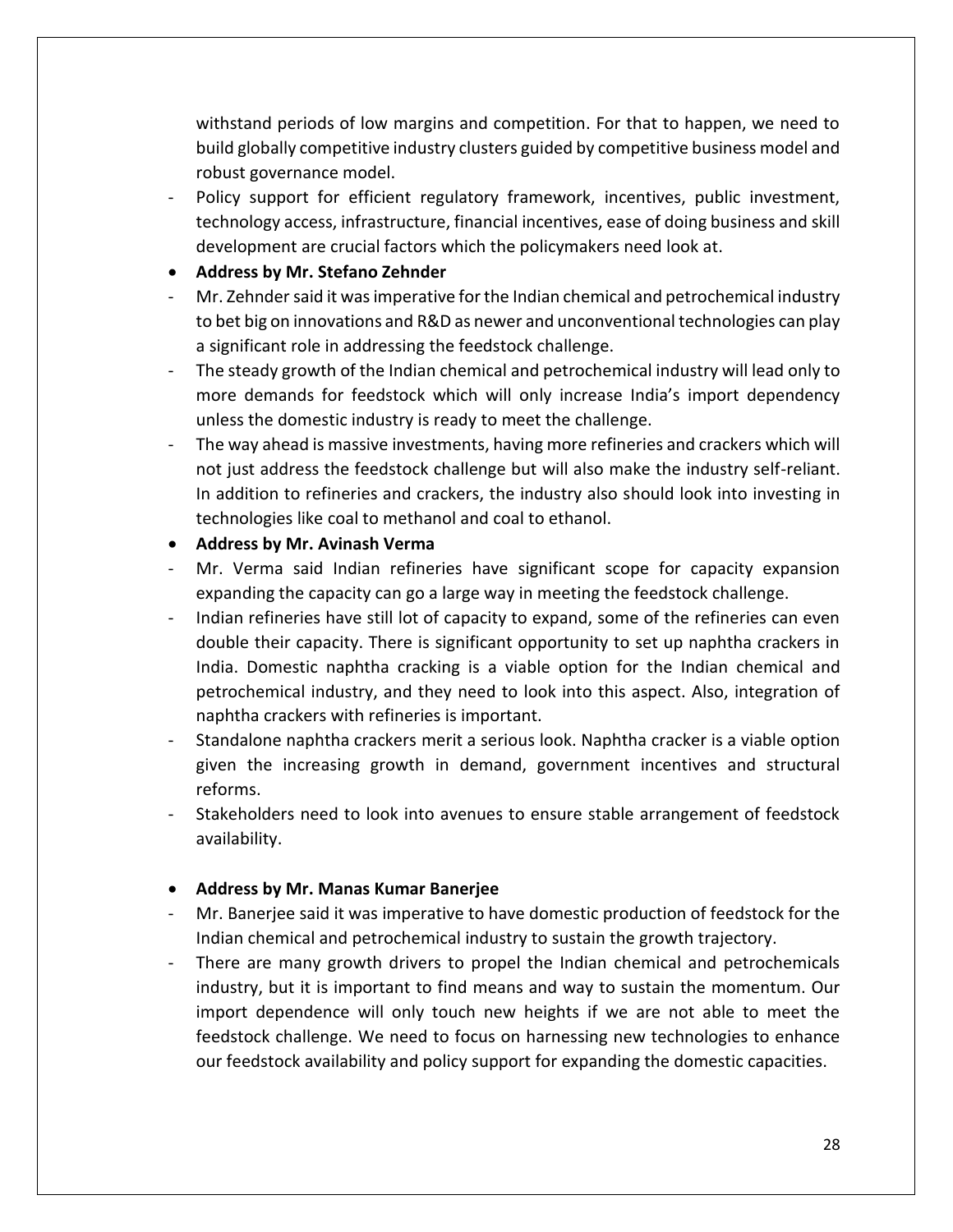# <span id="page-29-0"></span>**7. Downstream Industry:** *Unleashing the true potential*

**Date: Tuesday, 12 November 2019 Time: 1145 - 1315 Hrs. Panelists:** 

- **Panel Moderator:** Shri Kashi Nath Jha, Joint Secretary (Petrochemicals), Ministry of Chemicals and Fertilizers, Government of India
- **Mr. Devinder Chawla,** Partner at Ernst & Young
- **Mr. Rajendra Gogri,** Chairman and Managing Director, Aarti Industries
- **Mr. C S Liew,** Managing Director, Pacific Agriscience Singapore
- **Mr. Mukesh Bhuta,** CMD, Expanded Polymer Systems Pvt. Ltd.

*This session delved on the challenges faced by the chemical and petrochemical industry and the means to address these challenges. The recommendations made the speakers included modifying policies and regulations to promote export, availability of infrastructure and feedstock. The panelists also suggested making the anchor units in all PCPIRs to allocate certain percentage of available feedstock for downstream chemical units at internationally competitive rates. The discussion was also the time taken for statutory compliances and called for drastically expediating them.* 

#### • **Address by Mr. Devinder Chawla**

- Mr. Chawla said several challenges need to be addressed for the Indian downstream sector to grow, which include feedstock availability and quality, logistics network across modes and cost, investment for setting up world class and world scale plants along with enabling policy and regulatory framework.
- The downstream chemicals industry in India is largely dependent on imports for key building blocks and intermediate chemicals. India's net imports of plastics, inorganic and organic chemicals stood at USD -17 bn in 2018. The demand supply gap for key intermediates is in excess of 8-12 MMTPA.
- While India has managed to bridge the gap in demand supply of key chemicals such as ethylene, propylene, butadiene with investment in new capacities, the need is to develop world scale plants with leading technology and quality for them to be globally competitive.
- In addition to the macros and infrastructure intervention, the industry needs to focus on improving its performance and better integration with global industry.
- The industry needs to move to develop a holistically greener value chain with focus on inputs, processes, products and waste, focus to improve supply chain planning and performance, integration of supply chain with customers and global industry.
- The industry also needs to leverage data and analytics driven decision making increase the level of automation across the entire value chain and enhance collaboration with research institutes for developing R&D capability.
- **Address by Mr. Rajendra Gogri**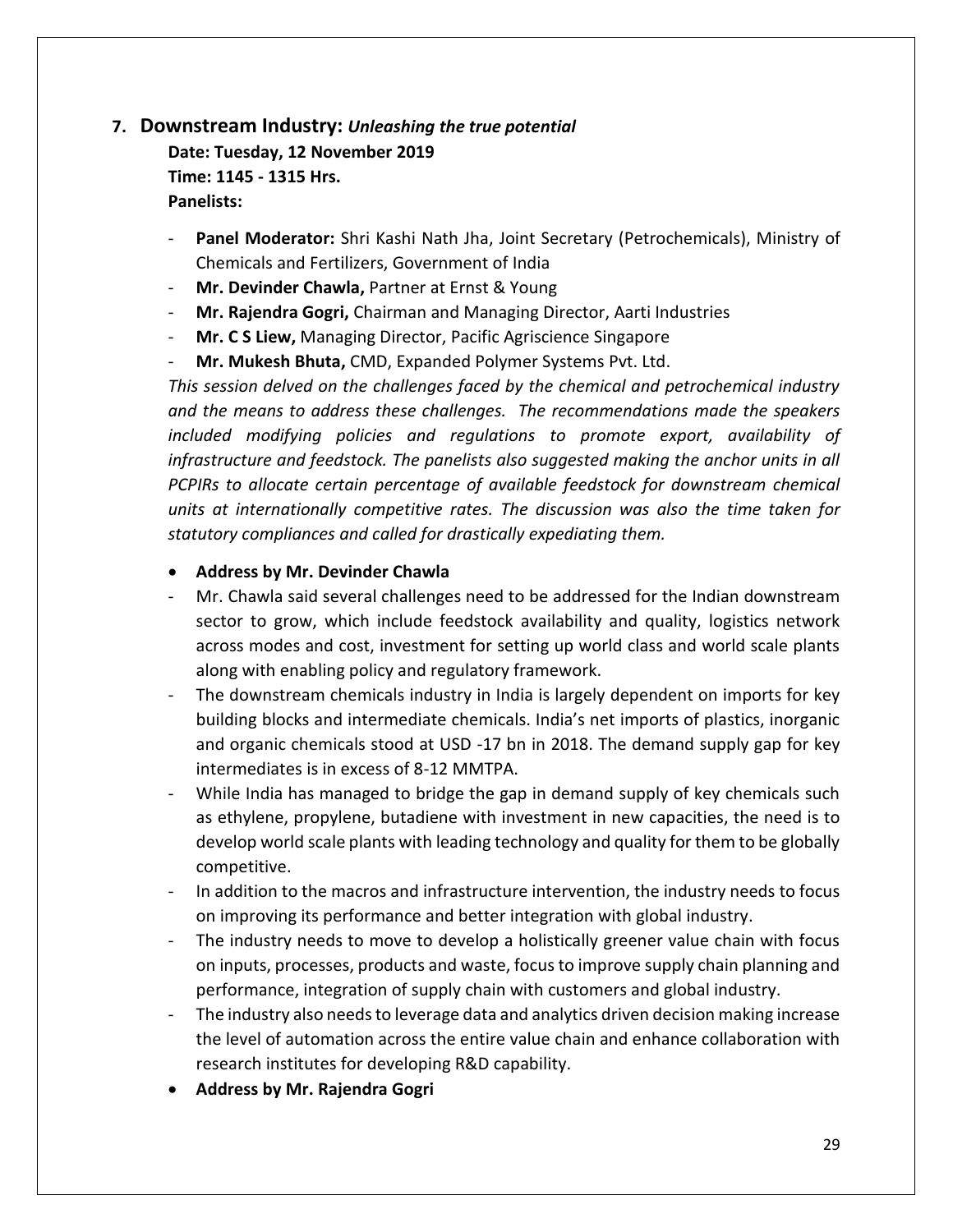- Mr. Gogri said structural changes in the Chinese chemical sector have created opportunities for the Indian chemical and petrochemical industry and structural reforms are critical to leverage the situation.
- Given the disruption in China on account of the government crackdown on polluting industries as well as the ongoing US-China trade war, several multinationals are looking at alternate sourcing destinations to de-risk their supply chains. This opens up opportunities for India where the sector will continue to grow thanks to large domestic market with expected growth in disposal incomes and consumption. India can be a neutral manufacturing location for US, China and rest of the world, provided the industry and the government make the right moves.
- India as a manufacturing location offers, fairly low wage rates, skilled talent pool added with a globally competitive tax regime.
- India needs to leverage the growth of the chemical and petrochemical industry to the fullest for which we need a holistic policy framework.
- PCPIRs and anchor units should prioritize feedstock availability for downstream chemicals by allocating a certain percentage of feedstock. Custom duty rates should be attractive to drive in investments in basic chemicals.
- Procedural reforms are critical to exploit the China situation, environmental clearance should be expediated, while the government and the industry should come together to create a chemical innovation fund for encouraging R&D.
- **Address by Mr. C S Liew**
- Mr. Liew said the crackdown on the chemical sector by the Chinese government leading to shutting down of many units opened avenues of opportunities for India to cash in on the growing global demand for crop protection chemicals.
- China is the largest producer of crop protection chemicals, but that situation may change because of the crackdown on the Chinese chemical sector. Many of the plants have shut down and many more will follow. This presents a massive opportunity for India to become world leader in crop protection chemicals especially when the world is looking at India as an alternative and supplementary source to China.
- Almost 3/4th of the 2000 chemical plants in China will shut down in the next 4-5 years. Most of these plants are located within city limits and will shut down sooner than later.
- However, India needs to fill several gaps and address issues before it can make use of the China situation.
- The major concern is lack of raw materials and intermediates which needs long term solution. Also, the ack of collaboration amongst Indian players to achieve economies of scale is hurting the industry. These needs to be addressed urgently.
- Mr. Liew also said Indian industry needs to tap into the new mechanism which India and China have agreed to set up for issues relating to trade and investment, following the meeting of Prime Minister Narendra Modi and Chinese President Xi Jinping.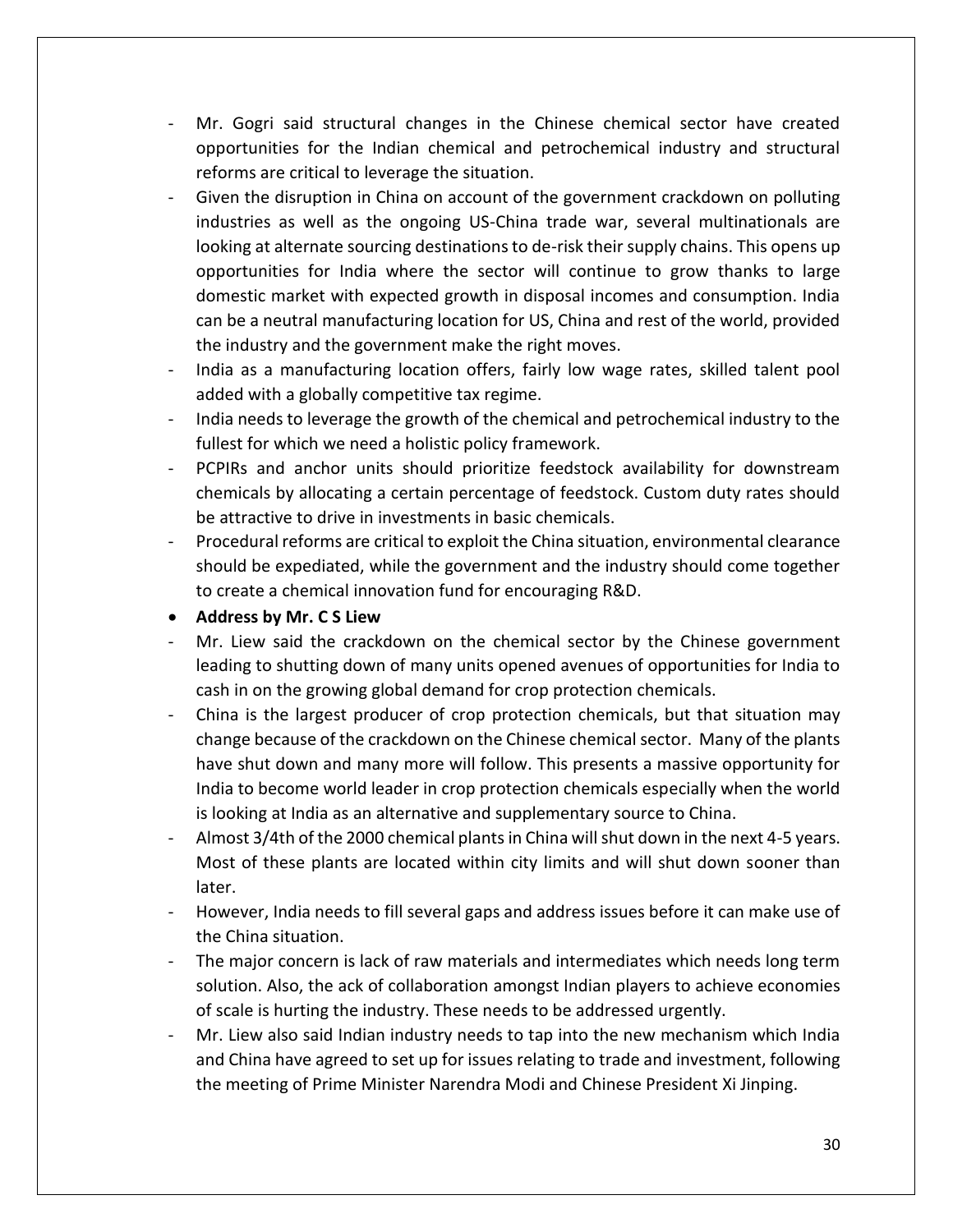- **Address by Mr. Mukesh Bhuta**
- Mr. Bhuta said statutory compliance was one the biggest hurdle for the Indian industry and streamlining and simplification of the procedural formalities was imperative.
- Statutory compliance have been hindering the growth of the industry. One of the biggest hurdles in India is environment clearance for any new or expanding chemical industry. It usually takes anything between one to two years. These needs to be made simple and streamlined.
- Among other challenges faced by the industry is investment decisions. Midstream and downstream are interdependent but which segment should put up investment first is always a question.
- Without demand from downstream industry investment recovery of midstream is at risk where investments are normally much larger. Wrong timing can get such enterprises into financial difficulty which could take longer to recover.
- Besides right timing correct scale of production is extremely important. For midstream product lines, which are mostly bulk chemicals, investment in certain minimum capacity is inevitable below which it would be unviable. But Too large an investment, particularly in downstream industry in expectation of quick demand growth, is often suicidal.

# <span id="page-31-0"></span>**8. R&D and Skill Development:** *Building an innovative and skilled India* **Date: Tuesday, 12 November 2019 Time: 1400 - 1530 Hrs.**

**Panelists;** 

- **Dr. Sanjay K. Nayak,** Director General, Central Institute of Plastics Engineering & Technology
- **Mr. Ajai Sirohi,** Head Strategic Planning & Corporate Development, Toray Industries India Private Ltd.
- **Mr. Abul Basher Miah,** Adviser, DISA Institute of Science & Technology, Bangladesh
- **Dr. Gurmeet Singh,** Chief Research Manager, R&D Centre Indian Oil Corporation Limited
- **Dr. S. Bharatan,** Head-R&D, HP Green R&D Centre
- **Dr. Smita Mohanty,** Director (Principal Scientist), CIPET
- **Dr. PSG Krishnan,** Principal Director & Head, CIPET
- **Mr. Manish Khandelwal,** General Manager, Petrochemicals Marketing GAIL (India) Ltd.

*The last session of the summit witnessed panelists lay emphasis on the need for innovations and the developing R&D capabilities for the sustainability of the chemicals and petrochemicals industry.*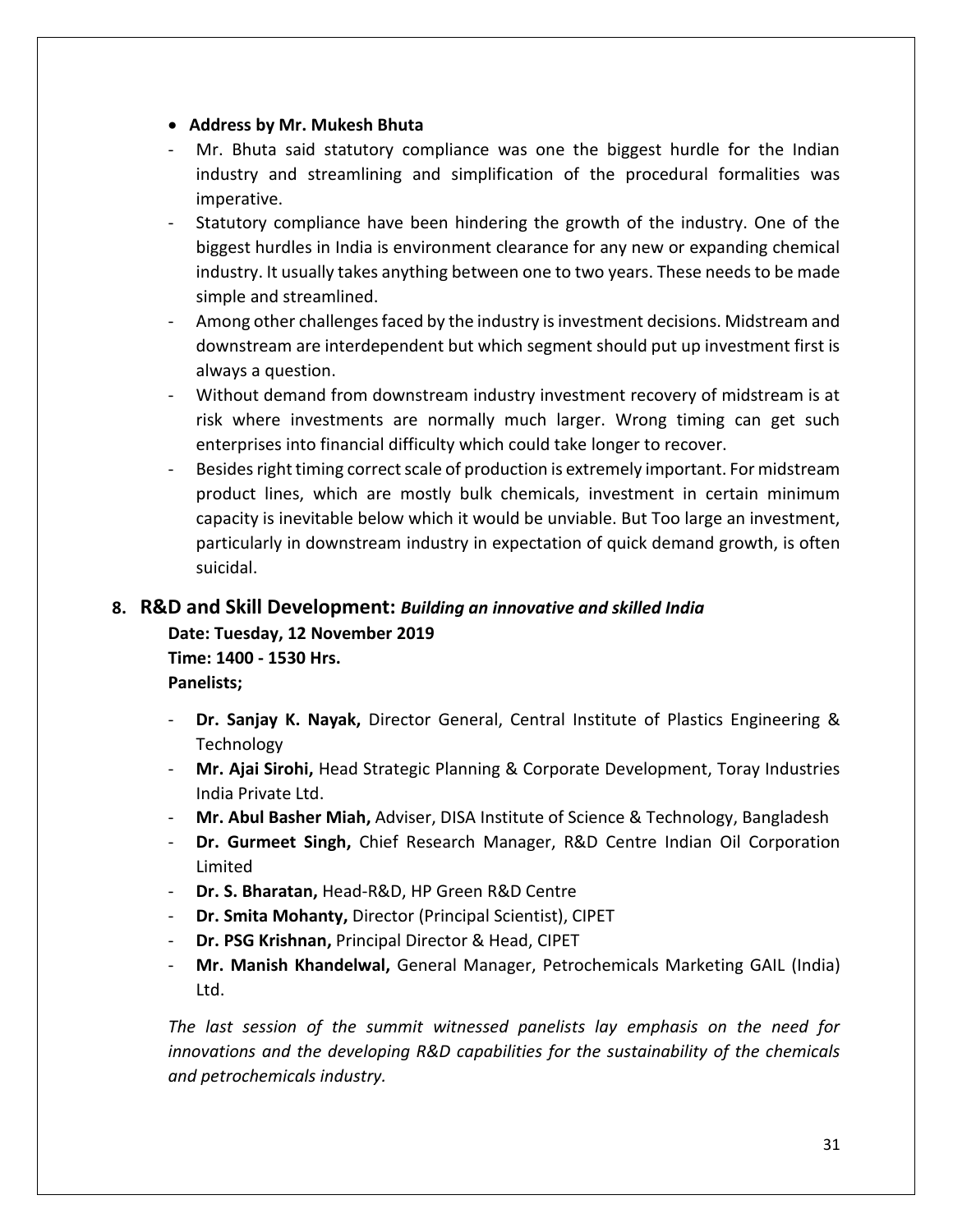*The panelists recommended conducting new research and developing new technologies and translating research into products. They also suggested small enterprises to tie up with academia and the government for accessing institutional resources and investment capital for R&D. Experts from Central Institute of Plastics Engineering & Technology (CIPET) talked about the capabilities and role played by the institute in promoting education and research in polymer science and technology.* 

### • **Address by Mr. Ajai Sirohi**

- Mr. Sirohi said as much as focus on R&D, it is also imperative for the industry to ensure that research translate into products.
- In today's industrial world product technology is rapidly evolving and manufacturingprocess innovation has is becoming increasingly critical capability, therefore companies need to devote more resources and attention to R&D.
- For large companies' collaboration with academia is important as it can ensure cheaper, faster and high-quality flow of talent and ideas. The industry can also collaborate with research labs which would provide the industry with resources to conduct research while the labs can use this as revenue augmentation opportunity.
- Industry-academia-national laboratories collaborations are a win-win situation for all through better utilization of experts, specialized equipment and capital resources.
- Small and medium sized companies can access institutional resources via government or academia help. Also, the government or State Investment Boards can provide investment capital.
- The Indian chemicals and petrochemicals industry also need to create co-innovation hubs that allow utilizing shared resources.
- **Address by Mr. Abul Basher Miah**
- The market for specialty chemicals is expected to register a compound annual growth rate of around 5.17% between 2019-2024.
- Major factors driving the growth of the market are robust growth of construction activities, especially in the Asia-Pacific and the Middle East & African regions and growth of oil exploration and production activities.
- Paints and coatings dominated the specialty chemicals market, in 2018, and is expected to grow across the world.
- For Bangladesh and India major revenue generating industries are textiles, leather, agriculture, pharmaceuticals, lubricants, natural gas and a lot of promising sectors like automobiles, paint need a great deal of specialty chemicals. Growing R&D for developing new products is likely to provide opportunity for the market studied, over the forecast period.
- To promote creative intellectual activity and for facilitating the transfer of technology related to industrial property to developing countries in order to accelerate economic, social and cultural development, R & D is the key to success of both partner country.
- **Address by Dr. S. Bharatan**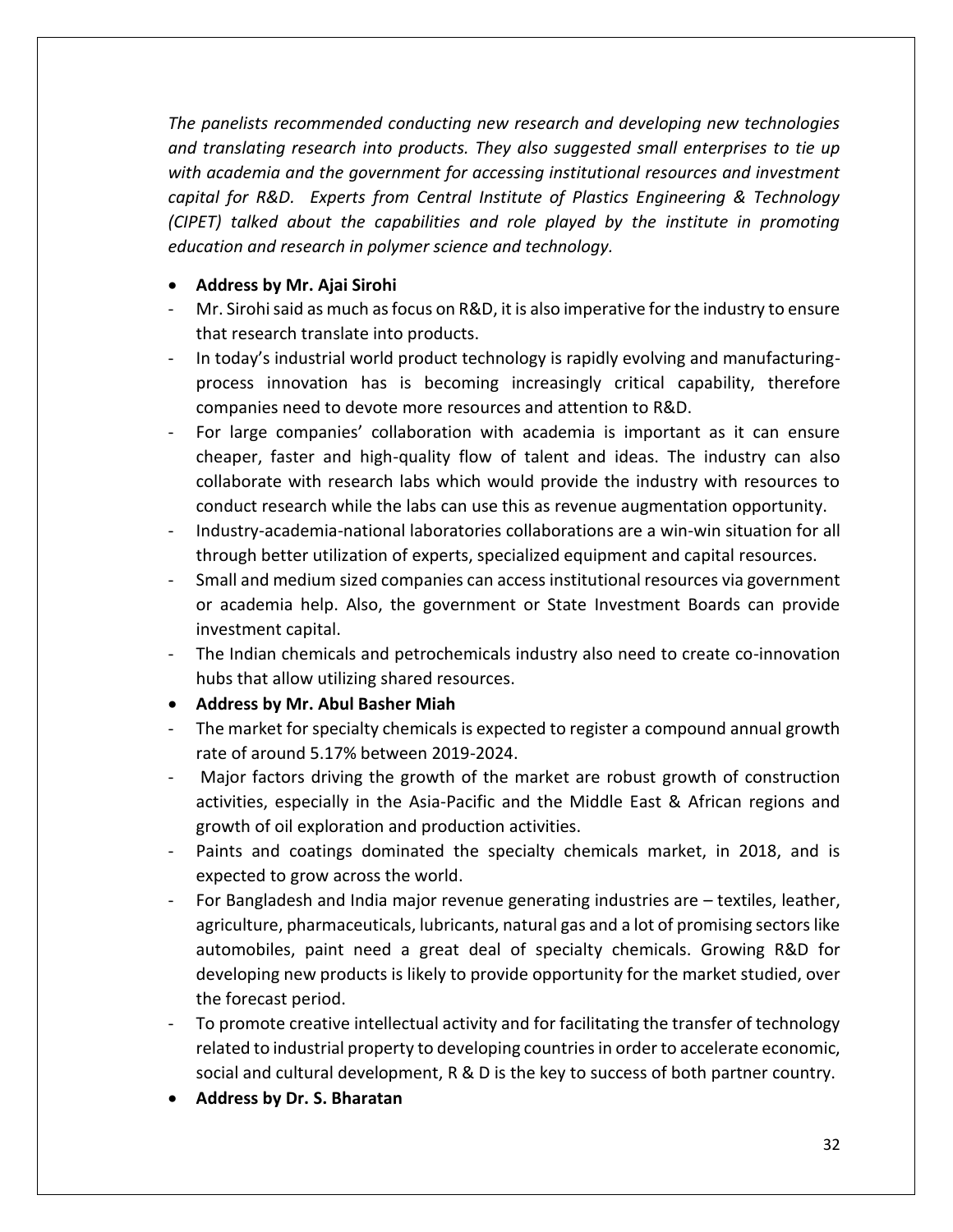- Dr. Bharatan laid emphasis on Centre of Excellence (COE) in each of the PCPIRs to focus on a specific area and create a competency Centre for developmental activity in the identified areas.
- The success of PCPIRs is critical for the Indian chemical and petrochemical industry and R&D is among the major factors that can ensure these hubs takeoff.
- The COEs will be the platform for not just carryout R&D, but also product & process development, process equipment selection, testing facility and training for industry.
- Also, it is imperative to disseminate the results of the R&D and other activities through filling of patents, transforming the research proposal into a business proposal to invest and commercialize. Industry-academia collaboration is also essential in this regard.
- The industry also looks at establishing and extending plant-level benchmarking schemes and pursue effective regulatory actions to reduce CO2 emissions.
- He also advocated refinery-petrochemical integration to valorize intermediate refinery streams and improve petrochemical feedstock availability.
- R&D should focus on developing novel technologies for petrochemical processes to reduce dependency & achieve cost leadership.

#### • **Address by Mr. Manish Khandelwal**

- Mr. Khandelawal said Indian chemicals and petrochemicals industry is facing acute shortage of skilled manpower and is major challenge warranting immediate redressal.
- Current direct technical manpower in the plastic processing industry is estimated at 1. 6 million. Additional manpower required for the plastic Industries in next 10 years (2018-19 to 2027-28) is estimated to be 1.335 million.
- Capacity utilization currently is 50% which is expected to improve to 60% by 2027-28. Technical Manpower currently is 3.49 per 100 ton of installed capacity. It would be 3.36 per 100 ton by 2027-28 due to improvement in capacity utilization. Therefore, there is an immediate need for measures to skill the workforce for the industry which is facing an acute shortage of skilled manpower.
- Skills and knowledge are the driving forces of economic growth and social development. In India, skilled worker comprises only 5% of the total industrial workforce as compared to 85% in other South East Asian countries.
- There is a growing need to increase employability through skill development programmes. There is urgent need to mobilize/motivate unemployed/ underprivileged segment of the society to pursue skill development training programs for enhancing their quality of life.
- There is tremendous scope for the growth of plastic industries and opportunities of employment for skilled manpower will be certain and huge potential for career progression in time to come.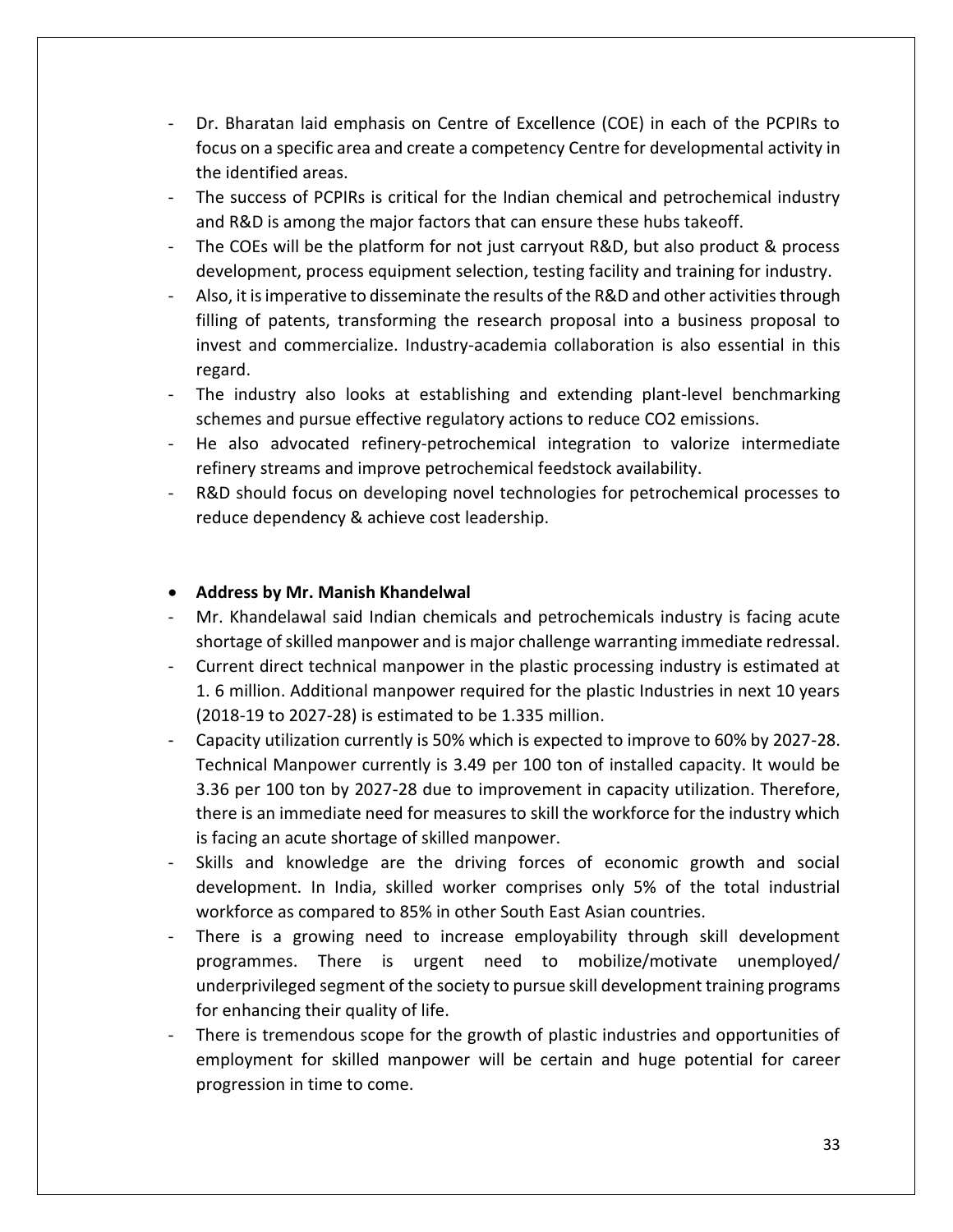- There are approximately 35000 plastics processing units in India. The industry is facing acute shortage of skilled manpower which is one of the challenges which can be fulfilled by providing skilled manpower through specially designed and customized courses.
- **Address by Dr. Gurmeet Singh**
- The industrial landscape is now all about rapidly evolving technologies and R&D is indispensable. We are at a juncture where either you innovate or perish. Innovations now hold the key.
- There is steady shift towards specialty chemicals form basic chemicals which makes R&D indispensable.
- India's world class engineering education base and Research and Development facilities should be utilized to the fullest to keep pace with the growing demands and needs of the industry. Collaboration of various stakeholders- industry-academia associations and industry-laboratories tie up are essential to boost R&D for the industry.
- There is need for policy support and enabling framework to encourage research and translating the research into viable products.

#### • **Address by Dr. Sanjay K. Nayak**

- Indian chemicals and petrochemicals industry will play a major role towards realizing the vision of \$5 trillion Indian economy. The industry is poised to grow at a very healthy rate. But sustain the momentum, skilled manpower is of extreme importance. Availability of skilled manpower is a big concern which needs immediate attention. However, just skilled manpower is not adequate, the manpower must be skilled and trained to adapt to the dynamics of the chemical and petrochemicals industry. Time has come for a skill university for dedicated for the chemicals and petrochemicals industry.
- This university should be equipped with training the workforce for specific verticals of the industry. Special skill and training for rubber industry or the specialty chemicals industry and the likes.
- **Address by Dr. PSG Krishnan & Dr. Smita Mohanty**
- Both Dr. Krishnan and Dr. Mohanty talked about Central Institute of Plastics Engineering & Technology (CIPET) premier role in enhancing skill sets and reinforcing research for the plastics industry
- CIPET has been contributing towards the growth of the plastics industry through a combined program of education and research. As a premier institute for education and research in the field of polymer science and technology, CIPET has evolved through the years, creating closer ties with industries with the intent to create innovative plastic-based solutions which are resource efficient and marketable. This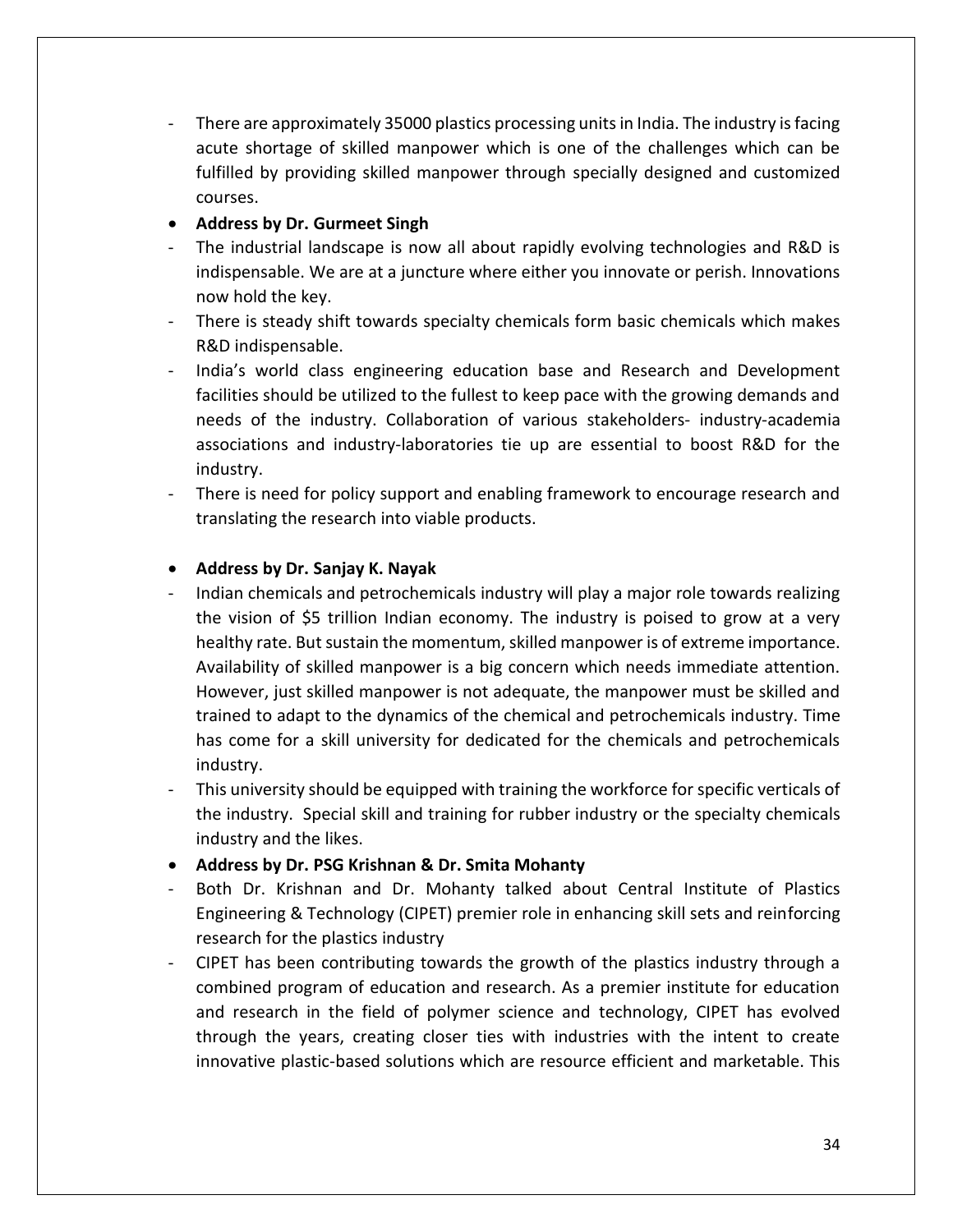has led to an exponential growth with activities and programs focusing on skill training, technology support, academics and research.

- CIPET provides technical consultancy services in design, tooling, plastics processing & testing for the benefit of plastics & allied industry. We have been in the forefront of strengthening technological capabilities and have been constantly building capacities and leveraging our expertise, caliber and skill sets to meet the emerging and evolving needs of the industry.
- They talked about CIPET's initiatives including the "Innovex Labs" which are aimed at augmenting indigenization to reduce foreign dependency. They also provide technical assistance and mentorship at every stage of engineering, prototyping, business monitoring, networking, IP registration and offer collaborative platform for resolving industrial issues through research.

# <span id="page-35-0"></span>**9. FICCI Chemicals and Petrochemicals Awards distribution function**

FICCI initiated the "FICCI Chemicals and Petrochemicals Awards Scheme" in 2012. The basic purpose of this Award Scheme is to encourage innovation, process excellence, sustainability and facilitate best practices in the Chemical and Petrochemical industry. FICCI Chemicals and Petrochemicals awards 2019 were distributed on Nov 12, 2019 at Hotel Grand Hyatt, Mumbai in the presence of eminent dignitaries from Industry and Ministry of Chemicals and Fertilizers.

#### **Table 1 List of Awardees 2019**

## **Awardees**

| S.no. | <b>Award Category</b>                                           | <b>Industry Sectors</b> | <b>Awardees</b>                                                                            |
|-------|-----------------------------------------------------------------|-------------------------|--------------------------------------------------------------------------------------------|
| 1.    | Award for Product Innovator of the<br>Year                      | Chemicals               | None                                                                                       |
|       |                                                                 | Petrochemicals          | HPCL-R & D "[HP]2 CATALYST FOR<br>MAXIMIZING PETROCHEMICAL<br>FEEDSTOCKS FROM FCC PROCESS" |
| 2.    | <b>Award for Manufacturing Process</b><br>Innovator of the Year | Chemicals               | <b>Tata Chemicals Limited</b>                                                              |
|       |                                                                 |                         | None                                                                                       |

# **FICCI Chemicals and Petrochemicals Awards 2019**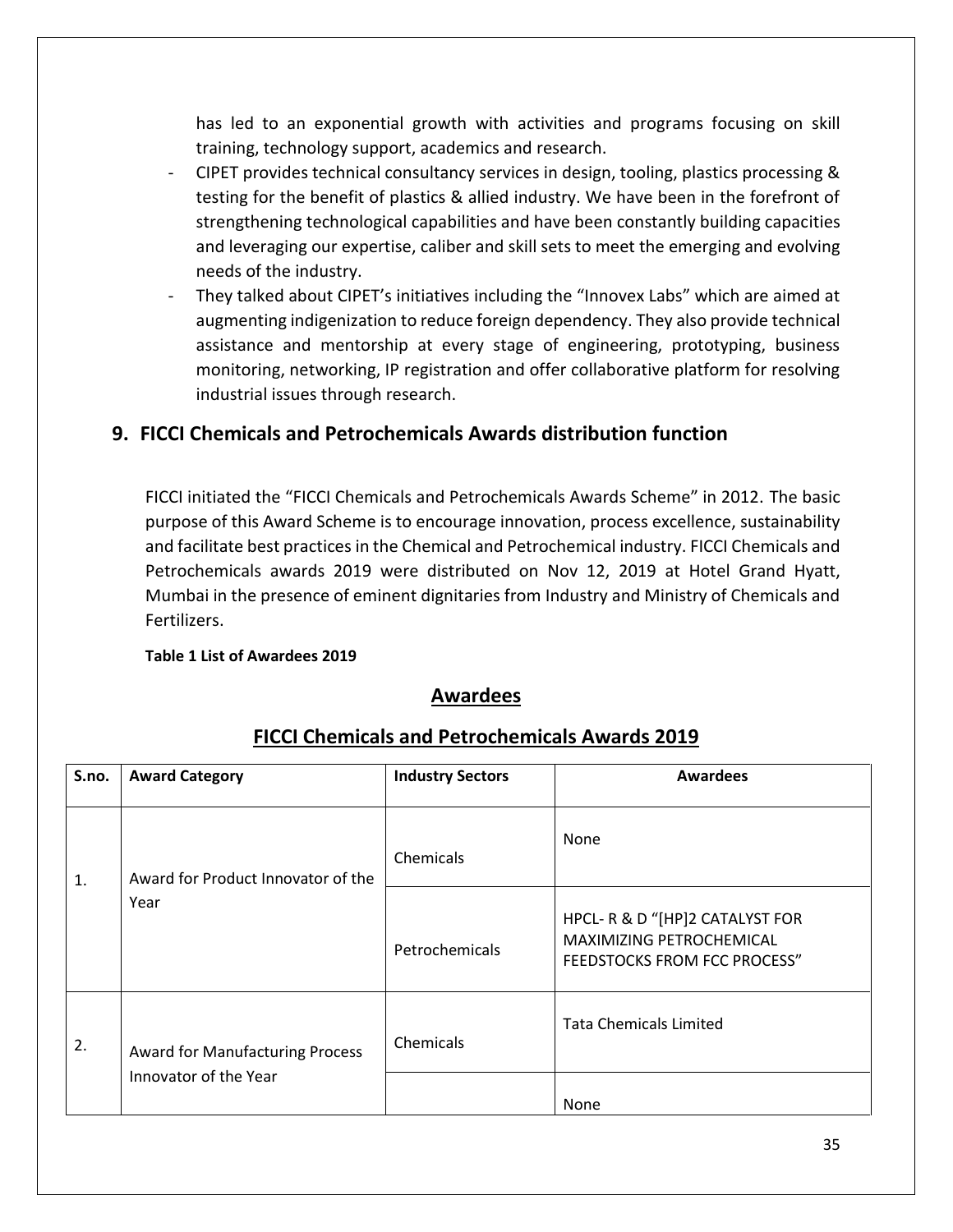|    |                                                         | Petrochemicals |                                                                                                                                                                                                                   |
|----|---------------------------------------------------------|----------------|-------------------------------------------------------------------------------------------------------------------------------------------------------------------------------------------------------------------|
|    | Sustainability Award for Best Green<br>Product          | Chemicals      | Mitsui Chemicals India Pvt Ltd                                                                                                                                                                                    |
| 3. |                                                         | Petrochemicals | Jointly to:<br>Log 9 spill containment Pvt Ltd<br>$\bullet$<br><b>BPCL-</b> "Development and<br>$\bullet$<br>commercialization of indigenously<br>developed gasoline sulfur<br>reduction catalyst for refineries" |
| 4. | Sustainability Award for Best Green<br>Process          | Chemicals      | None                                                                                                                                                                                                              |
|    |                                                         | Petrochemicals | None                                                                                                                                                                                                              |
|    |                                                         | Chemicals      | <b>Chemplast Sanmar Limited</b>                                                                                                                                                                                   |
| 5. | Sustainability Award for<br><b>Excellence in Safety</b> | Petrochemicals | Alok Masterbatches Pvt. Ltd.                                                                                                                                                                                      |
| 6. | Award for Efficiency in Energy<br>Usage                 | Chemicals      | Jointly to:<br>Godrej Consumer Products Ltd<br>$\bullet$<br>JUBILANT LIFE SCIENCES LIMITED<br>• India Glycols Limited                                                                                             |
|    |                                                         | Petrochemicals | Reliance Industries Limited, Polyester<br>Division                                                                                                                                                                |
| 7. | Award for Efficiency in Water<br>Usage                  | Chemicals      | Jointly to:<br><b>Bharat Rasayan Limited</b><br><b>Chemplast Sanmar Limited</b>                                                                                                                                   |
|    |                                                         | Petrochemicals | None                                                                                                                                                                                                              |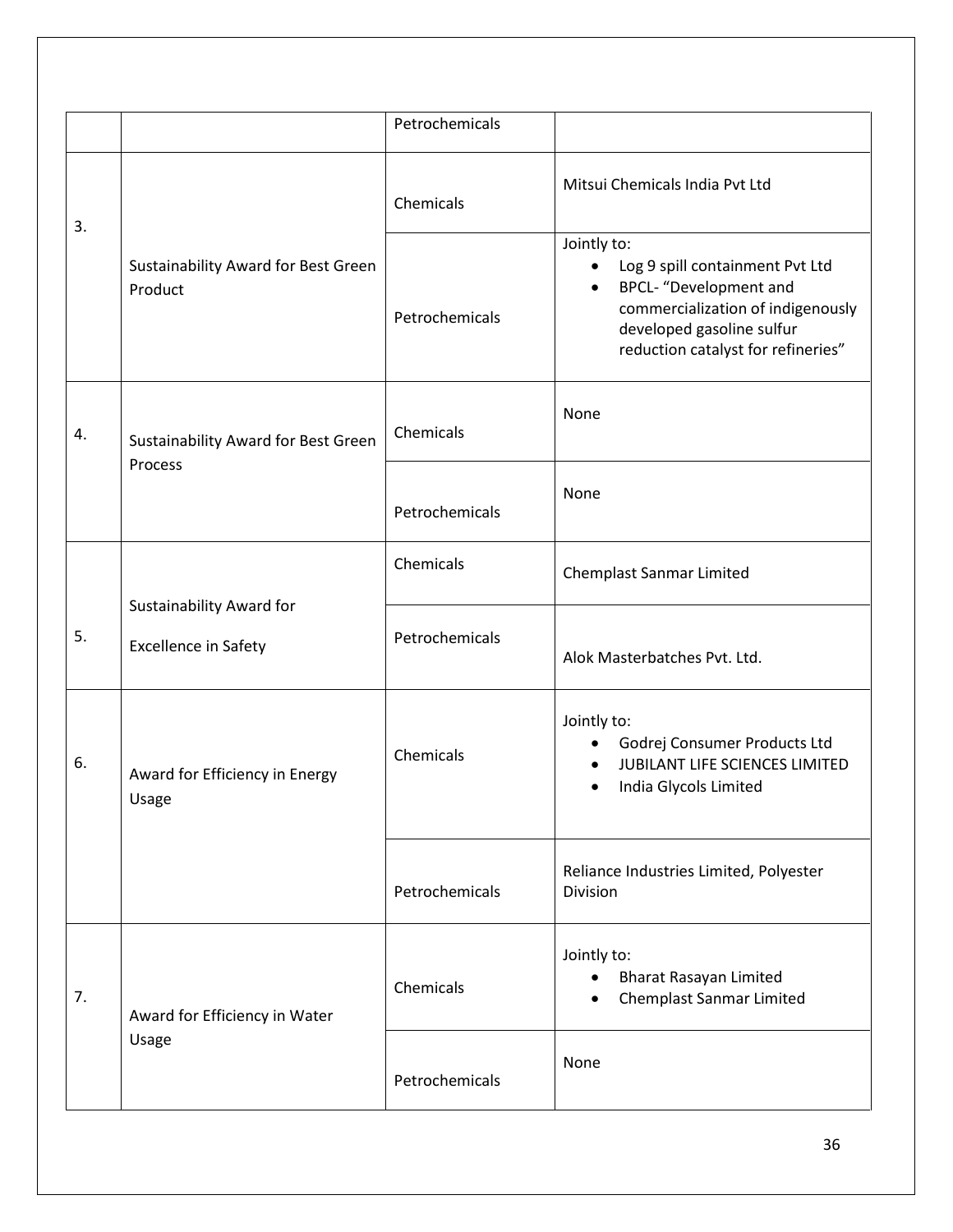| 8.  | Award for Best Contribution to<br>Academia                          | Combined for<br>Chemicals and<br>Petrochemicals | Jointly to:<br><b>IPFT</b><br>$\bullet$<br>Dr. D Kanungo                                                                  |
|-----|---------------------------------------------------------------------|-------------------------------------------------|---------------------------------------------------------------------------------------------------------------------------|
| 9.  | Award for Commendable Work for<br><b>Changing Public Perception</b> | Combined for<br>Chemicals and<br>Petrochemicals | Jointly to:<br><b>DCM Shriram Ltd</b><br>$\bullet$<br><b>Organization of Plastics Processors</b><br>$\bullet$<br>of India |
| 10. | Award for the Most Environment-<br><b>Friendly Company</b>          | Chemicals                                       | Heavy Water Plant (Manuguru)                                                                                              |
|     |                                                                     | Petrochemicals                                  | Reliance Industries Limited-Hoshiarpur<br><b>Manufacturing Division</b><br>(Environment Friendly Recycling Facility)      |
|     |                                                                     | Chemicals Industry                              | Mr. Ande Prathap Reddy<br>Executive Chairman, Balaji Amines Ltd.                                                          |
| 11. | Award for Distinguished<br>Contribution                             | Petrochemicals<br>Industry                      | Mr. N Sankar, Chairman, Sanmar Group                                                                                      |
|     |                                                                     | Agrochemicals<br>Industry                       | None                                                                                                                      |
|     |                                                                     | Plastics Industry                               | None                                                                                                                      |
| 12. | Award for Excellence in Skill<br>Development                        | Chemicals                                       | <b>Tata Chemicals Ltd</b>                                                                                                 |
|     |                                                                     | Petrochemicals                                  | None                                                                                                                      |
| 13. | Award for Excellence in Sub-Sector                                  | Agrochemicals                                   |                                                                                                                           |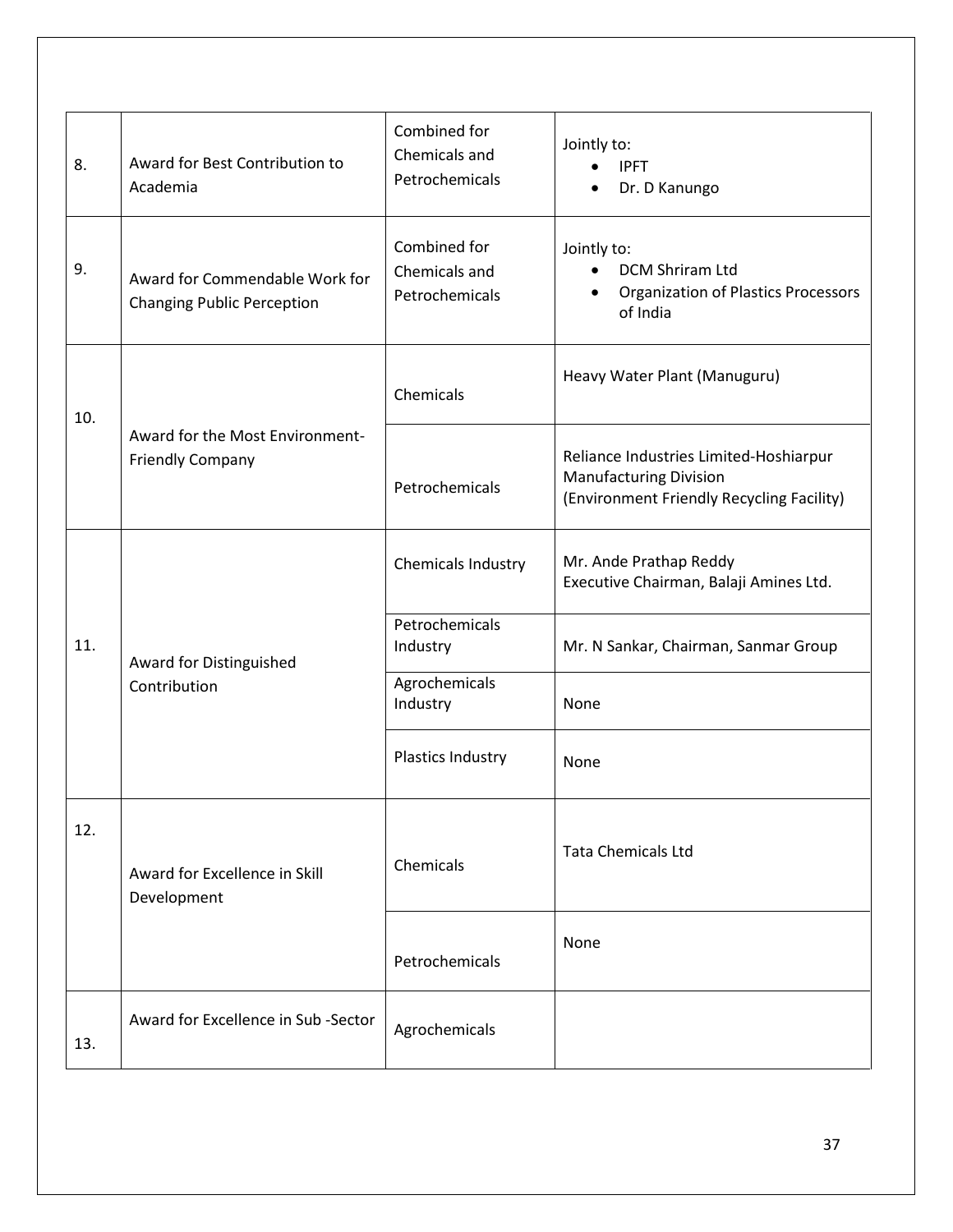|     |                     | Plastics, Polymers &<br>Polymer<br>compounding |                                |
|-----|---------------------|------------------------------------------------|--------------------------------|
|     |                     | chemicals                                      |                                |
|     |                     | Construction<br>Chemicals                      |                                |
|     |                     | Chlor Alkali                                   |                                |
|     |                     | Dyes & Dyestuffs                               |                                |
|     |                     | MSME (Cos <250 cr<br>turnover)                 |                                |
|     |                     | Start-up                                       |                                |
| 14. | Company of the year | Chemicals                                      | <b>VINATI ORGANICS LIMITED</b> |
|     |                     | Petrochemicals                                 | INDIAN OIL CORPORATION LIMITED |